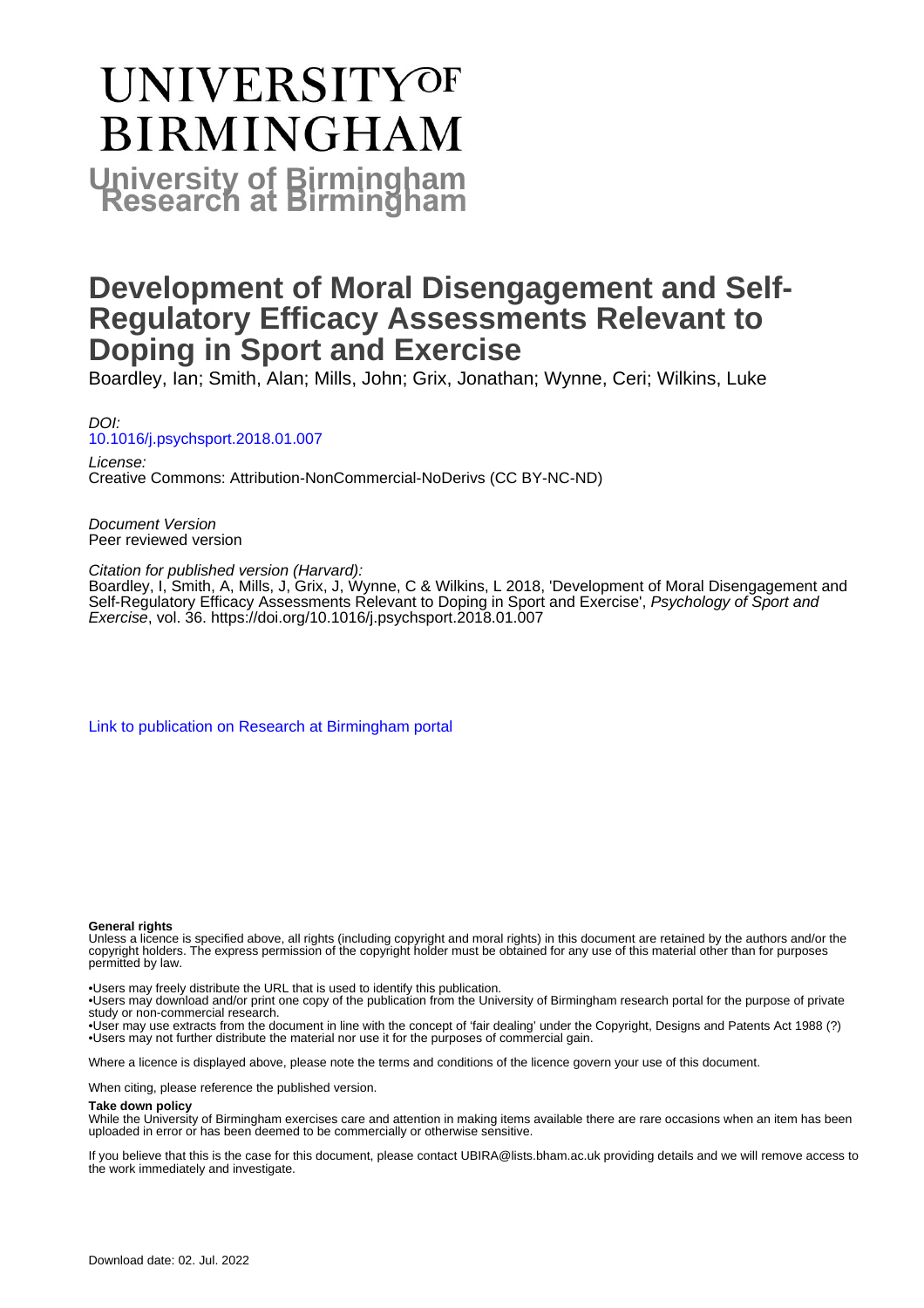| $\,1\,$                 |                                                                 |
|-------------------------|-----------------------------------------------------------------|
| $\mathbf 2$             |                                                                 |
| $\overline{\mathbf{3}}$ |                                                                 |
| $\overline{4}$          |                                                                 |
| 5                       | Development of Moral Disengagement and Self-Regulatory Efficacy |
| 6                       | Assessments Relevant to Doping in Sport and Exercise            |
| 7                       |                                                                 |
| $\, 8$                  |                                                                 |
| $\overline{9}$          |                                                                 |
| $10\,$                  |                                                                 |
| 11                      |                                                                 |
| 12                      |                                                                 |
| 13                      |                                                                 |
| 14                      |                                                                 |
| 15                      |                                                                 |
| 16                      |                                                                 |
| $17\,$                  |                                                                 |
| $18\,$                  |                                                                 |
| 19                      |                                                                 |
| 20                      |                                                                 |
| $21\,$                  | Revision Submitted: 13 <sup>th</sup> January 2018               |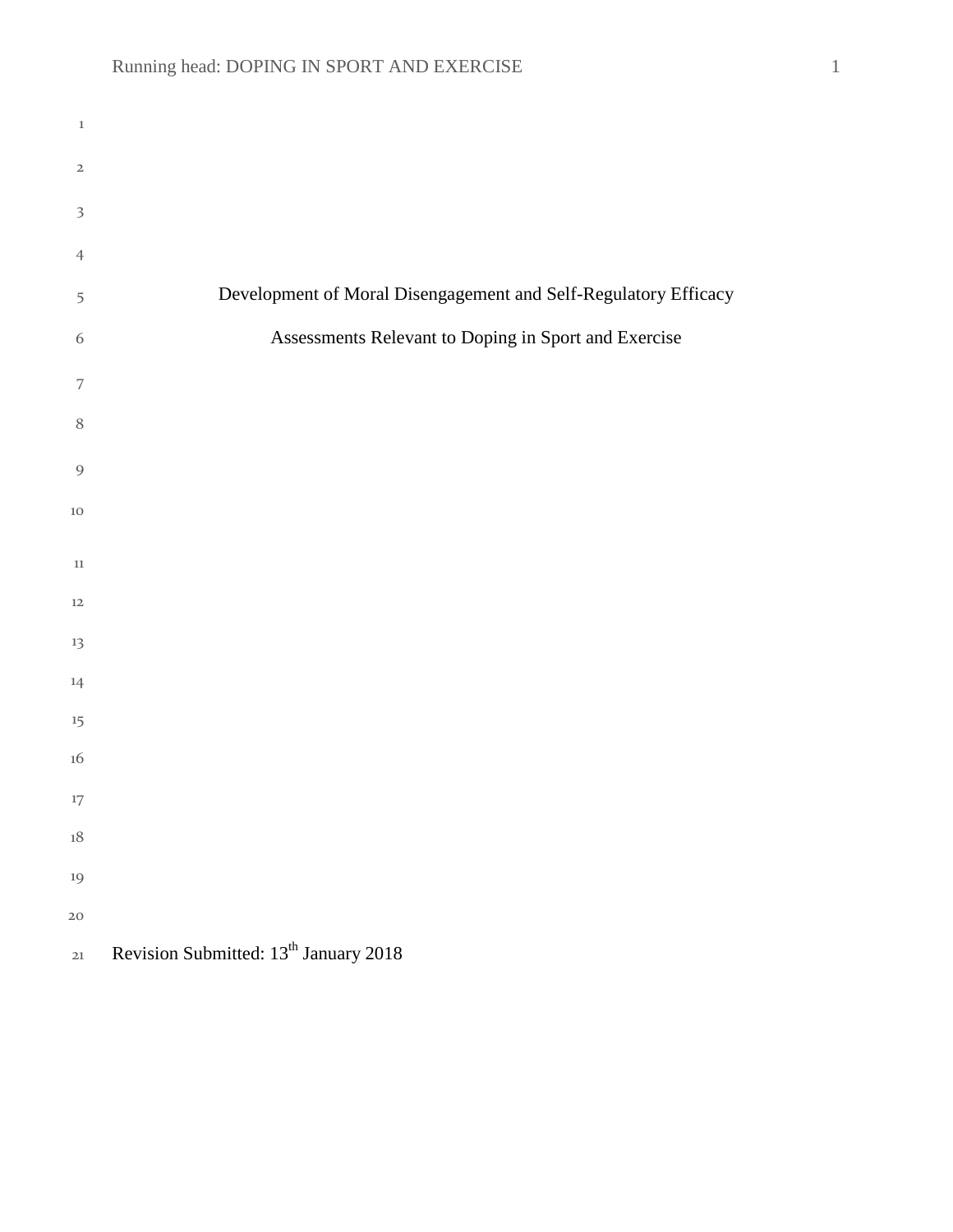#### **Abstract**

 *Objectives*: To develop Moral Disengagement (MD) and Self-Regulatory Efficacy (SRE) instruments relevant to doping in sport and exercise and provide evidence for the validity and reliability of instrument scores. *Design*: Cross-sectional, correlational. *Methods*: Data were collected from male and female team- and individual-sport athletes and corporate- and bodybuilding-gym exercisers. Two samples (*nsample 1* = 318; *nsample 2* = 300) were 8 utilized in instrument development and score validation and another  $(n_{sample 3} = 101)$  in examining test-retest reliability and stability of scores. Samples 1 and 2 responded to the newly developed items alongside others assessing theoretically-related variables, whereas Sample 3 completed the new instruments on two separate occasions. *Results*: Factor analyses identified the final items and dimensional structures for the Doping Moral Disengagement Scale (DMDS), Doping Moral Disengagement Scale–Short (DMDS–S) <sup>14</sup> and Doping Self-Regulatory Efficacy Scale (DSRES). The DMDS has six lower- and one higher-<sup>15</sup> order factor, whereas the DMDS-S and DSRES are unidimensional. These structures were invariant by sex and sport/exercise context. Evidence supporting external validity, test-retest <sup>17</sup> reliability, and stability of scores was also provided. *Conclusion:* This research developed and provided evidence of score validity and internal consistency for three instruments relevant to doping in sport and exercise. Keywords: Empathy, anticipated guilt, performance-enhancing drugs, measurement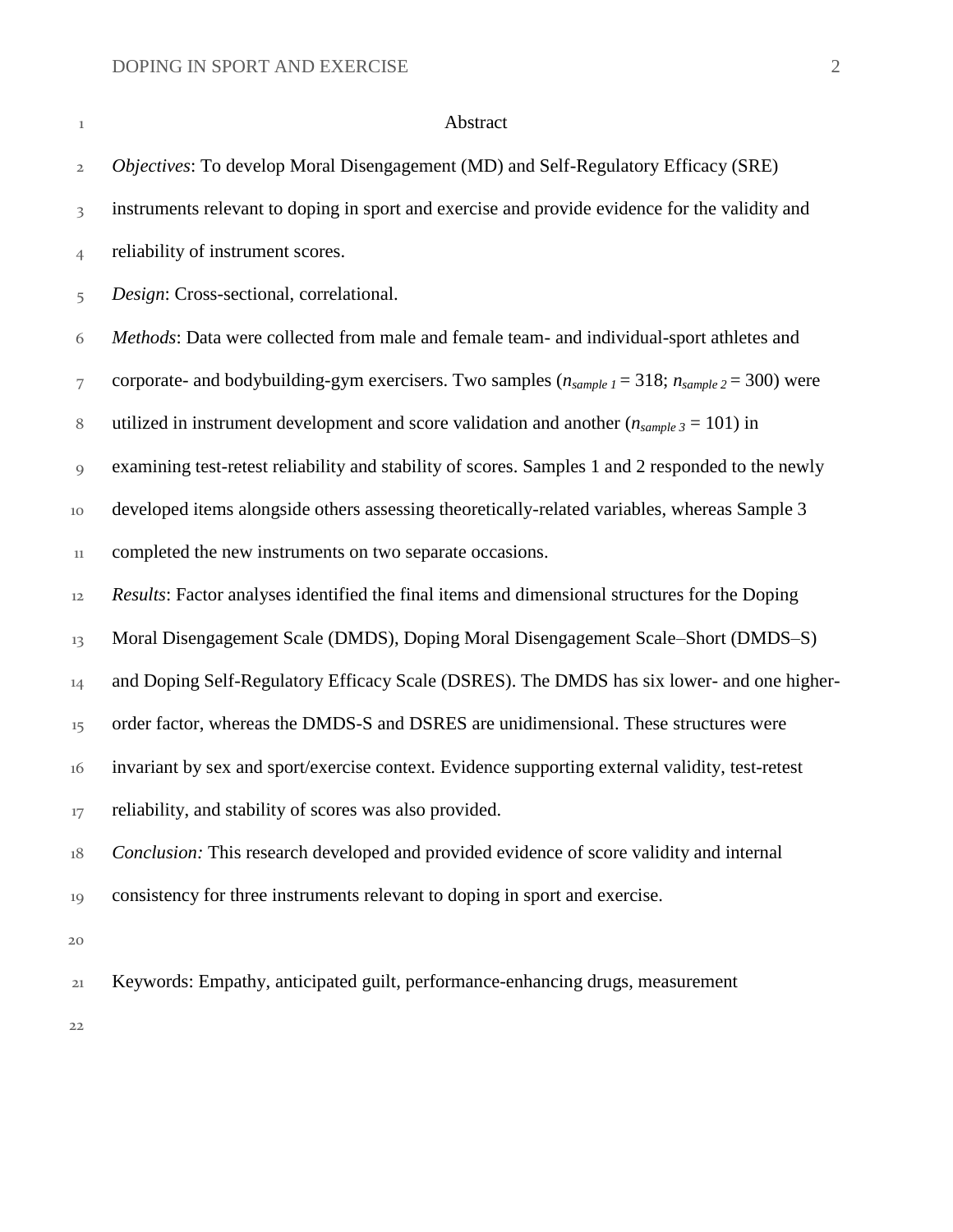Development of Moral Disengagement and Self-Regulatory Efficacy

Assessments Relevant to Doping in Sport and Exercise

 Performance and Image Enhancing Drug (PIED) use can have detrimental health and legal consequences for athletes and exercisers (McVeigh & Begley, in press; Pope, Wood, Rogol, Nyberg, Bowers, & Bhasin, 2013) and is a behavior that raises substantive moral questions (Donovan, Egger, Kapernick, & Mendoza, 2002; Petróczi & Aidman, 2008). Although accurate prevalence rates are difficult to obtain, the estimated prevalence of PIED use in athletes is 5-31% (Momaya, Fawal, & Estes, 2015). In light of this nontrivial prevalence, an important aim for researchers is to understand psychological factors that influence PIED use, also known as doping. Successful pursuit of such understanding requires the development of psychometric instruments that provide valid and reliable scores for variables believed to contribute to doping. Thus, we sought to develop psychometric instruments for assessing two psychological variables 13 of conceptual relevance to doping and validate their scores.

 The theoretical framework for the current work was Bandura's (1991) social cognitive <sup>15</sup> theory of morality. Bandura proposed that harmful activities are deterred when people anticipate negative emotional reactions (e.g., guilt) to engaging in them. However, people can reduce or <sup>17</sup> eliminate anticipation of such reactions through any of eight psychosocial mechanisms collectively termed Moral Disengagement (MD). These mechanisms cognitively distort harmful acts, reduce personal accountability for them and/or their consequences, distort/avoid their consequences, or dehumanize or blame the victim of the act (Bandura 1991). Representing the conditional endorsement of harmful acts, MD may facilitate doping by allowing sport and exercise participants to use PIED without experiencing negative emotional reactions.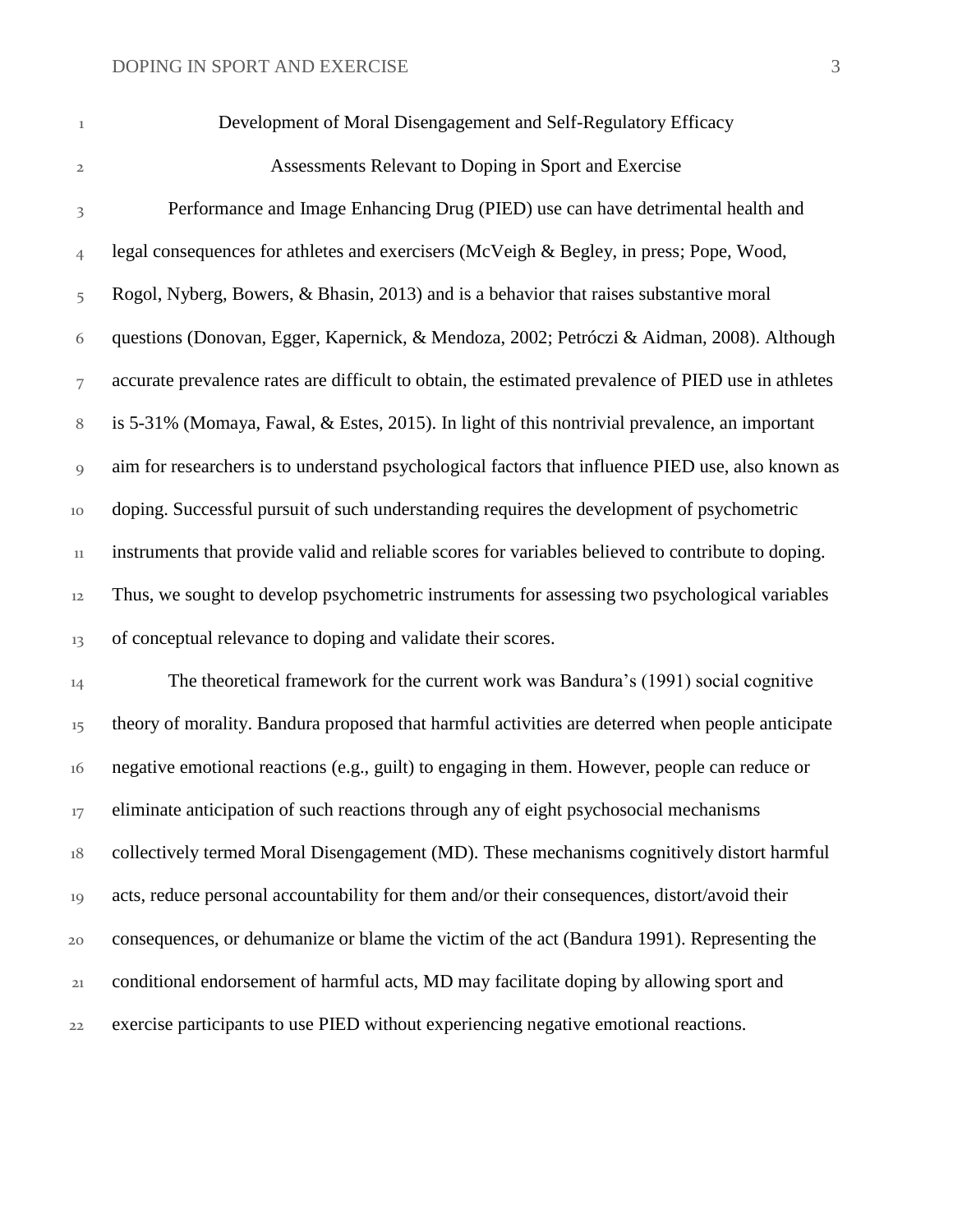Qualitative research has shown that sport and exercise participants who dope demonstrate MD when explaining their doping. For example, Boardley and Grix (2014) conducted semi-3 structured interviews with nine bodybuilders who had doped. Analysis of the interview data revealed evidence of six of the eight MD mechanisms. Boardley, Grix, and Dewar (2014) expanded this work with 64 male bodybuilders from across England, all with experience of doping. Content analysis again revealed evidence of the same six MD mechanisms. Boardley, Grix, and Harkin (2015) extended this line of research by interviewing twelve male team- and individual-sport athletes who had doped; data analysis again revealed the same six MD mechanisms. Therefore, these three studies have provided consistent evidence for use of the same six MD mechanisms across sport and exercise contexts. Further, there is considerable consistency in the way in which sport and exercise participants use these six mechanisms, supporting the potential benefits of developing a single measure of doping MD appropriate for use in both contexts.

14 Definitions for each of these six MD mechanisms have been provided by Bandura (1991). The first – *moral justification* – occurs when harmful activities are made personally and socially acceptable by portraying how they achieve commendable social or moral purposes. Boardley et al. (2014) found professional bodybuilders used this mechanism to justify PED use by suggesting it allowed them to financially support their families: 'So the ethics were skewed a bit towards putting food on the table, rather than it is ethically right to take these and to do these things' (p.838). The second – *euphemistic labelling* – diminishes the damaging nature of actions through palliative or convoluted language. This mechanism was evidenced in Boardley et al. (2015) by a mixed martial artist identifying use of a euphemistic term to hide the socially unaccepted nature of doping: 'Juice ... it kinda hides the fact that they're frowned upon' (p.7). The third –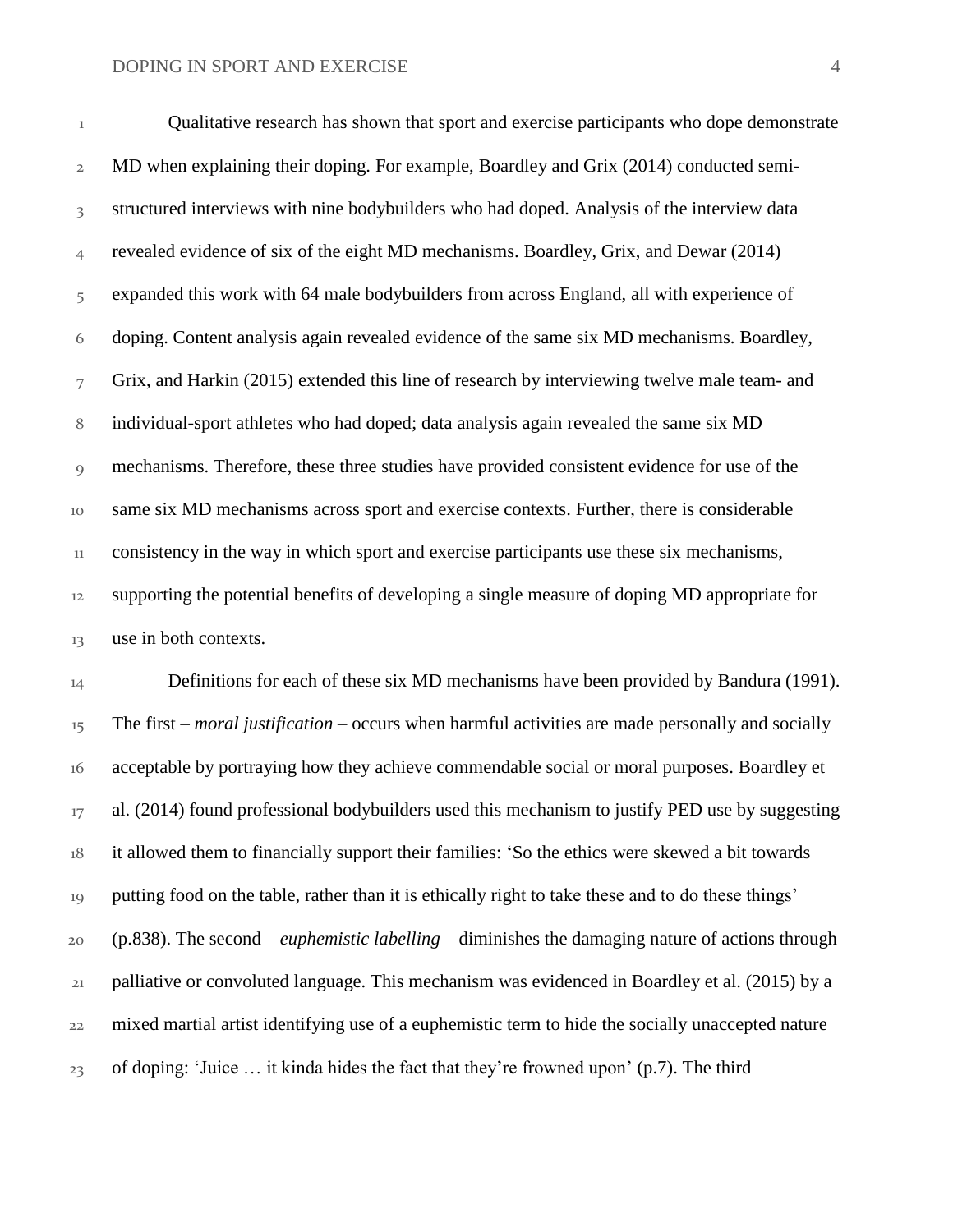*advantageous comparison* – makes detrimental conduct appear less damaging by comparing the act to more heinous ones. Bodybuilders demonstrate this mechanism when making favorable 3 comparisons between doping and other harmful lifestyle behaviors, as shown by Boardley and Grix (2014): 'is doing this any worse than someone who goes out and has three or four pints [of beer] every night' (p.9).

 The fourth mechanism – *displacement of responsibility* – diminishes personal accountability for harmful behavior or its consequences by proffering the act resulted from social pressures. Boardley et al. (2015) provided an example of this when a swimmer stated: 'because it wasn't my idea to take them I feel ok about it' (p.7). The fifth – *diffusion of responsibility* – diminishes personal accountability for harmful acts or their outcomes through group decision making or action. This mechanism is most likely to operate in environments where doping is perceived as highly prevalent, as shown by a bodybuilder explaining the impact of such settings: <sup>13</sup> 'the longer I'm here the more keen I am to do stuff I shouldn't really or would never ever of considered' (Boardley & Grix, 2014, p.8). The final mechanism – *distortion of consequences* – <sup>15</sup> occurs when perpetrators of harmful acts avoid information relating to the harm caused or downplay its significance. Such distortion was evidenced in Boardley et al. (2015) when an <sup>17</sup> American Footballer stated: 'I didn't ever see the people I played against as disadvantaged, we've all got testosterone in our bodies, I just had more' (p.7).

 Moral disengagement has also been linked with doping in quantitative research. For instance, researchers have identified positive links between MD, intention to dope, and reported doping (e.g., Hodge, Hargreaves, Gerrard, & Lonsdale, 2013; Lucidi, Grano, Leone, Lombardo, & Pesce, 2004; Lucidi, Zelli, & Mallia, 2013; Lucidi, Zelli, Mallia, Grano, Russo, & Violani, 2008; Ring & Kavussanu, in press) using cross-sectional and longitudinal designs. Although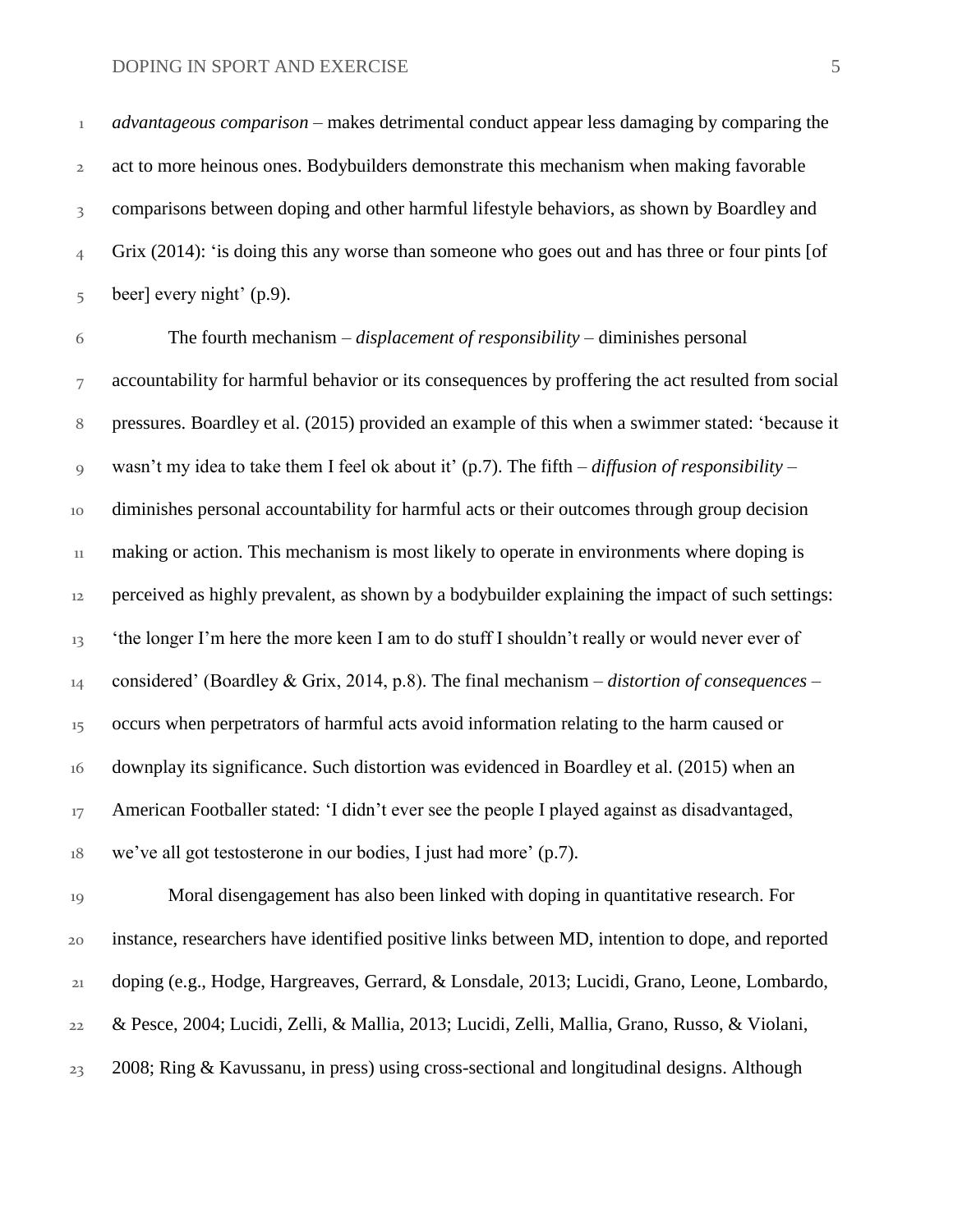| $\,1$          | these studies provide support for the potential importance of MD to doping in sport, prevalence      |
|----------------|------------------------------------------------------------------------------------------------------|
| $\mathbf{2}$   | rates for doping were either low or not assessed. Also, to date researchers have not individually    |
| 3              | examined the importance of the six relevant MD mechanisms in doping research.                        |
| $\overline{4}$ | Another variable from Bandura's (1991) theory that has been empirically linked with                  |
| 5              | doping is self-regulatory efficacy (SRE; Lucidi et al., 2008). Self-regulatory efficacy reflects the |
| 6              | belief in one's capabilities to resist personal and social pressures to engage in harmful conduct    |
| 7              | (Bandura, Caprara, Barbaranelli, Pastorelli, & Regalia, 2001), and increases in SRE should lead      |
| $\, 8$         | to less frequent engagement in such behavior (Bandura, 1991). This is because SRE should             |
| 9              | increase one's ability to resist temptations and inducements to transgress. When applied to          |
| 10             | doping, SRE represents a person's belief in his/her ability to forbear personal and social           |
| $11\,$         | pressures to dope. Athletes with elevated levels of doping SRE should be able to resist pressures    |
| 12             | to dope as they are able to foresee the potential negative consequences of doping and formulate      |
| 13             | alternative – licit – means of enhancing performance. In accord with this theorizing, Lucidi et al.  |
| 14             | (2008) and Ring and Kavussanu (2017), respectively, found negative associations between              |
| 15             | doping SRE and intention to dope and doping likelihood, in research with university students.        |
| 16             | Although Lucidi and colleagues (2008) developed psychometric instruments to assess                   |
| 17             | doping MD and doping SRE, several concerns exist regarding the development of these                  |
| $18\,$         | instruments. One concern relates to the item-development process. Specifically, items were           |
| 19             | developed based on interviews with 35 high-school students who played sport. However, no             |
| 20             | information was provided as to whether any of these students had any experience with doping.         |
| 21             | During these interviews, participants were asked to list situations in which (a) doping would or     |
| 22             | should not be completely condemned (i.e., to inform doping MD items) and (b) doping would be         |
| 23             | more likely (i.e., to inform doping SRE items). For the MD measure, the frequencies of common        |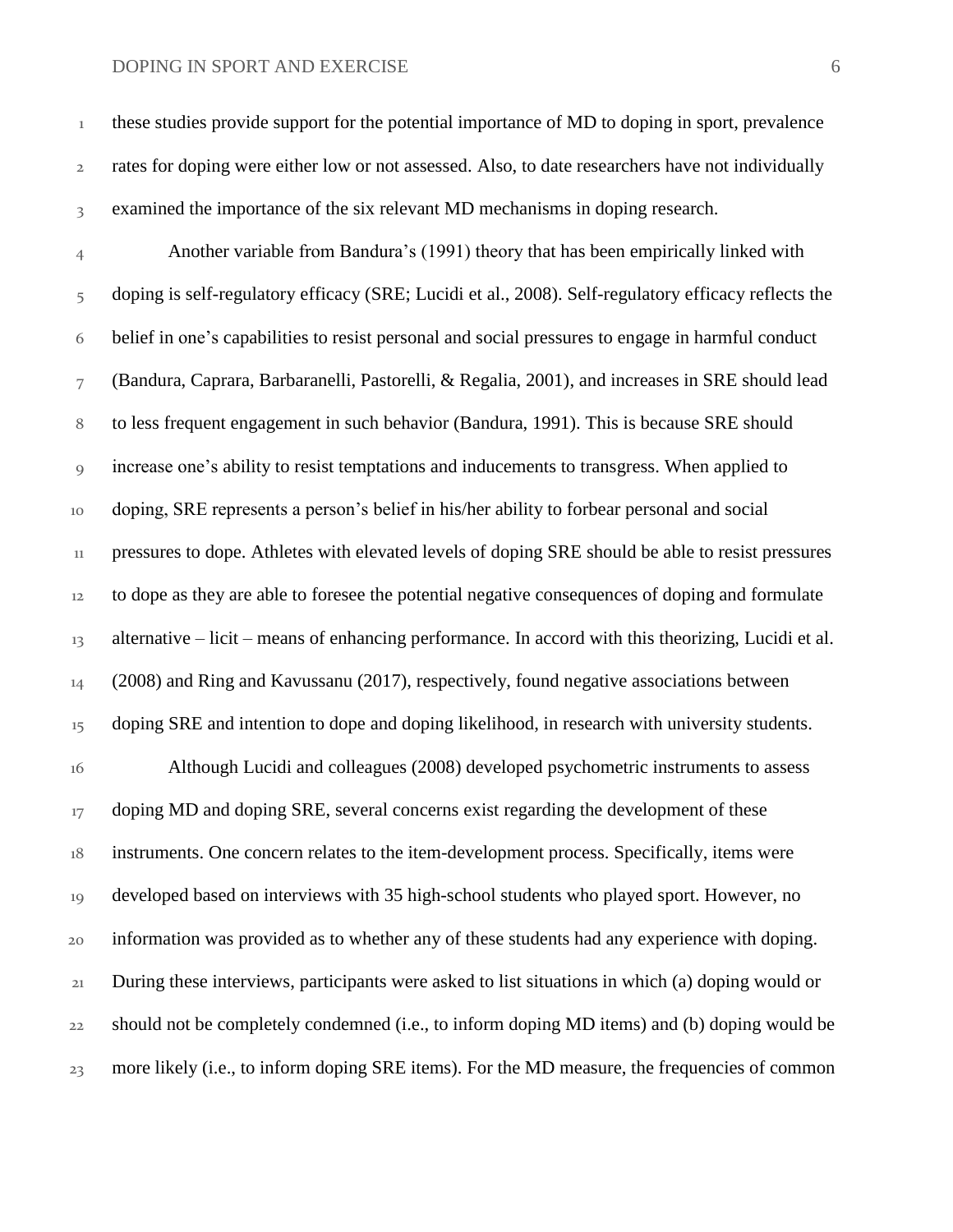| $\,1$          | situations were then summed and categorized into the MD mechanisms evoked, leading to the           |
|----------------|-----------------------------------------------------------------------------------------------------|
| $\mathbf{2}$   | selection of 21 items. Six of these items were then selected for use in the doping MD measure;      |
| 3              | no information was provided on the process through which items were selected. For the SRE           |
| $\overline{4}$ | measure, the researchers only described how 10 items were developed based on situations             |
| 5              | described during the interviews. Thus, items for the two instruments were: (a) developed based      |
| 6              | on interviews with sport participants with unknown experience of doping when psychometric           |
| $\overline{7}$ | instruments should be developed using samples representative of intended end users (Clark &         |
| 8              | Watson, 1995), (b) not appraised for content validity when this should be a key aspect of item      |
| 9              | development (Haynes, Richard, & Kubany, 1995), and (c) selected based on unknown criteria.          |
| 10             | Finally, the factor structure of neither instrument was appropriately examined, nor confirmed in a  |
| $11\,$         | second sample (see Fabrigar, Wegener, MacCallum, & Strahan, 1999).                                  |
| 12             | Kavussanu, Hatzigeorgiadis, Elbe, and Ring (2016) also developed a measure of doping                |
| 13             | MD, following a more rigorous development process than Lucidi et al. (2008). This scale – the       |
| 14             | Moral Disengagement in Doping Scale (MDDS) – was developed across three studies with team           |
| 15             | and individual sport athletes, and evidence supporting the validity and reliability of scale scores |
| 16             | was provided. The MDDS is a six-item unidimensional scale assessing doping MD in team and           |
| 17             | individual sport. However, it should be acknowledged that different versions of the scale are       |

used to assess doping MD in team compared to individual sport. This is potentially problematic

- for research making comparisons between team- and individual-sport athletes as score
- comparisons may be confounded by differences in item content.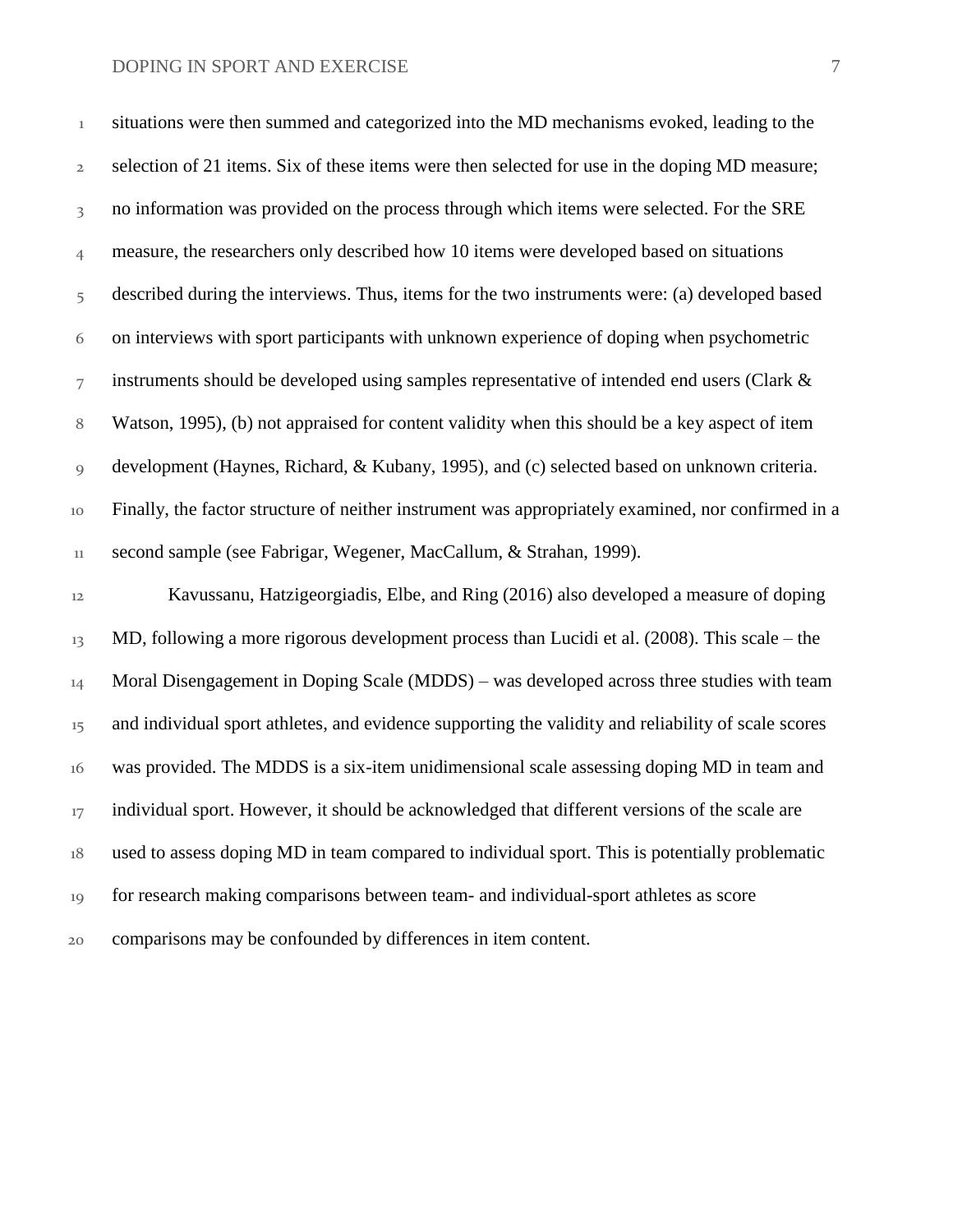several ways in which assessment of these constructs could be further developed. First, although doping is an issue in exercise as well as sport (see Sjöqvist, Garle, & Rane, 2008), there are currently no instruments available to assess doping MD and doping SRE in exercise populations. This is particularly concerning when one considers doping in exercisers is considered a public health issue (see McVeigh & Begley, in press; Pope et al., 2013). Thus, there is a need for the development of instruments assessing doping MD and doping SRE in exercise populations. As exercise in gymnasia is often part of the training process in sport (i.e., strength and

 conditioning), many sportspersons frequently interact with exercisers as part of their preparatory activities. Given this, and the suggestion that MD is socially transmitted (see Bandura, 1991), it is perhaps not surprising that research has demonstrated considerable consistency in the way in 12 which sport and exercise participants utilize MD with respect to doping (see Boardley  $\&$  Grix, 2014; Boardley et al., 2014, 2015). These studies also evidence considerable consistency in the personal and social pressures to dope as perceived by sport and exercise participants. Thus, it <sup>15</sup> would appear logical to develop instruments capable of assessing doping MD and doping SRE across sport and exercise populations. Such instruments would make a significant contribution to <sup>17</sup> doping research not only by allowing researchers to investigate doping MD and doping SRE in exercise populations, but also by facilitating research in which levels of these constructs can be directly compared across different sport and exercise populations.

 Assessment of doping MD could also be furthered through the development of a multidimensional measure. Bandura (1991) proposed MD to be multidimensional, describing eight mechanisms of MD. However, there is currently no instrument capable of measuring

 $\overline{a}$ 

 Mallia, Lazuras, Barkoukis, et al. (2016) also developed measures assessing doping MD and doping SRE. However, as these instruments were designed to capture team rather than individual assessments of these constructs, a detailed review of their development and properties is not included here.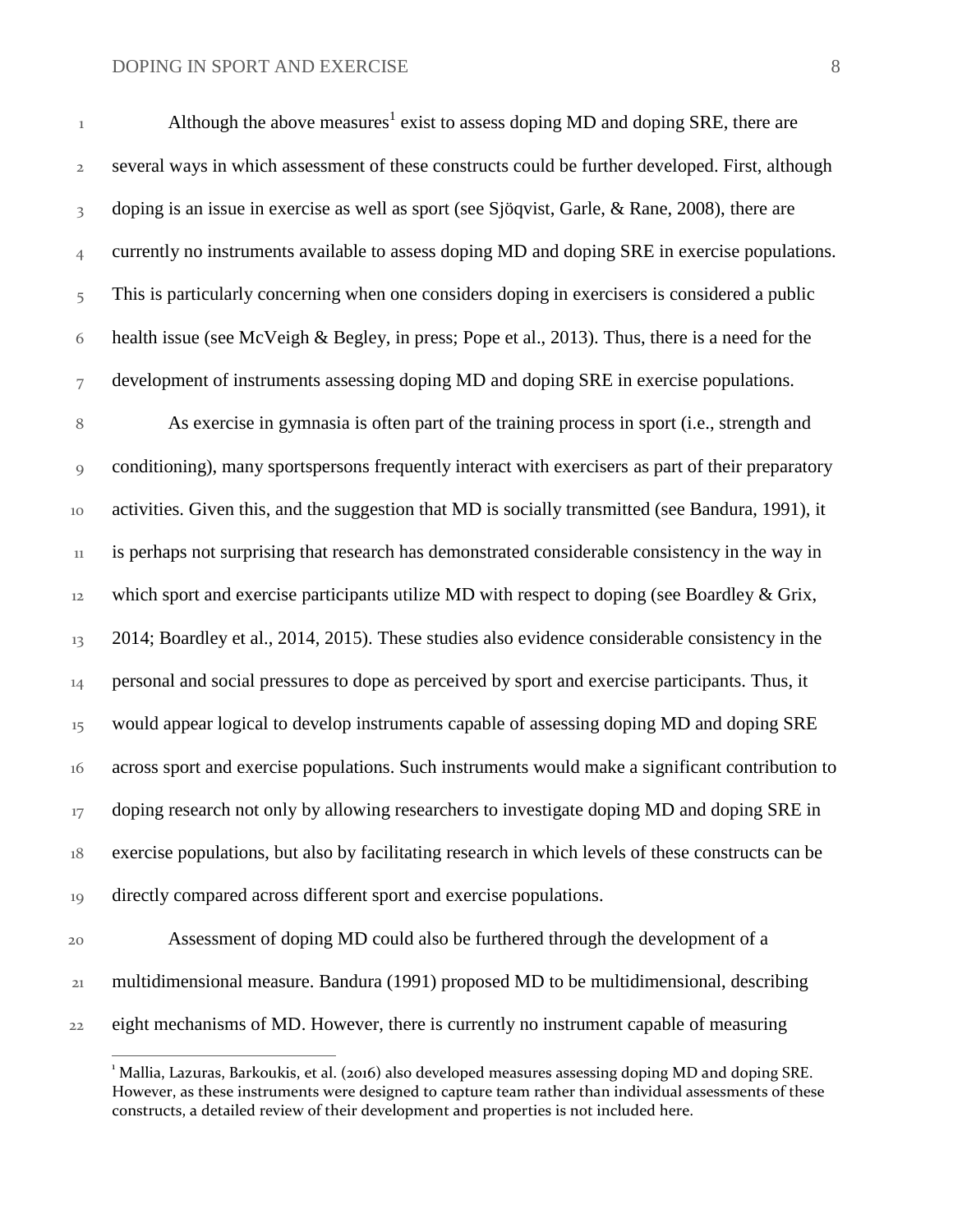<sup>1</sup> individual mechanisms of doping MD in either sport or exercise contexts. This is particularly important when one considers six different mechanisms of MD have been shown to be relevant 3 to doping (see Boardley & Grix, 2014; Boardley et al., 2014, 2015). A multidimensional measure of doping MD capable of measuring individual mechanisms of doping MD would make a 5 significant contribution, as it would allow researchers to investigate whether certain MD mechanisms are of greater importance to doping than others.

 A key consideration when developing psychometric instruments is that they are validated with samples representative of the target population/s (Clark & Watson, 1995). As such, doping- specific instruments should be developed and validated with participant groups representing the wide range of doping prevalence rates estimated across athletic populations (e.g., Momaya et al.,  $11 - 2015$ ). To ensure this, sub-samples should be specifically targeted to represent such populations when developing measures, and doping prevalence should be assessed. To date, this has not been the case in research developing doping MD scales (Kavussanu et al., 2016; Lucidi et al., 2008).

 A prominent issue when developing measures is the provision of evidence supporting the convergent validity of scores (Messick, 1995). Such evidence is established if scores correlate at least moderately with scores from instruments assessing variables within the target construct's nomological network (Vaughn & Daniel, 2012). One variable that should be associated with doping MD and doping SRE is anticipated guilt, representing a distasteful emotional state experienced as tension and regret, resulting from the personal responsibility felt – and empathic feelings for – someone suffering anguish (Hoffman, 2000). Anticipation of guilt is thought to be diminished by MD, as tension and regret are less likely to be anticipated for actions we view favorably, do not feel responsible for, and/or are perceived to be harmless (Bandura, 1991). In contrast, doping SRE should increase anticipated guilt as we are likely to feel highly responsible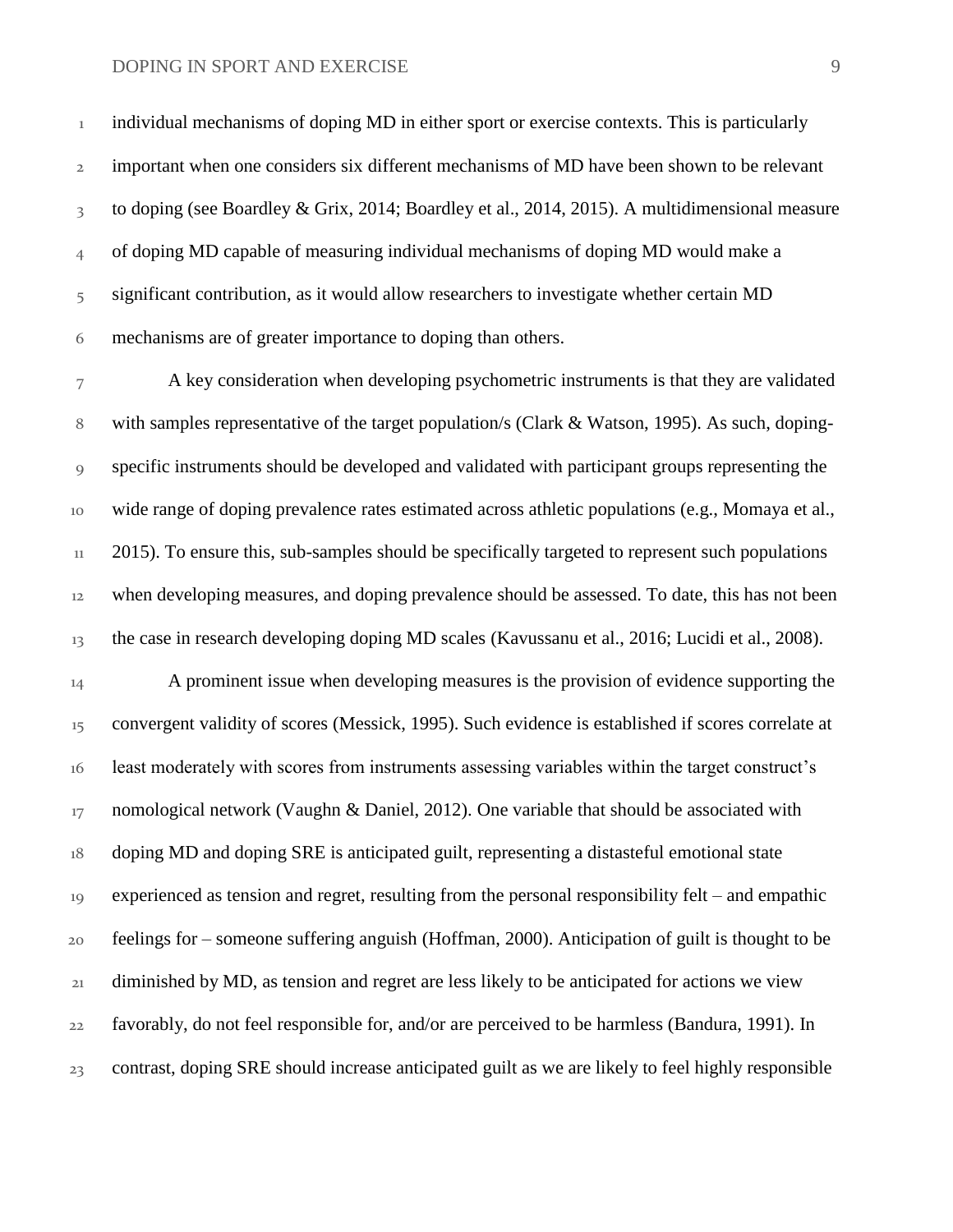| $\mathbf{1}$            | for engaging in harmful behaviors we feel capable of resisting. As such, doping MD and doping       |
|-------------------------|-----------------------------------------------------------------------------------------------------|
| $\overline{2}$          | SRE, respectively, should have negative and positive associations with anticipated guilt.           |
| $\overline{\mathbf{3}}$ | Another variable that should be linked with doping MD is empathy, which represents a                |
| $\overline{4}$          | tendency to vicariously experience emotional and cognitive responses to another individual's        |
| 5                       | emotional state (Davis, 1983). Two sub-components of empathy shown (e.g., Kavussanu, Stamp,         |
| 6                       | Slade, & Ring, 2009) to be of specific relevance to sport are perspective taking (i.e., tendency to |
| 7                       | spontaneously adopt the psychological point of view of others) and empathic concern (i.e.,          |
| 8                       | tendency to experience feelings of sympathy, compassion, and concern for unfortunate others).       |
| $\overline{Q}$          | Combining these two sub-components to form an overall measure of empathy has been shown to          |
| 10                      | be a suitable approach to assessing empathy in sport (e.g., Kavussanu et al., 2009) and non-sport   |
| $11\,$                  | (e.g., Carlo, Raffaelli, Laible, & Meyer, 1999) research. Empathy is thought to impair MD           |
| 12                      | because endorsement of harmful conduct is more problematic when one can anticipate and              |
|                         |                                                                                                     |

13 experience the consequences of one's actions for others (Bandura, 1991; Hoffman, 2000). A

14 negative relation between doping MD and empathy would therefore be expected.

15 Evidence for the discriminant validity of scores obtained with new measures is also important to establish (Messick, 1995). Discriminant validity represents the degree to which 17 scores are empirically distinguishable (i.e.,  $r \leq .90$ ) from those of closely related but conceptually distinct constructs (Vaughn & Daniel, 2012). For doping MD, a suitable construct for examining discriminant validity is sport MD. Sport MD represents use of MD to justify and rationalize engagement in transgressive acts on the sports field (Boardley & Kavussanu, 2007). Doping MD and sport MD are closely related due to the incorporation of equivalent mechanisms of MD, but distinct due to the differences in the acts to which the mechanisms are applied. For doping SRE, 23 an apposite construct for assessing discriminant validity is peer pressure SRE, representing the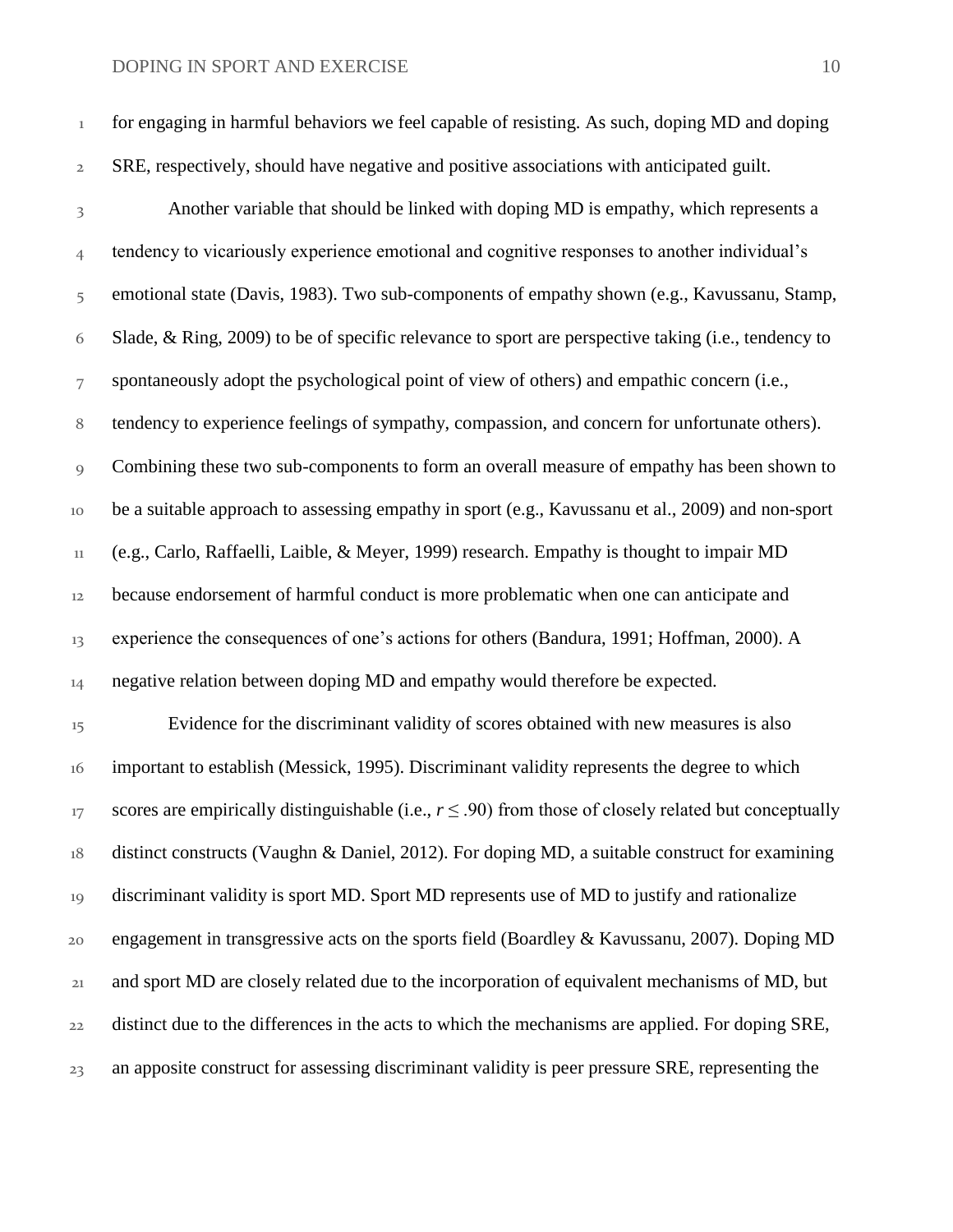<sup>1</sup> belief in one's ability to resist peer pressure to engage in high-risk activities (e.g., use of drugs; Bandura et al., 2001). Doping SRE and peer pressure SRE represent beliefs in one's capacity to resist personal and social pressure to engage in harmful behavior, yet are distinct due to their focus on different transgressive acts.

 The overall objective of the current project was to develop instruments assessing doping MD and doping SRE for use across sport and exercise populations, and to evaluate the validity of their scores. High quality instruments assessing these constructs will allow researchers to investigate doping MD and doping SRE in both contexts. Further, for doping MD, we aimed to develop long and short versions of the new instrument. Researchers with aims pertaining to individual mechanisms of doping MD could therefore use the long version, whereas those aiming to study overall doping MD could take advantage of the conciseness of the short version. Guided <sup>12</sup> by theory and instruments developed to assess MD in other contexts, we anticipated the long version would assess six dimensions of MD (Bandura, 1991; Boardley & Kavussanu, 2007; 14 Boardley & Grix, 2014, Boardley et al., 2014, 2015). In contrast, we expected the short version of the MD instrument and the doping SRE instrument would be unidimensional (Boardley  $\&$  Kavussanu, 2008; Bandura et al., 2001). We also anticipated the dimensionality of all three instruments would be invariant by sex and across four sport and exercise contexts (Boardley  $\&$  Kavussanu, 2008; Bandura et al., 2001). Finally, we expected scores on the respective instruments to show stability over brief time periods.

 When developing these new instruments and validating their scores, we considered five of the six aspects of construct validity identified by Messick (1995). These were content, substantive, structural, generalizability, and external. The content aspect relates to the relevance, representativeness and technical quality of item content and was assessed presently through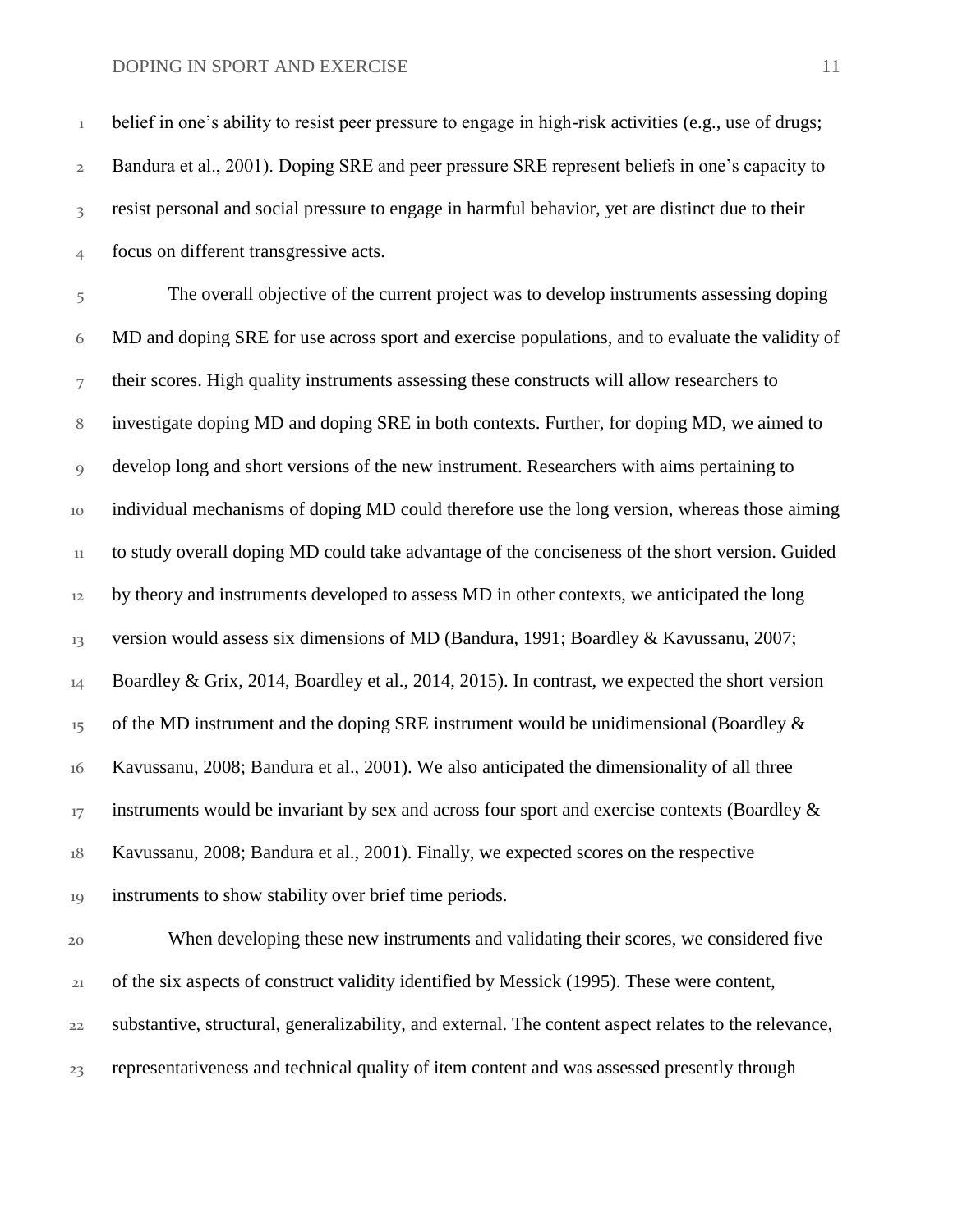expert opinion. We considered the substantive aspect – relating to the theoretical rationale for the observed test responses – by ensuring item content was consistent with qualitative research studying the process being assessed (e.g., Boardley & Grix, 2015; Boardley et al., 2014, 2015) and examining theory-based relations between scores generated with the new measures and conceptually associated variables. The structural aspect pertains to the fidelity of the scoring structure to the structure of the construct domains being assessed and was examined through factor analysis. We addressed the generalizability aspect – the extent to which score properties and interpretations generalize to and across groups and settings – through multisample analyses. The external aspect relates to evidence for convergent and discriminant validity as well as criterion relevance, and was considered currently through relations with theoretically relevant instrument scores. Evidence for the final aspect of construct validity – consequential – is represented through positive and negative consequences stemming from application of new 13 measures. As such, this final aspect was more relevant to future application of the measures 14 rather than initial instrument development and score validation.

 In sum, through this research we sought to develop three psychometric instruments: a) the Doping Moral Disengagement Scale (DMDS), b) the Doping Moral Disengagement Scale – Short (DMDS-S), and c) the Doping Self-Regulatory Efficacy Scale (DSRES). Across the two 18 studies below we followed appropriate procedures for developing such instruments and validating their scores (i.e., Clark & Watson, 1995; Fabrigar et al., 1999; Haynes et al., 1995).

**Study 1**

#### **Method**

 **Item Development.** Informed by a review of existing instruments assessing the target constructs, qualitative papers investigating the constructs in physical-activity contexts, and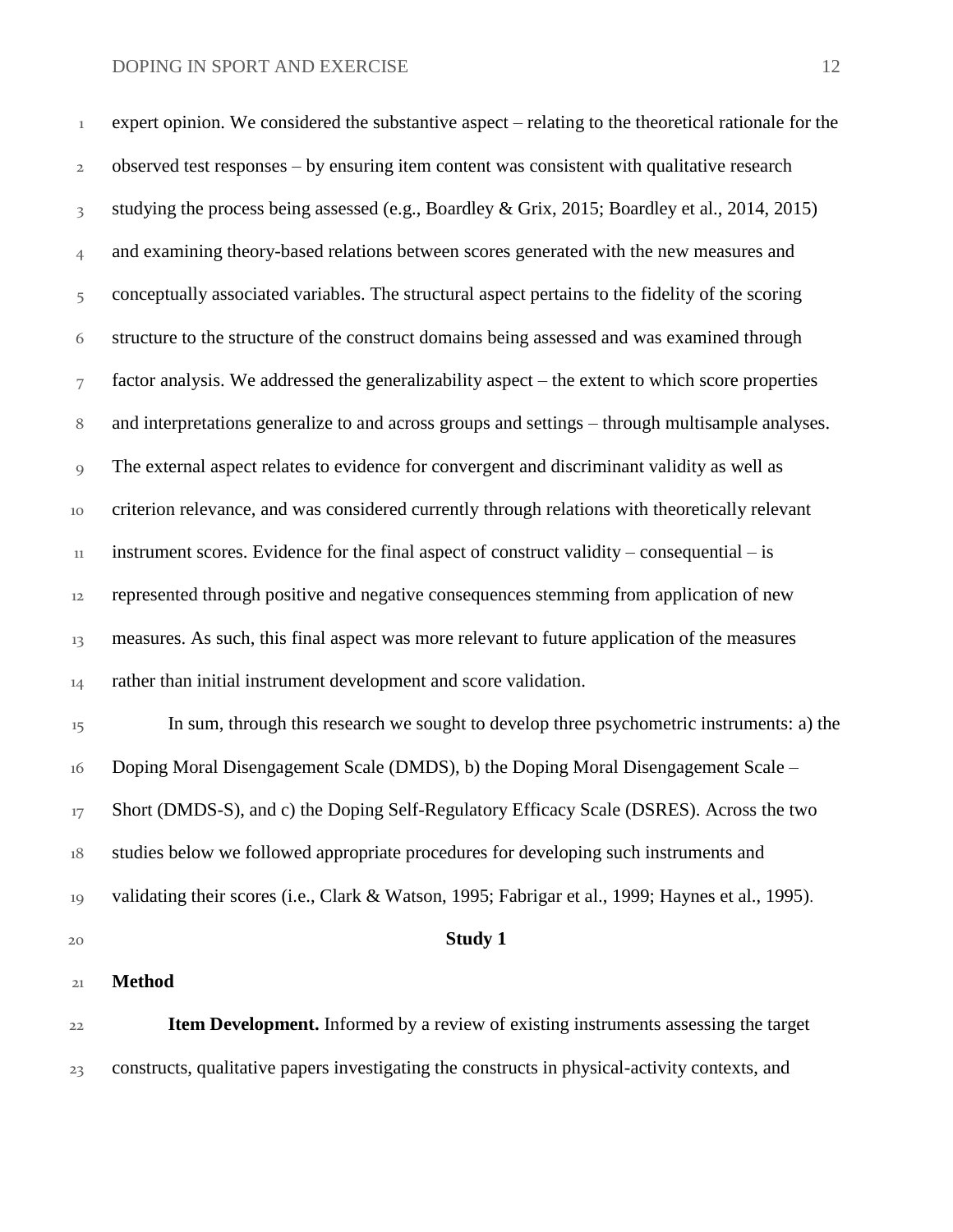| $\,1$                   | consultation with relevant experts (i.e., sport psychologists, sport coaches, exercise leaders, sport     |
|-------------------------|-----------------------------------------------------------------------------------------------------------|
| $\mathbf{2}$            | and exercise participants), we developed large pools of items for doping MD and doping SRE                |
| $\overline{\mathbf{3}}$ | (see Clark & Watson, 1995) <sup>2</sup> . Thirty-eight items representing doping MD and 13 for doping SRE |
| $\overline{4}$          | were generated. These items then underwent initial pilot testing with a sample of sport and               |
| 5                       | exercise participants ( $N = 280$ ). For DMDS/DMDS-S items a 7-point Likert scale anchored by 1           |
| 6                       | (strongly disagree) and 7 (strongly agree) was used during pilot testing and all subsequent data          |
| 7                       | collections. This is consistent with existing MD instruments in sport (e.g., Boardley $\&$                |
| $\, 8$                  | Kavussanu, 2007, 2008) and supported by research suggesting this format offers the best                   |
| 9                       | compromise between reliability, validity, discriminatory power, and respondent preference                 |
| 10                      | (Preston & Colman, 2000). However, to be consistent with existing SRE instruments (e.g.,                  |
| $11\,$                  | Bandura et al., 2001) the DSRES used a 5-point Likert scale anchored by 1 (no confidence) and 5           |
| 12                      | (complete confidence). Inter-item correlations were computed with the pilot data to ensure mean           |
| 13                      | values were between .15 and .50 for each subscale (see Clark & Watson, 1995); items with inter-           |
| 14                      | item correlations inconsistent with this range were eliminated or adapted. As a result of these           |
| 15                      | analyses, 28 doping MD items were retained and 10 were adapted. Also, five additional items               |
| 16                      | were generated based on participant feedback and pilot data analyses. For doping SRE, 11 items            |
| 17                      | were retained and two adapted; no additional items were developed. Following these changes,               |
| $18\,$                  | the item pool consisted of 43 doping MD <sup>3</sup> and 13 doping SRE items.                             |
| 10 <sup>°</sup>         | The item pools were then subjected to content-validity assessment to determine whether                    |

 The item pools were then subjected to content-validity assessment to determine whether they characterized their intended domain (Dunn, Bouffard, & Rogers, 1999; Haynes et al., 1995).

 2 The term "athlete" was used to refer to participants regardless of sport or exercise context. This was based upon qualitative research that shows participants from a range of physical-activity contexts (e.g., sport, exercise) use this term to refer to participants (i.e., Boardley & Grix, 2014, Boardley et al., 2014, 2015). Moral Justification = 8 items; Euphemistic Labelling = 9 items; Advantageous Comparison = 6 items; Displacement of Responsibility = items; Diffusion of Responsibility =  $6$  items; Distortion of Consequences  $= 8$  items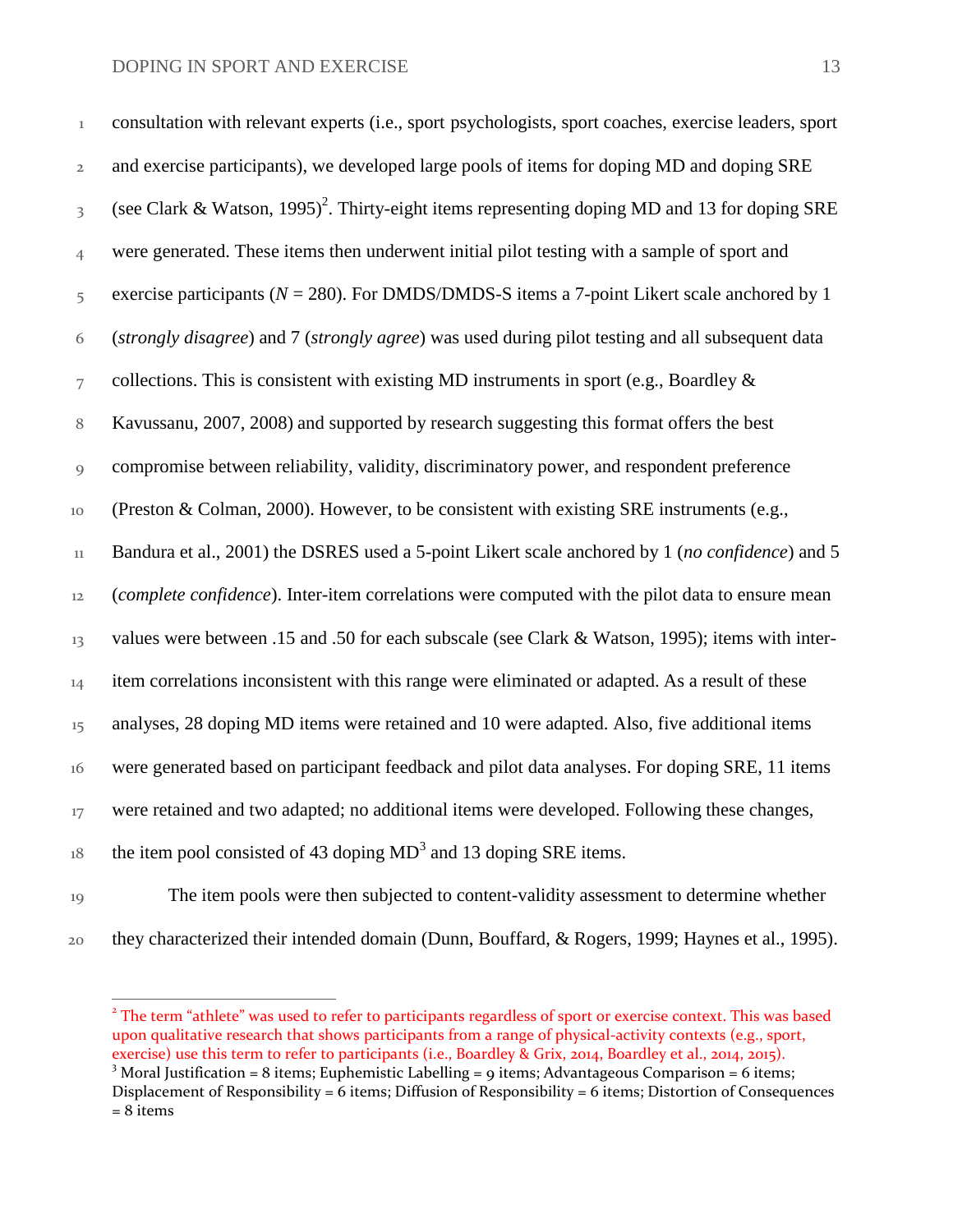Content validity was examined through expert opinion, and the size and composition of the expert panel was informed by relevant guidelines (Dunn et al., 1999). Assessment packs were  $3<sub>3</sub>$  emailed to 12 academics<sup>4</sup>, none of whom were involved in the item-writing phase. Each expert had a PhD in sport psychology or psychology, had published in peer-reviewed international sport psychology journals, and was employed in a psychology, kinesiology, or sport science department in Europe, North America, or Australia. Packs consisted of ten sections: a) introduction and instructions, b) moral justification, c) euphemistic labelling, d) advantageous comparison, e) displacement of responsibility, f) diffusion of responsibility, g) distortion of consequences, h) response format, scale, and general comments (MD), i) doping SRE, and j) response format, scale, and general comments (doping SRE). Sections b-g, and i consisted of a definition of the relevant construct followed by the items developed to assess the relevant construct. Experts were asked to rate each item using a Likert-type scale ranging from -3 (*Not at all Representative*) to 3 (*Very Representative*), and were provided with the opportunity to <sup>14</sup> comment on the relevance of each item to the context and definition. Sections h and j presented <sup>15</sup> the proposed response format and scale, and asked the experts to comment on these, the match of the instrument's attributes to its function, and suggested additions, deletions, and modifications. <sup>17</sup> For each item, we took the mean expert rating after removing any ratings that deviated

 notably from the other judges (see Hambleton, 1980); such ratings were defined as those that were two or more response options lower than the next lowest score (e.g., scoring -2 when the next lowest was 0). Items with mean expert rating scores of 2.0 or above were retained; those with scores below 2.0 were revised based on expert comments or removed. Of the 56 items assessed, 26 were retained without change, 17 underwent minor content revisions, and 13 were

 $\overline{a}$ 

<sup>&</sup>lt;sup>4</sup> 16 potential experts were contacted, 12 of whom agreed to act as content-validity assessors.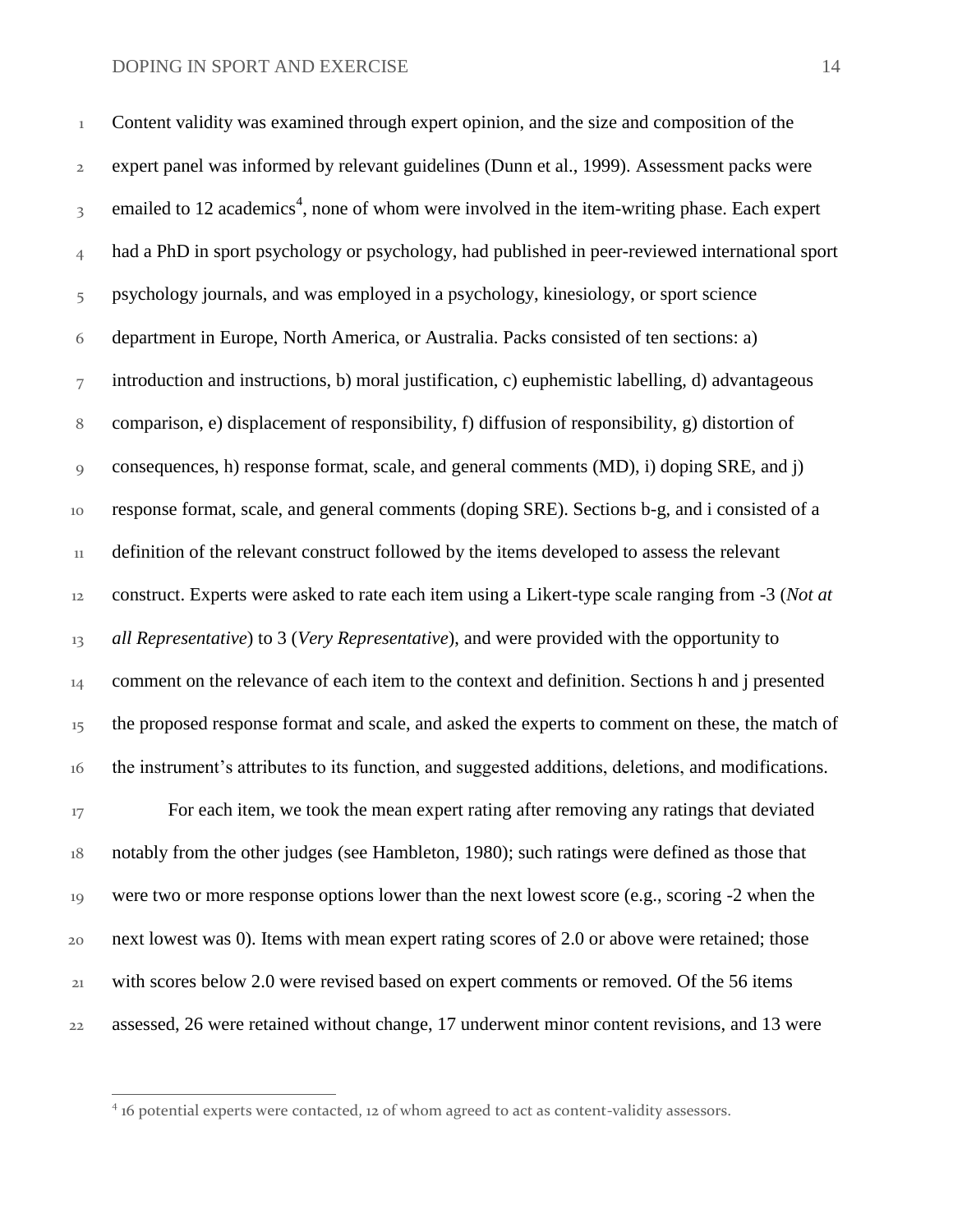| $\,1$                   | removed; six new doping MD items were created <sup>5</sup> . The content validity of revised and newly                                   |
|-------------------------|------------------------------------------------------------------------------------------------------------------------------------------|
| $\overline{2}$          | created items was examined by members of the research team not involved in item creation.                                                |
| $\overline{\mathbf{3}}$ | These 49 items (i.e., 36 doping MD) were then pilot tested with a sample of 122 sport and                                                |
| $\overline{4}$          | exercise participants to: (a) ensure correlations among theoretically related items remained                                             |
| 5                       | consistent with the target mean inter-item correlation for subscales (i.e., .15 to .50), (b) examine                                     |
| 6                       | the internal consistency of scores from all subscales, and (c) obtain feedback on item difficulty                                        |
| $\overline{7}$          | and wording (Clark & Watson, 1995). Correlation analyses demonstrated 86% of doping MD                                                   |
| $\,8\,$                 | items were correlated in the target range; items not correlated as expected were adapted to                                              |
| 9                       | improve wording. All doping SRE items were correlated in the target range. Cronbach alpha                                                |
| 10                      | coefficients ranged from .70 to .85 ( $M = .78$ ) for the doping MD subscales and was .94 for the                                        |
| $11\,$                  | doping SRE items. Feedback on item difficulty and wording was positive, with only minor                                                  |
| 12                      | adjustments to wording needed for three items. Following item development, these 49 items                                                |
| 13                      | were taken forward into the main construct-validity phase.                                                                               |
| 14                      | Participants.                                                                                                                            |
| 15                      | <b>Sample 1.</b> Participants were team- (e.g., American football, soccer) ( $n = 181$ ) or                                              |
| 16                      | individual- (e.g., swimming, athletics) ( $n = 70$ ) sport or bodybuilding <sup>6</sup> - ( $n = 44$ ) or corporate <sup>7</sup> - ( $n$ |
| $17\,$                  | = 23) gym participants ( $n_{\text{male}}$ = 203; $n_{\text{female}}$ = 115); ages ranged from 16 to 70 years ( $M = 23.3$ ,             |
| 18                      | $SD = 8.2$ ). Sport participants competed at a recreational ( $n = 6$ ), local ( $n = 3$ ), university ( $n =$                           |
| 19                      | 131), regional ( $n = 20$ ), national ( $n = 40$ ), or international ( $n = 44$ ) level (seven failed to report).                        |

Participants had been training/competing for an average of 7.3 years (*SD* = 5.4), spent an average

 $\overline{a}$ 

<sup>&</sup>lt;sup>5</sup> Only one of these items was ultimately selected for use in a final doping MD measure.

 $^6$  Bodybuilding gymnasia are those targeting and designed for serious and experienced bodybuilders. Such gymnasia have no aerobic fitness programmes and the equipment within them is largely free weights.<br><sup>7</sup> Corporate gymnasia are those targeting and designed for users training for general health and fitness. Such gymnasia have comprehensive aerobic fitness programmes and the equipment within them is largely resistance and aerobic fitness machines.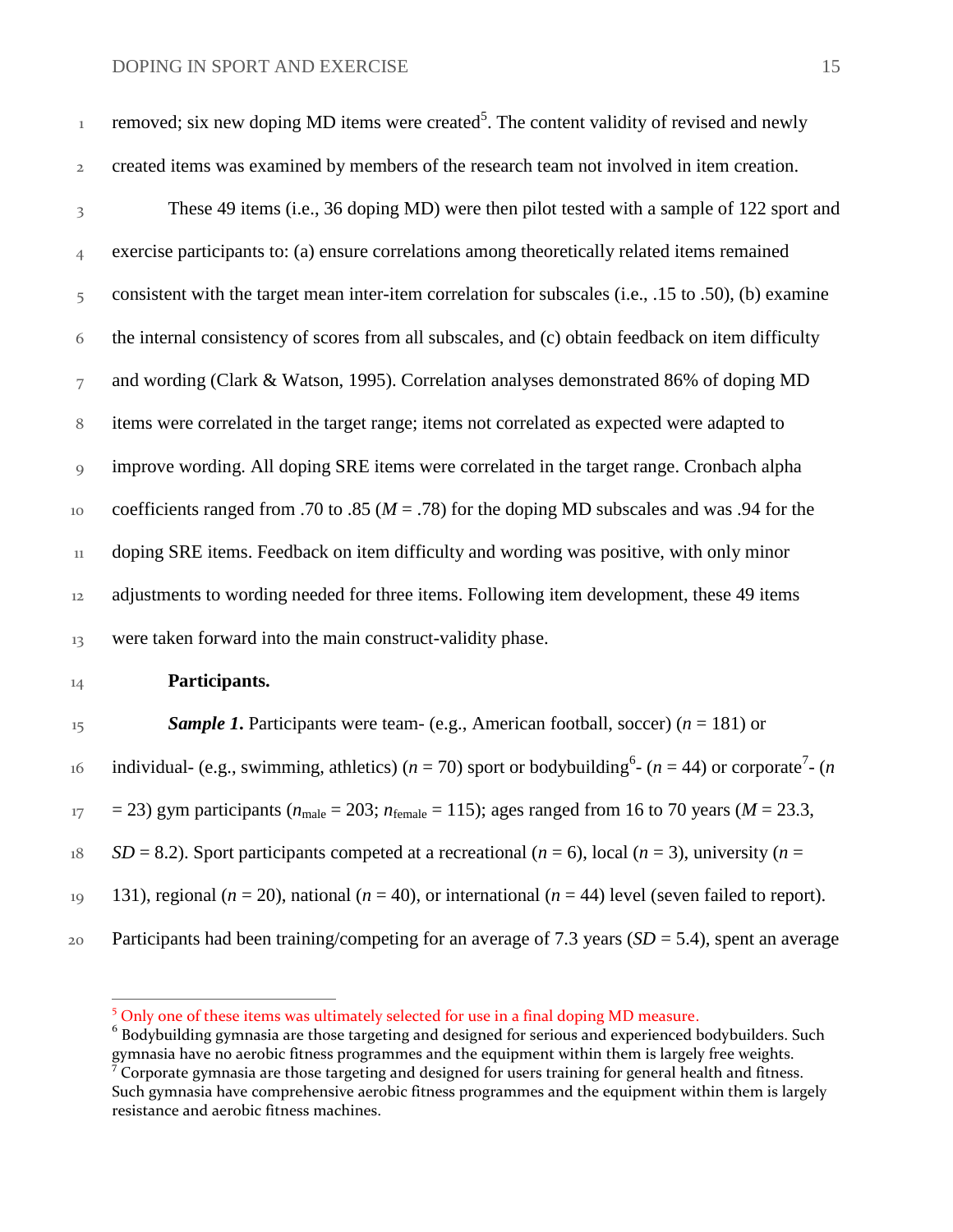| $1\,$                   | of 8.6 hours ( $SD = 3.9$ ) per week training, and had trained in/with their current gym/team for an                        |
|-------------------------|-----------------------------------------------------------------------------------------------------------------------------|
| $\mathbf{2}$            | average of 4.1 years ( $SD = 4.5$ ). Self-reported lifetime prevalence of doping was 14.5% <sup>8</sup> .                   |
| $\overline{\mathbf{3}}$ | <b>Sample 2.</b> Participants were team- (e.g., Australian rules football, soccer) ( $n = 14$ ) or                          |
| $\overline{4}$          | individual- (e.g., athletics, triathlon) ( $n = 99$ ) sport or bodybuilding- ( $n = 89$ ) or corporate- ( $n =$             |
| 5                       | 98) gym participants ( $n_{male} = 172$ ; $n_{female} = 128$ ); ages ranged from 17 to 73 years ( $M = 29.6$ , SD           |
| 6                       | = 12.4). Sport participants competed at a recreational ( $n = 18$ ), local ( $n = 18$ ), university ( $n = 25$ ),           |
| $\overline{7}$          | regional ( $n = 16$ ), national ( $n = 21$ ), or international ( $n = 10$ ) level (five failed to report).                  |
| 8                       | Participants had been training/competing for an average of 9.1 years ( $SD = 8.6$ ), spent an average                       |
| 9                       | of 7.9 hours ( $SD = 5.0$ ) per week training, and had trained in/with their current gym/team for an                        |
| 10                      | average of 3.8 years ( $SD = 4.9$ ). Self-reported lifetime prevalence of doping was 15.3%.                                 |
| $_{11}$                 | <b>Measures.</b> To help evaluate the scores obtained with the new instruments, a series of                                 |
| 12                      | existing measures were administered when collecting data from Samples 1 and 2. These included                               |
| 13                      | instruments assessing sport MD, peer pressure SRE, anticipated guilt, and empathy.                                          |
| 14                      | Sport moral disengagement. The eight-item moral disengagement in sport scale-short                                          |
| 15                      | (MDSS-S; Boardley & Kavussanu, 2008) was used to measure sport MD. Participants read                                        |
| 16                      | statements representing MD (e.g., 'Insults among players do not really hurt anyone') and                                    |
| 17                      | indicated their level of agreement using a Likert scale anchored by 1 ( <i>strongly disagree</i> ) and 7                    |
| $18\,$                  | (strongly agree). Scores on this instrument have shown very good levels of internal consistency                             |
| 19                      | and evidence for factorial and convergent validity (Boardley & Kavussanu, 2008). Good levels                                |
| 20                      | of internal consistency were demonstrated in the present study ( $\alpha_{Sample\ 1} = .87$ ; $\alpha_{Sample\ 2} = .89$ ). |
| 21                      | <b>Peer pressure SRE.</b> The five-item SRE scale (Bandura et al., 2001) was used to assess                                 |
| 22                      | peer-pressure SRE. Items (e.g., 'Resist peer pressure to drink beer, wine or alcohol') assess                               |

 $^8$  Prevalence rates by gender and sport/exercise context were as follows: males = 19.3%; females = 8.2%; individual sport = 5.9%; team sport = 10.3%; hardcore gym = 39.8%; corporate gym = 7.4%.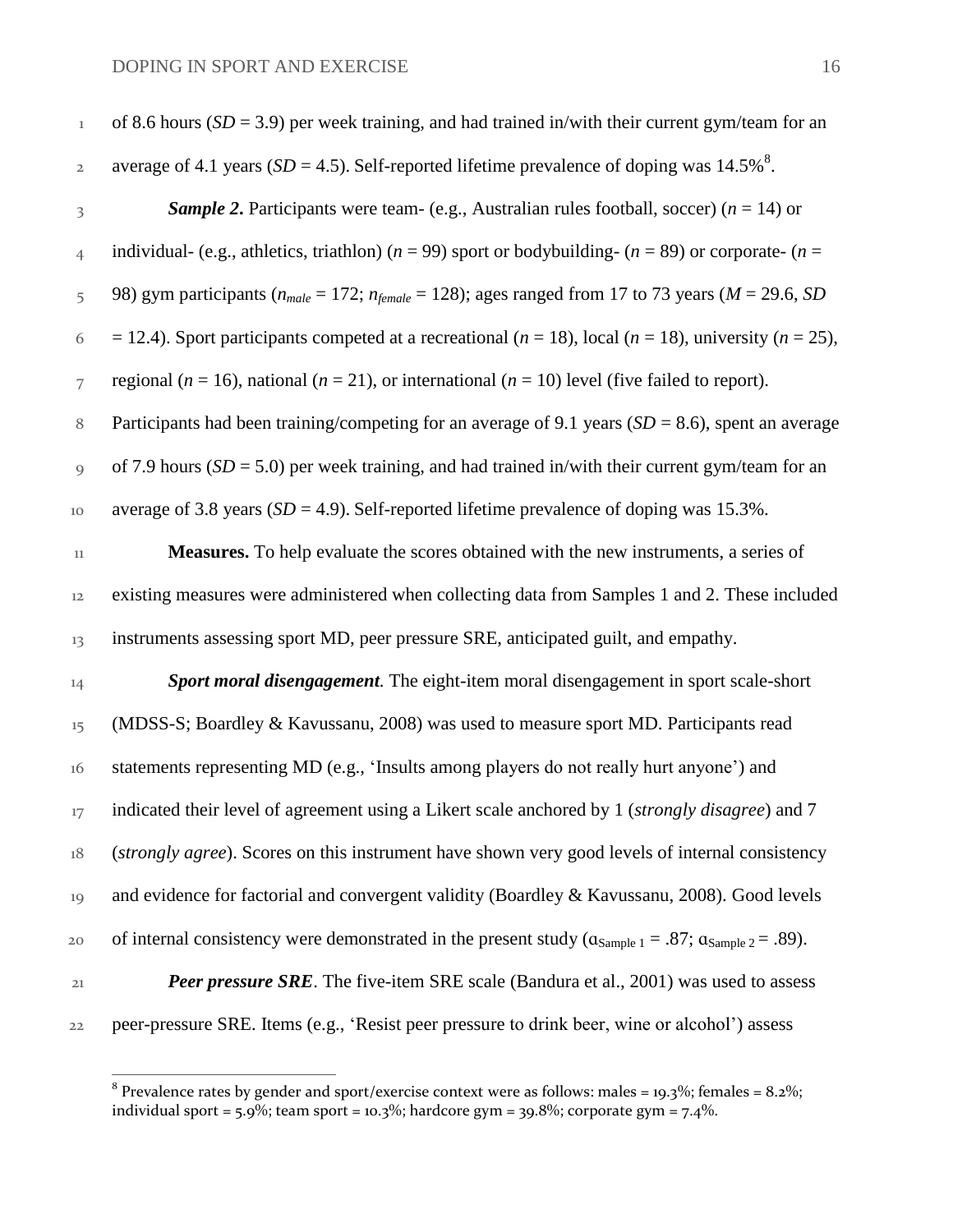| $\!1$                   | peoples' beliefs regarding their ability to resist peer pressure to engage in high-risk activities |
|-------------------------|----------------------------------------------------------------------------------------------------|
| $\mathfrak{2}$          | involving alcohol, drugs and transgressive behavior. For each item, participants rated their       |
| $\overline{\mathbf{3}}$ | confidence using a Likert scale anchored by 1 (no confidence) and 5 (complete confidence).         |
| $\overline{4}$          | Scores on this instrument have shown good levels of internal consistency and evidence for          |
| 5                       | construct validity (Bandura et al., 2001). Acceptable levels of internal consistency were          |
| 6                       | demonstrated in the present study ( $\alpha_{Sample\ 1} = .77$ ; $\alpha_{Sample\ 2} = .81$ ).     |
| $\overline{7}$          | Anticipated guilt. To assess anticipated guilt in response to doping, participants were            |
| $\, 8$                  | asked to imagine being in the following situation:                                                 |
| $\mathcal{G}$           | Having returned to training following a period of injury, you are feeling very out of shape.       |
| 10                      | As such, you feel the need to get back in shape as soon as possible. A friend who you train        |
| $11\,$                  | with has been taking a training supplement that he/she says really helped him/her get back         |
| 12                      | in shape quickly following a similar injury. He/she offers to give you some and you decide         |
| 13                      | to take it. Subsequently you get back in shape much quicker than expected, but then                |
| 14                      | discover the supplement you have been taking is a banned performance-enhancing                     |
| 15                      | substance. However, due to the improvements you have experienced, you decide to                    |
| 16                      | continue taking the substance.                                                                     |
| 17                      | Participants expressed how they anticipated feeling about continuing to dope by responding to      |
| $18\,$                  | the five items (e.g., 'I would feel remorse, regret') of the guilt scale from the State Shame and  |
| 19                      | Guilt Scale (SSGS; Marschall, Saftner, & Tangney, 1994). Participants responded on a 5-point       |
| 20                      | scale ranging from 1 (not at all) to 5 (extremely). Marschall et al. (1994) provided evidence      |
| 21                      | supporting the internal consistency and validity of scores from this subscale. This method of      |
| 22                      | assessing anticipated guilt has been used successfully in sport (Stanger, Kavussanu, Boardley, &   |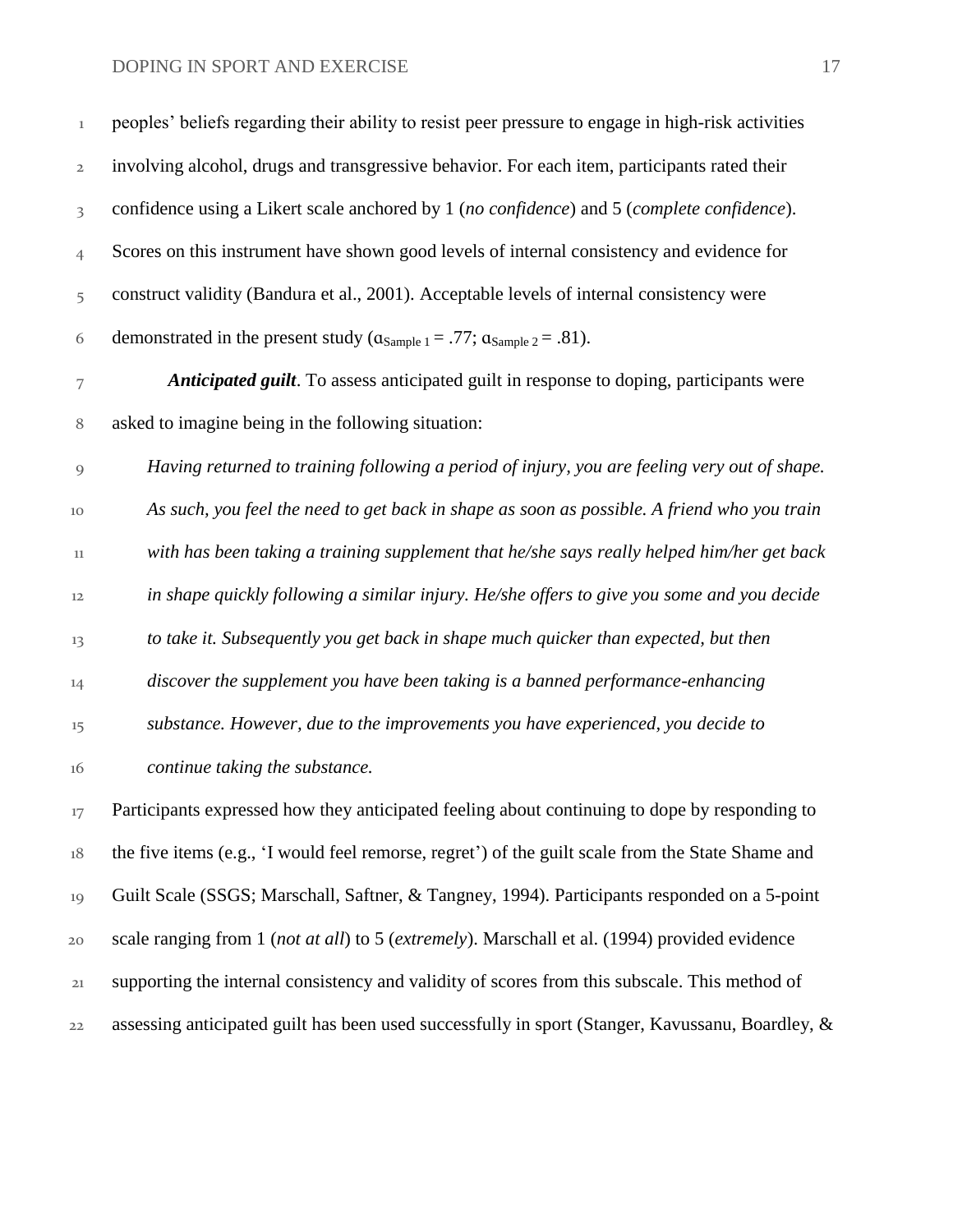2  $(a_{Sample 1} = .94; a_{Sample 2} = .95)$ .

 *Empathy*. The 7-item perspective taking (e.g., 'before criticizing somebody, I try to imagine how I would feel if I were in their place') and 7-item empathic concern (e.g., 'I am often 5 quite touched by things that I see happen') subscales of the Interpersonal Reactivity Index (Davis, 1983) were used to measure empathy. Participants indicated how well each statement described them by responding on a scale from 1 (*does not describe me well*) to 7 (*describes me very well*). Scores from these respective subscales have shown internal consistency reliability and validity (Davis, 1983). In line with previous research (Kavussanu, Stanger, & Boardley, 2013), we combined these subscales to produce one empathy score. Good levels of internal 11 consistency were demonstrated in the present study ( $\alpha_{Sample 1} = .86$ ;  $\alpha_{Sample 2} = .84$ ).

 *Reported Doping***.** Reported doping was assessed using a method based on that of Lucidi et al. (2008). Specifically, participants were provided with a list of nine categories of doping substances (e.g., Ephedrine stimulants) and methods (e.g., Blood manipulation) and asked to <sup>15</sup> indicate which they currently used, had used in the past three months, had used prior to the past three months, or had never used. The list was based on substances/methods banned by the World <sup>17</sup> Anti-Doping Agency. Lifetime use of doping was indicated by use of one or more of the substances/methods during any of the time points indicated.

#### **Procedures***.*

 *Recruitment and data collection*. Recruitment for the primary samples commenced once approved by the ethics committee of the first author's institution. Our approach to recruitment differed for sport versus exercise participants. For sport participants, we contacted sport coaches 23 and sought permission to visit a designated training session to introduce the project to athletes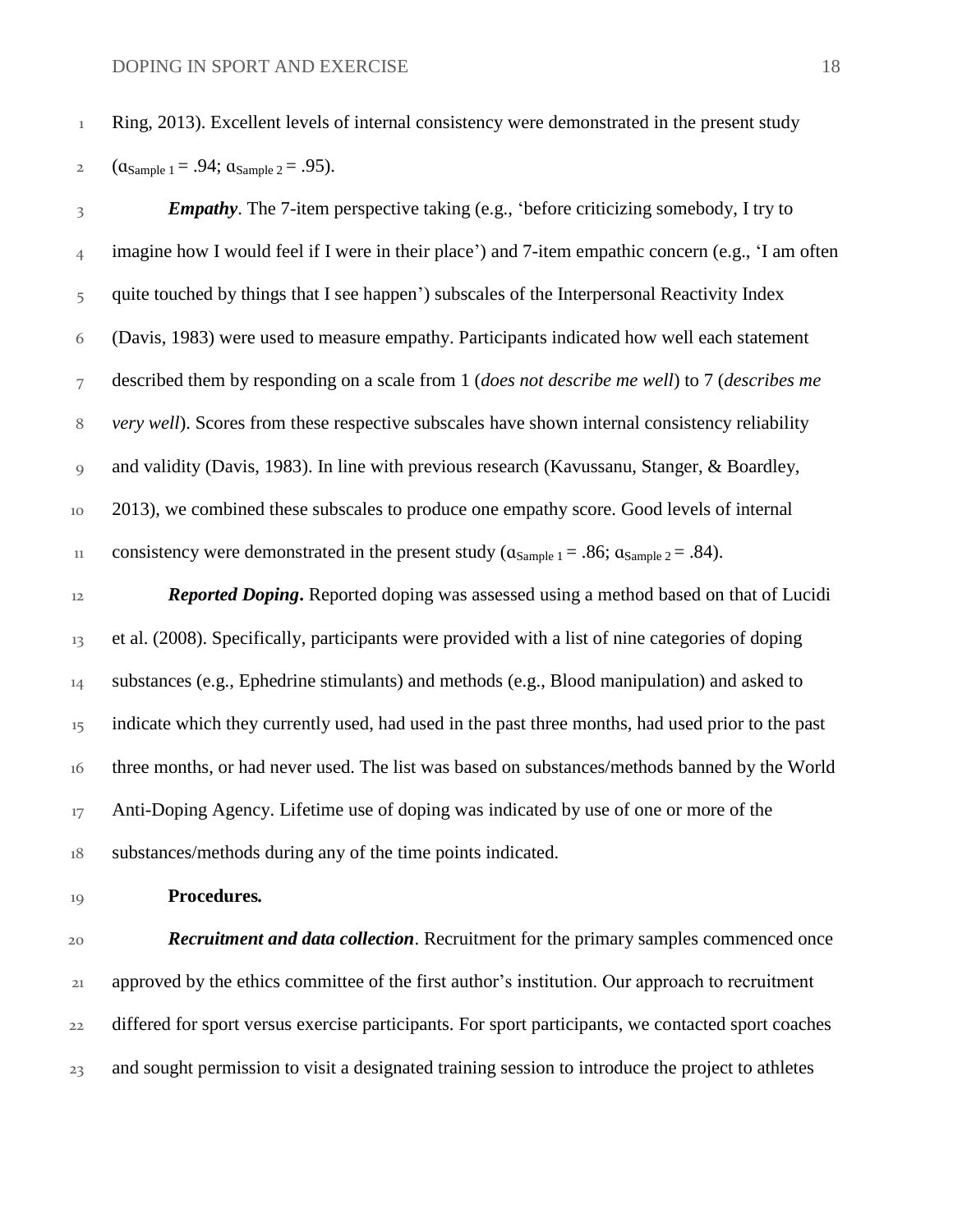and invite them to participate. For exercise participants, we contacted gym managers and sought <sup>2</sup> permission to visit their gymnasia to introduce the project to exercisers and invite them to 3 participate. Before completing the questionnaire, all volunteers were informed that honesty in responses was vital to the study, and that all responses would be kept confidential and be used only for research purposes. Participants signed an informed consent form prior to participating and the questionnaire pack took 10–15 minutes to complete. Data were collected across two

phases. Data from the first phase (i.e., Sample 1) were analyzed before the second phase (i.e.,

Sample 2) commenced. This allowed for item adjustment/generation between phases.

 *Factorial, convergent, and discriminant validity, and internal consistency***.** To provide further evidence for construct validity, we sought to establish evidence for the factorial, convergent and discriminant validity of scores from the new instruments, as well as for internal consistency. Factorial validity relates to the number of separate dimensions represented in a measure and was analyzed by identifying the factor structure in the first sample before 14 confirming it in the second. To establish evidence for convergent validity, associations of <sup>15</sup> DMDS, DMDS-S, and DSRES scores with empathy and anticipated guilt were computed. To establish evidence for discriminant validity, we analyzed correlations of DMDS and DMDS-S <sup>17</sup> scores with sport MD scores, and of DSRES scores with peer pressure SRE scores. Here and elsewhere, the magnitudes of correlation coefficients were interpreted based on the guidelines provided by Cohen (1992), with coefficients of 0.10, 0.30, and 0.50 representing small, moderate, and large effect sizes, respectively. Finally, the internal consistency of scores for the overall scales plus the DMDS subscales were estimated using Cronbach's alpha.

**Results**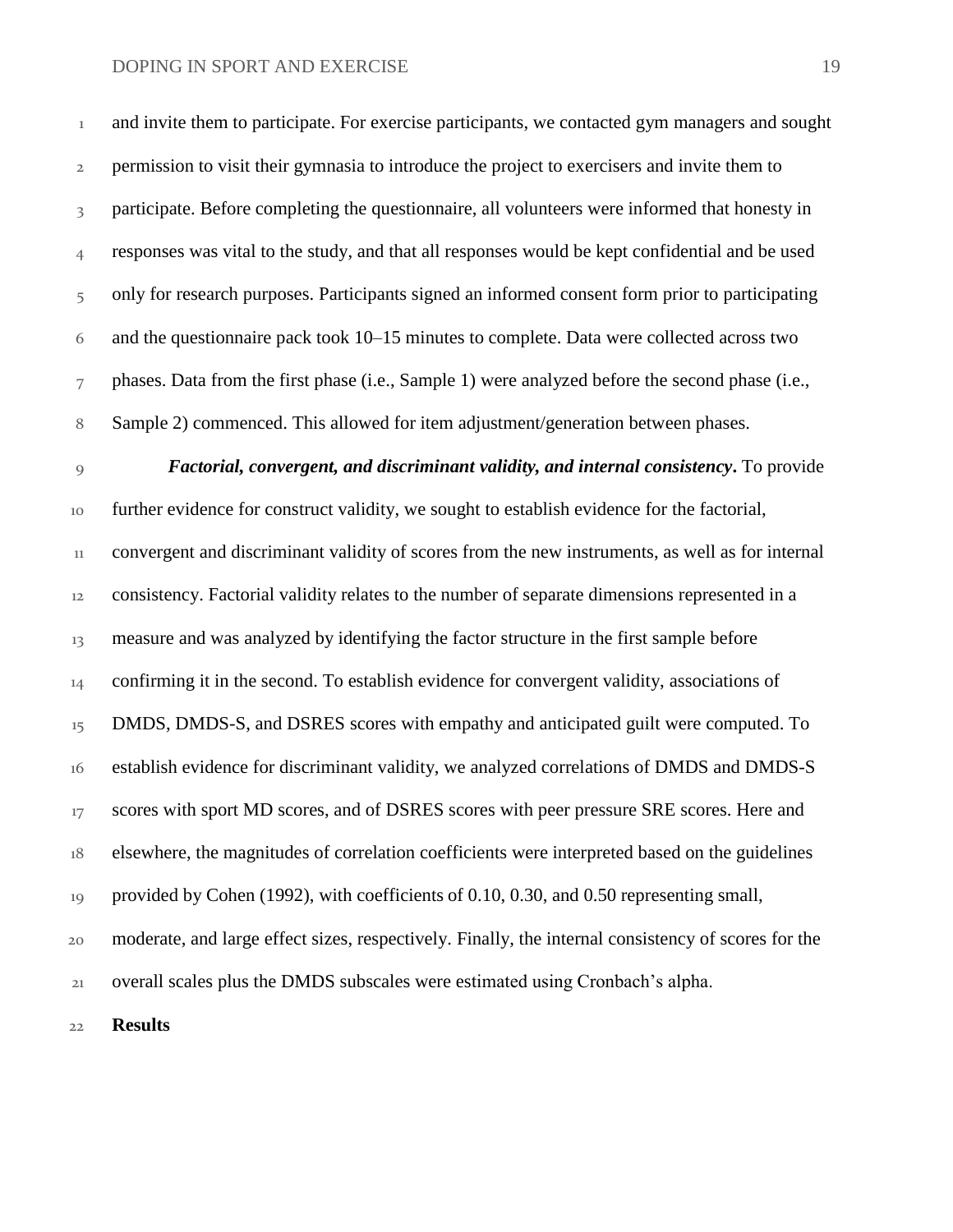**Preliminary analyses***.* Only 0.83% of data points were missing, and missing data were assumed missing at random (see Enders, 2006). The expectation maximization algorithm was 3 used to impute missing values. Before seeking to establish evidence for the factorial validity of instrument scores, we used a two-stage process to identify the most effective items for measuring each construct; selected items were retained for use in subsequent testing. First, inter-item correlations were examined within each construct and all item scores were intercorrelated as anticipated (see Clark & Watson, 1995).

8 Exploratory factor analysis (EFA) was then conducted on each of the seven constructs 9 (i.e., six MD mechanisms plus doping SRE) using principal axis extraction, with extraction  $_{10}$  based on an eigenvalue  $\geq 1.00$ . Prior to conducting these analyses, we determined the 11 appropriateness of the matrices using the following criteria as suggested by Dziuban and Shirkey 12 (1974): (a) a significant Bartlett's test of sphericity and (b) a Kaiser-Meyer-Olkin measure of 13 sampling adequacy of > .80. All seven matrices satisfied these criteria. Each EFA produced a 14 unidimensional factor structure, and except for one item, all items had factor loadings  $\geq 0.61$ . <sup>15</sup> The one exception was a displacement of responsibility item (i.e., "Seeing athletes achieve goals 16 through doping encourages others to dope too"), with a factor loading of .32. Given this, we <sup>17</sup> removed the item from further analyses and replaced it with a newly developed item (i.e., 18 "Athletes shouldn't be held responsible for doping if they feel pressured to do it to keep up with 19 others") before data collection for Sample 2 commenced<sup>9</sup>. All other items were retained. 20 **Factorial validity**. Confirmatory factor analysis was used in the next step because it 21 offers a rigorous and appropriate method for confirming hypothesized factor structures (Fabrigar 22 et al., 1999). EQS 6.1 (Bentler & Wu, 2002) software and the Maximum Likelihood method 23 were used. In initial analyses, the normalized estimate of Mardia's coefficient indicated deviation

 $\overline{a}$ 

<sup>&</sup>lt;sup>9</sup> This item was not used in either of the final MD instruments.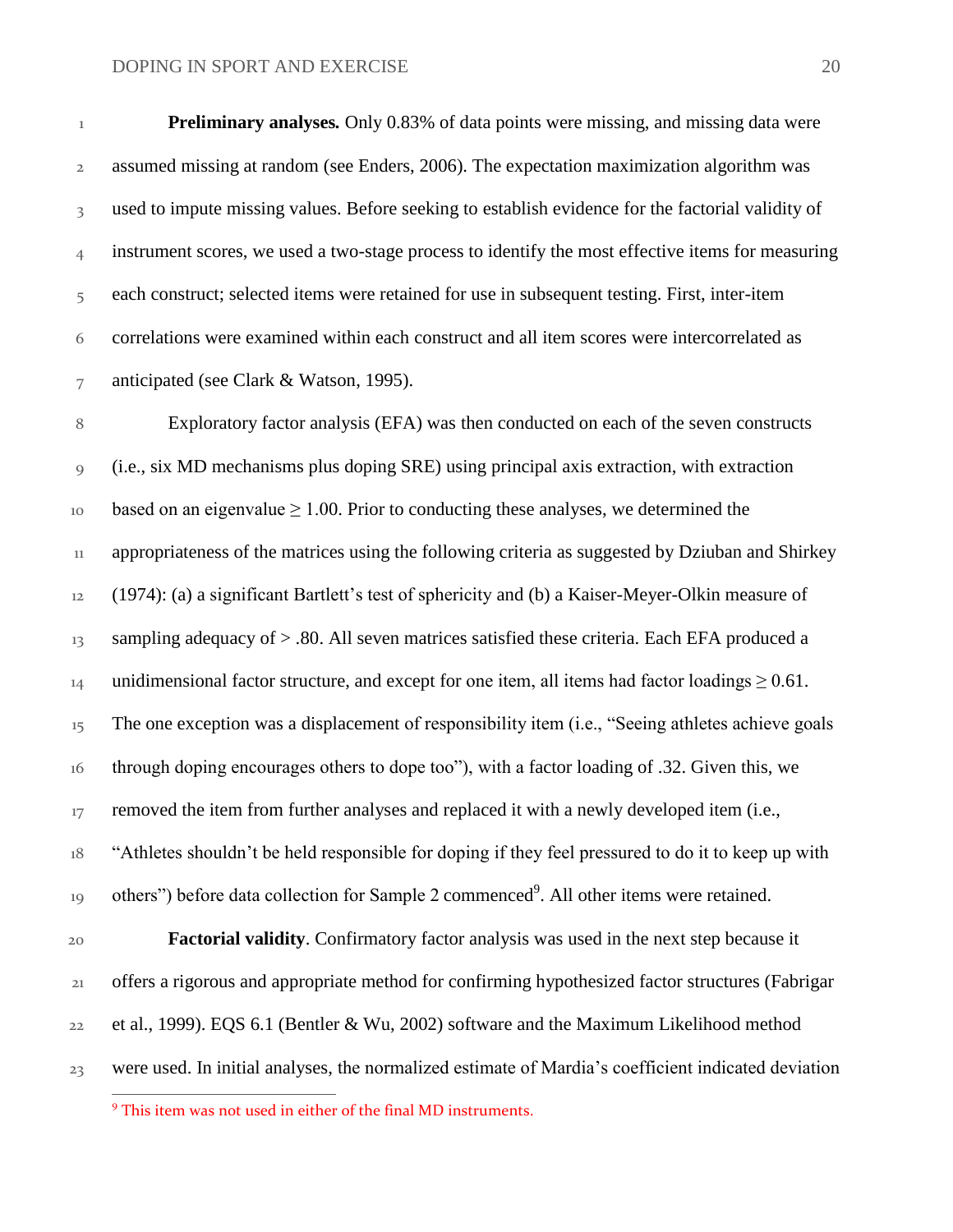from multivariate normality. Thus, the Robust Maximum Likelihood estimation method was used for all analyses. This method provides more accurate standard errors, chi-squared values, 3 and fit indices when data are non-normally distributed (Bentler & Wu, 2002). The cases with the 4 largest contribution to normalized multivariate kurtosis minimally impacted the analyses and 5 therefore no cases were deleted. Standard indices and criteria were used to estimate model fit (Hu & Bentler, 1999). Fit indices for all models appear in Table 1.

 In the first DMDS model, six items were specified for each of the six MD mechanisms, except for displacement of responsibility which was represented by five (M1a). Results showed an inadequate fit for the model (Row 1). Subsequently, 17 items implicated in large modification indices as indicated by the Lagrange multiplier (LM) test and/or large standardized residuals were removed in a series of CFAs. This iterative process was guided by an aim to develop an instrument that would contain 18 items (i.e., three for each MD mechanism). A final model (M1b) with 18 items produced a six-factor solution with excellent fit (Row 2). Theoretically the <sup>14</sup> six factors represent different dimensions of an overriding construct, and as such we also <sup>15</sup> examined whether the associations amongst the six first-order factors could be represented by a higher-order factor. Although the fit of this model (Row 3) was reduced compared to that of the 17 corresponding first-order model (Row 2), as the fit of a second-order model cannot be better than the fit of the equivalent first-order one, it was sufficient to support the presence of a second-order structure (Marsh, 1987). This second-order factor was named doping MD.

 Although our hypothesized model was supported, it was important to rule out alternative models. For instance, the development of MD instruments for other contexts has shown that pairs  $22\sigma$  of MD mechanisms sometimes converge to form single factors (e.g., Boardley & Kavussanu, 2007) or can all converge to form a unidimensional measure (e.g., Bandura, Barbaranelli,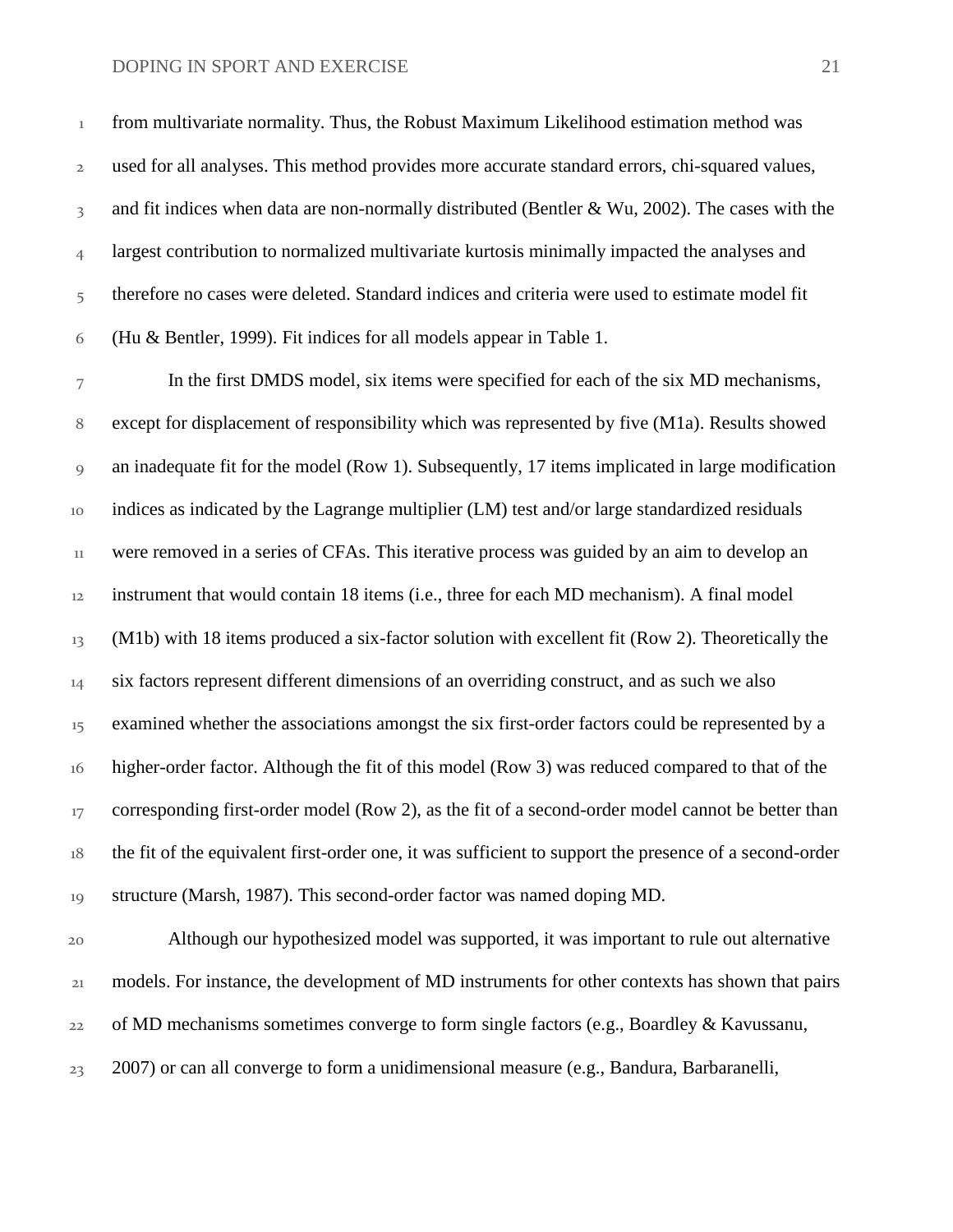Caprara, & Pastorelli, 1996). Thus, once the final item content for the DMDS was confirmed, we compared the fit of the six-factor model with two other possible structures based on those seen in existing instruments. Specifically, these were a three-factor model in which the six mechanisms were grouped according to the aspect/s of detrimental conduct they operate upon (M2; Osofsky, 5 Bandura, & Zimbardo, 2005) and a unidimensional model in which all items loaded on a single factor (M3; Bandura et al., 1996). Also, based on very strong factor correlations between advantageous comparison/distortion of consequences (i.e., .93) and displacement/diffusion of responsibility (i.e., .91), we also tested a four-factor model (M4) in which these respective mechanism pairs were combined into single factors. As shown in Table 1, the fit of the six-factor model (M1b) was superior to any of these alternative models. Thus, the six-factor model was <sup>11</sup> accepted as the best model for the DMDS. Factor correlations for this model can be found in Table 2, and items, factor loadings, and error variances are shown in Table 3.

13 Although the 18-item instrument provides the capability of measuring the six MD <sup>14</sup> mechanisms individually, some users may only need to measure overall doping MD. For such <sup>15</sup> instances, a short version would reduce the time needed for completion. For these reasons, we also developed the DMDS-S. Our aim was to develop a six-item instrument with one item for <sup>17</sup> each of the six relevant mechanisms of MD. Two main steps were involved in selecting items for the DMDS-S. Potential items were first selected based on item content, with the 12 (i.e., two for each MD mechanism) shortest and simplest items retained for further analysis. Then, the factor structure underlying these 12 items was examined using EFA and CFA with the data from Sample 1; the suitability of the matrix for EFA was determined using the same approach as described earlier, and EFA conducted using the same approach. This resulted in a single factor <sup>23</sup> being extracted. Then, for each of the six MD mechanisms the item with the stronger factor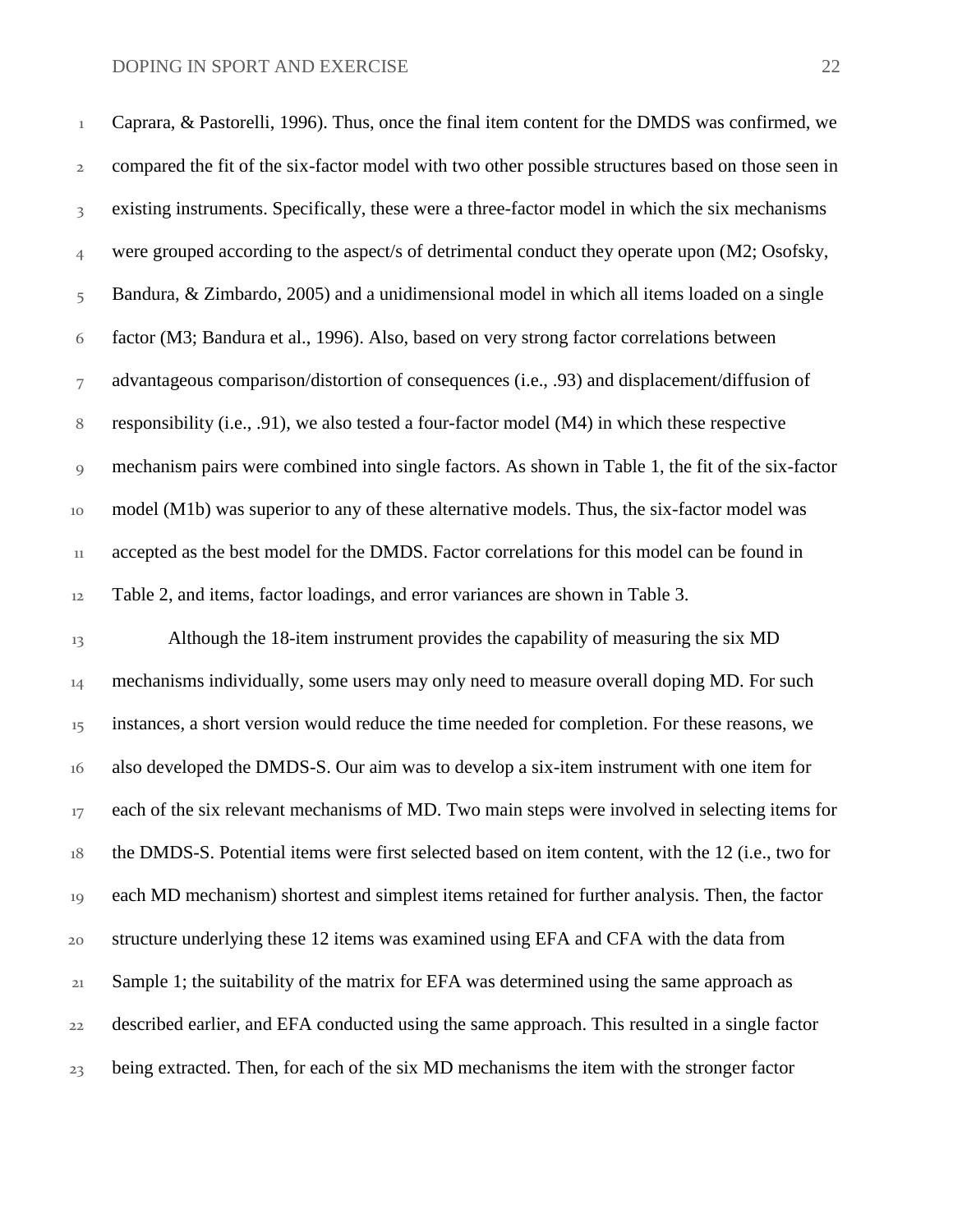loading was retained. Once these six items had been identified, a single-factor CFA was specified (i.e., M5a). As seen in Table 1 (Row 7), this model had a very good fit. However, the LM Test results indicated the presence of a correlated error between the advantageous comparison and distortion of consequences items. Testing of a subsequent model (M5b) with this 5 correlation specified resulted in an excellent model fit. Specifying correlated errors when present is important to prevent possible inaccurate parameter estimates (see Kline, 2015). However, such associations can be sample specific, so this model was accepted under the proviso that the presence of this correlated error would be confirmed in Sample 2. When developing psychometric instruments, it is important to confirm factor structures using a separate sample (Fabrigar et al., 1999). As such, we used the data from Sample 2 to 11 confirm the factor structures for the DMDS and DMDS-S. As shown in Table 1, the final DMDS model from the Sample 1 analyses showed excellent model fit (Row 11) and again supported the

13 presence of a second-order doping MD factor (Row 12). This was also the case for the DMDS-S 14 model (Row 13), where the significant correlated error identified in Sample 1 (i.e.,  $r = .30$ ,  $p = 0$  $15 \times .05$ ) was again present (i.e.,  $r = .25$ ,  $p < .05$ ).

 Similar procedures were followed for the development of the DSRES. Using the Sample  $17 - 1$  data, initially all 13 items were specified to load on a single factor (M6a). This model had an inadequate fit (Row 9). Guided by modification indices and/or standardized residuals, 7 items were removed in a series of CFAs. This iterative process was guided by an aim to develop an instrument that would contain items representing the six main personal and social influences on doping use identified in past research (e.g., Boardley & Grix, 2014; Boardley et al., 2014, 2015). A final six-item model (M6b) demonstrated an excellent model fit (Row 10). Subsequent testing of this model using the data from Sample 2 also resulted in excellent fit (Row 14), confirming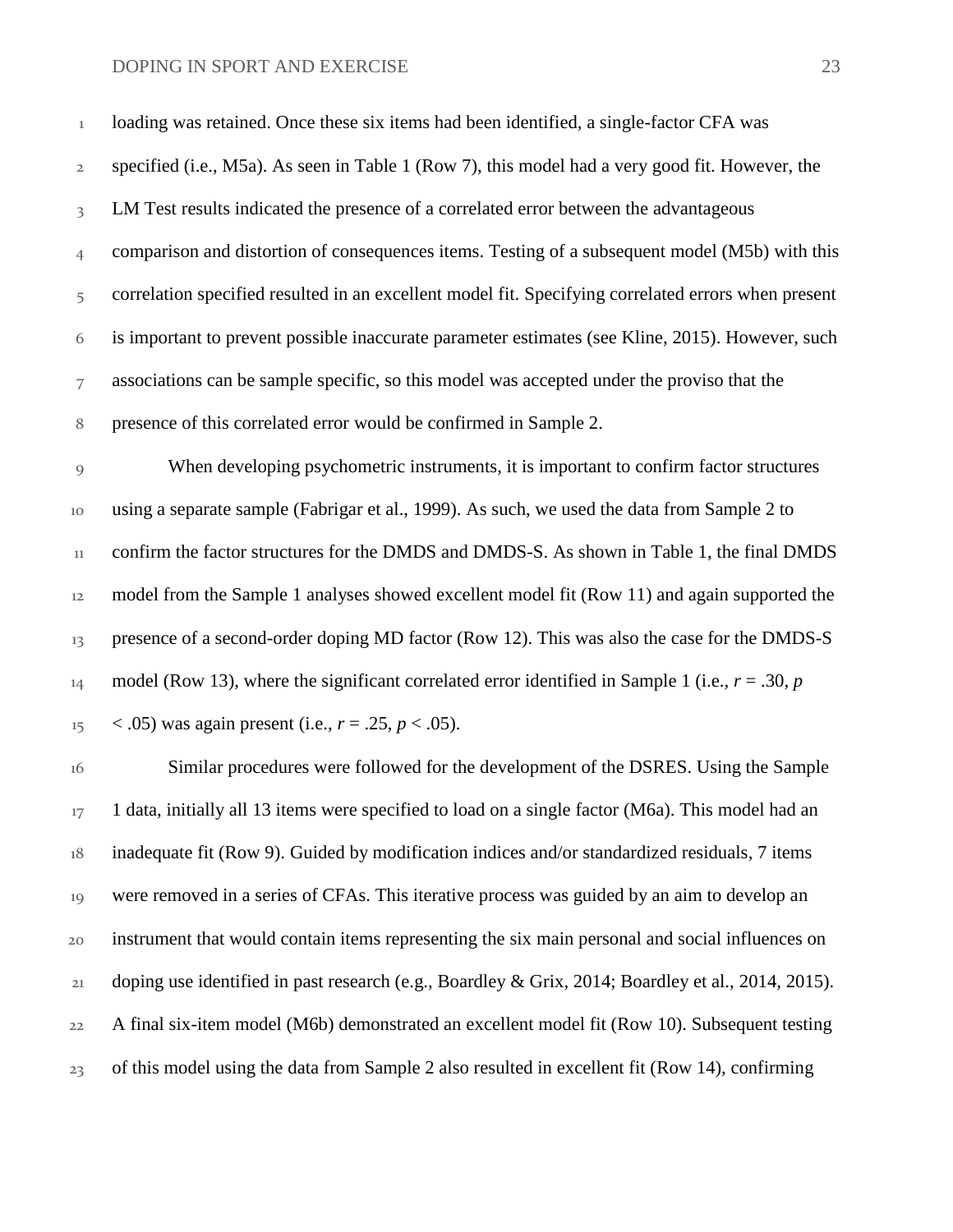<sup>1</sup> the structure of the DSRES scores. Items, factor loadings and error variances for the DMDS-S and DSRES appear in Table 4.

 **Multisample analyses**. When developing instruments for use in diverse populations, it is <sup>4</sup> important to determine their measurement invariance across sub-groups. As such, we tested for 5 measurement invariance by sex and across the four sport and exercise groups represented using multisample analyses. Different aspects of invariance can be tested depending on the research question (Cheung & Rensvold, 2002). As we were interested in construct validity and whether the instruments were appropriate for making comparisons amongst groups, we tested three relevant aspects of invariance (Byrne, 2006): a) configural invariance (i.e., items are indicators of the same factors in all groups), b) metric invariance (i.e., all factor loadings are equal across groups), and c) equivalence of construct variance and covariance (ECVC; i.e., variances and covariances of latent variables are equivalent across groups). Prior to invariance testing, we estimated baseline model fit for each sub-group (see Byrne, 2006). We then tested for configural <sup>14</sup> invariance, metric invariance and ECVC, respectively, by progressively imposing the appropriate constraints. We examined  $\Delta$ CFI at each step; values of less than 0.01 indicate no significant 16 difference between models (Cheung & Rensvold, 2002). Results are presented in Table 5.

<sup>17</sup> **Sex invariance**. For the DMDS, model fit for the baseline models was very good for male participants and acceptable-to-good for female participants, and configural invariance was demonstrated by good model fit. Metric invariance was also established by a ΔCFI of .00. The 20 ECVC was not established though, as imposing such constraints resulted in a  $\Delta$ CFI > .01. For the DMDS-S, model fit for baseline models was very good for male participants and excellent for female participants, and configural invariance was demonstrated by the very good fit of the relevant model. Metric invariance was also established, as shown by a  $\Delta$ CFI < .01. However, like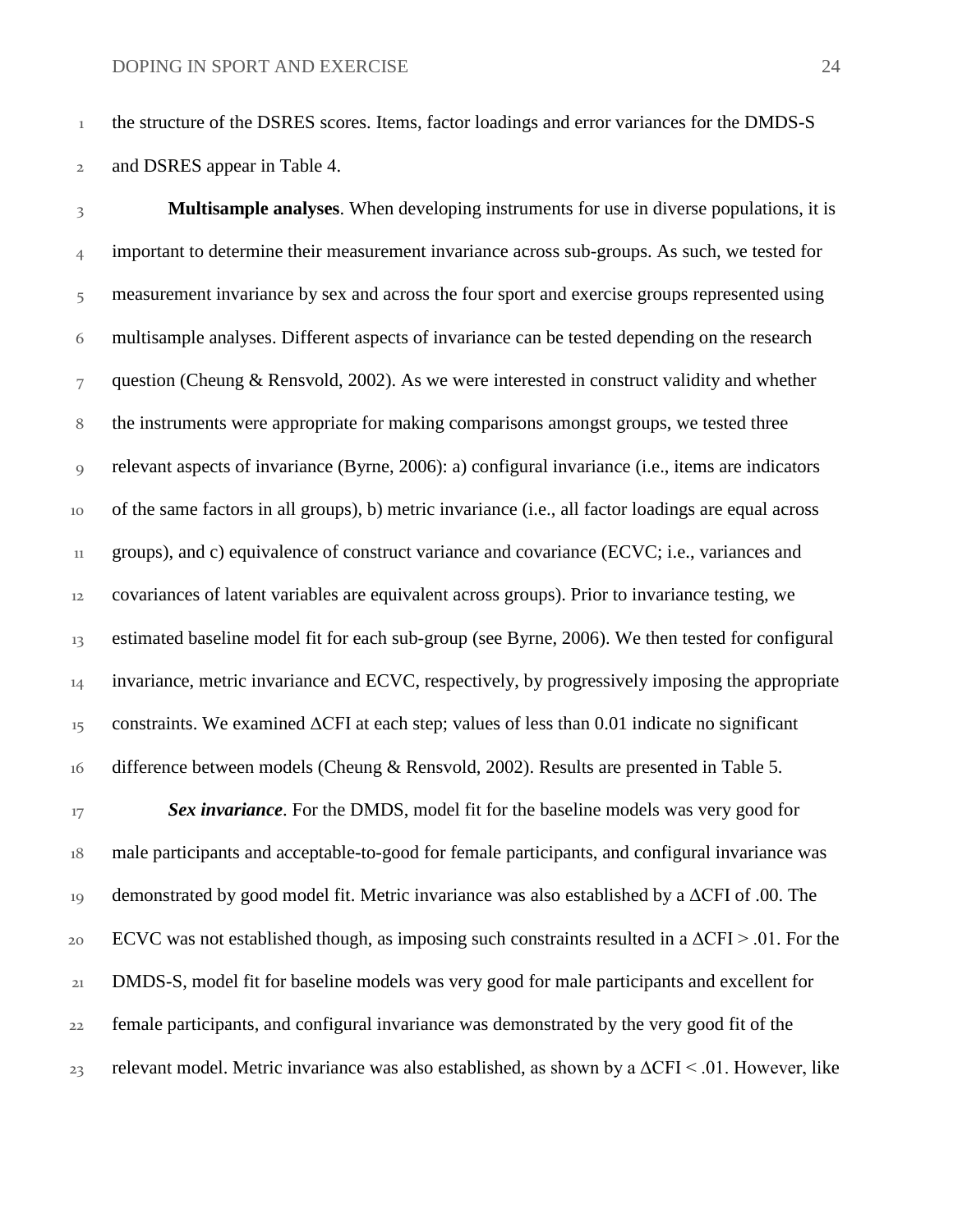the DMDS, the ECVC was not established as  $\Delta$ CFI > .01. Finally, for the DSRES, model fit for the baseline models was excellent for male and female participants, and configural invariance was demonstrated by excellent model fit. Like the DMDS and DMDS-S, metric invariance was 4 established, as shown by a  $\Delta$ CFI < .01, and the ECVC was not supported, as  $\Delta$ CFI > .01. *Sport/exercise group invariance*. For the DMDS, model fit for the baseline models ranged from acceptable-to-good for corporate-gym exercisers to excellent for bodybuilding-gym exercisers and individual-sport athletes. Configural invariance was established through good model fit. Metric invariance was also established, as shown by a ΔCFI < .01. However, the ECVC was not established as ΔCFI > .01. For the DMDS-S, model fit for the baseline models was excellent for all groups, and configural invariance was demonstrated by excellent model fit. Complete metric invariance was not established, as the LM test results for this model indicated two of the specified constraints (i.e., factor loadings for the advantageous comparison and 13 diffusion of responsibility items between corporate gym exercisers and individual-sport athletes) 14 led to an increase in  $\chi^2$  of  $\geq 5.0/df$ . Respecification of the model with these constraints released 15 led to excellent model fit and a  $\Delta$ CFI < .01. This supports partial metric invariance (see Byrne, Shavelson, & Muthén, 1989). However, ECVC was again not established. Finally, for the <sup>17</sup> DSRES, model fit for the baseline models was excellent for all groups, and configural invariance was demonstrated by excellent model fit. Metric invariance was also established, as shown by a  $19 \text{ ACFI} < .01$ . However, the ECVC was again not supported.

 **Convergent and discriminant validity**. We examined convergent validity by computing associations of DMDS, DMDS-S, and DSRES scores with scores for empathy and anticipated guilt. As shown in Table 6, correlations of DMDS, DMDS-S, and DSRES scores with empathy and anticipated guilt scores support convergent validity in both samples. This is also true for all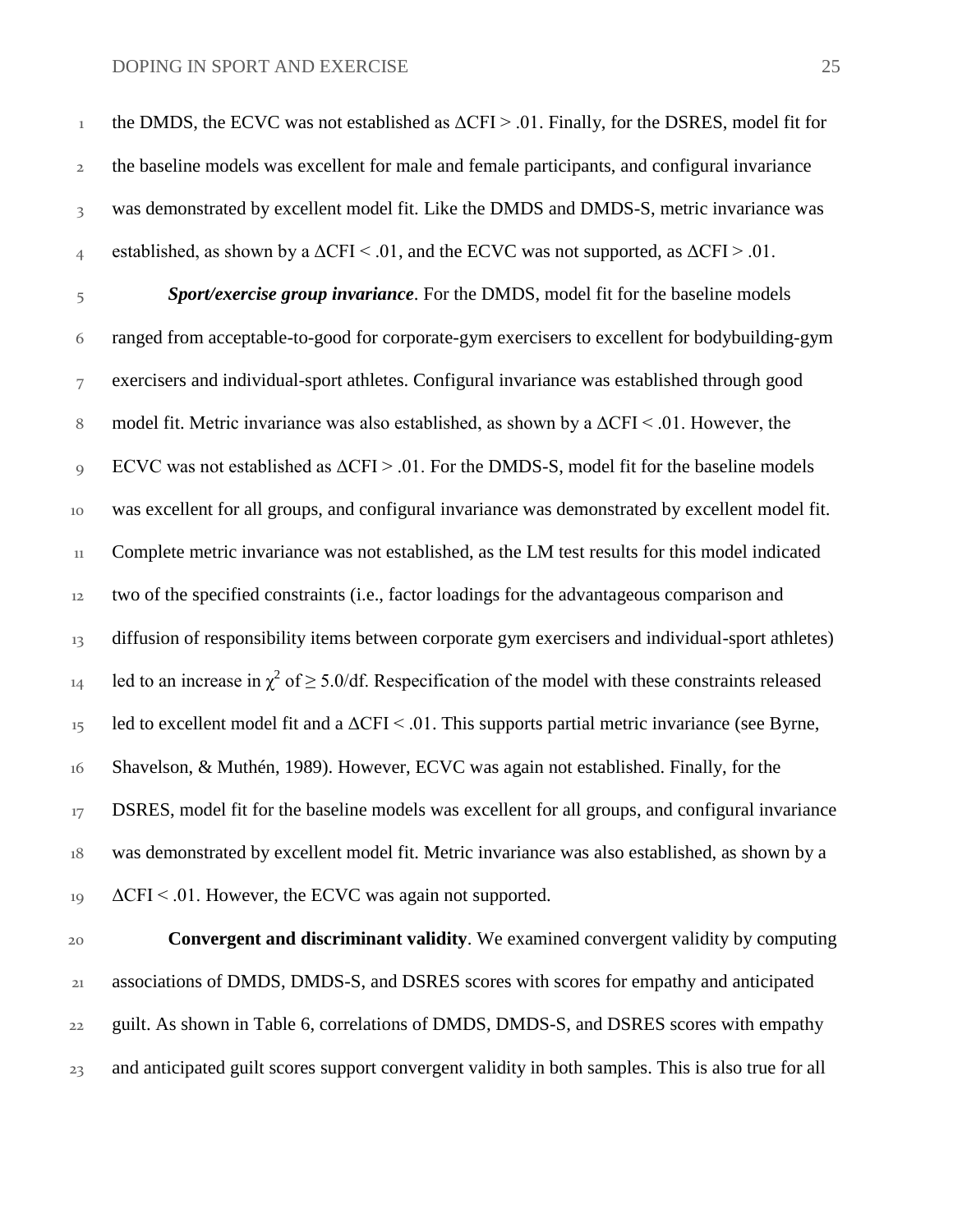| 20                      | <b>Method</b>                                                                                               |
|-------------------------|-------------------------------------------------------------------------------------------------------------|
| 19                      | Study 2                                                                                                     |
| 18                      | DMDS-S, and DSRES scores.                                                                                   |
| 17                      | Sample $2 = .94$ ). Thus, overall the findings support the internal consistency reliability of DMDS,        |
| 16                      | $=$ .86; Sample 2 = .89) and excellent for the DSRES in both samples (i.e., Sample 1 = .93;                 |
| 15                      | $=$ .96). Similarly, alpha values were very good for the DMDS-S in both samples (i.e., Sample 1             |
| 14                      | overall doping MD for the DMDS were excellent in both samples (i.e., Sample $1 = .95$ ; Sample 2            |
| 13                      | good or very good for all subscales of the DMDS in both samples (see Table 2). Alpha values for             |
| 12                      | Internal consistency. Cronbach alpha values showed internal consistency to be either                        |
| 11                      | discriminant validity of DMDS, DMDS-S, and DSRES scores.                                                    |
| $10\,$                  | < .01; Sample 2 $r = .56$ , $p < .01$ ). Thus, overall the findings support the convergent and              |
| 9                       | sport MD, and DSRES scores were positively related to peer pressure SRE (Sample 1 $r = .41$ , p             |
| 8                       | DMDS-S (Sample 1 $r = .56$ , $p < .01$ ; Sample 2 $r = .58$ , $p < .01$ ) scores were positively related to |
| 7                       | scores. In both samples, DMDS (Sample 1 $r = .59$ , $p < .01$ ; Sample 2 $r = .58$ , $p < .01$ ) and        |
| 6                       | & Kavussanu, 2008) with DMDS and DMDS-S scores and of peer pressure SRE with DSRES                          |
| 5                       | We examined discriminant validity by computing the correlations of sport MD (Boardley                       |
| $\overline{4}$          | separation between the subscales despite their largely strong inter-correlations (see Table 2).             |
| $\overline{\mathbf{3}}$ | provide evidence of distinct predictive capabilities, supporting some degree of conceptual                  |
| $\overline{2}$          | labelling subscale in comparison to the other five subscales. Collectively these correlations also          |
| $\mathbf 1$             | DMDS subscale scores, although the degree of convergence was weaker for the euphemistic                     |

 **Participants.** Participants were team- (e.g., netball, soccer) (*n* = 9) or individual- (e.g., 22 athletics, triathlon) ( $n = 78$ ) sport or bodybuilding- ( $n = 5$ ) or corporate- ( $n = 9$ ) gym exercisers (*n<sub>male</sub>* = 60; *n<sub>female</sub>* = 41); ages ranged from 16 to 70 years (*M* = 35.2, *SD* = 13.5). Sport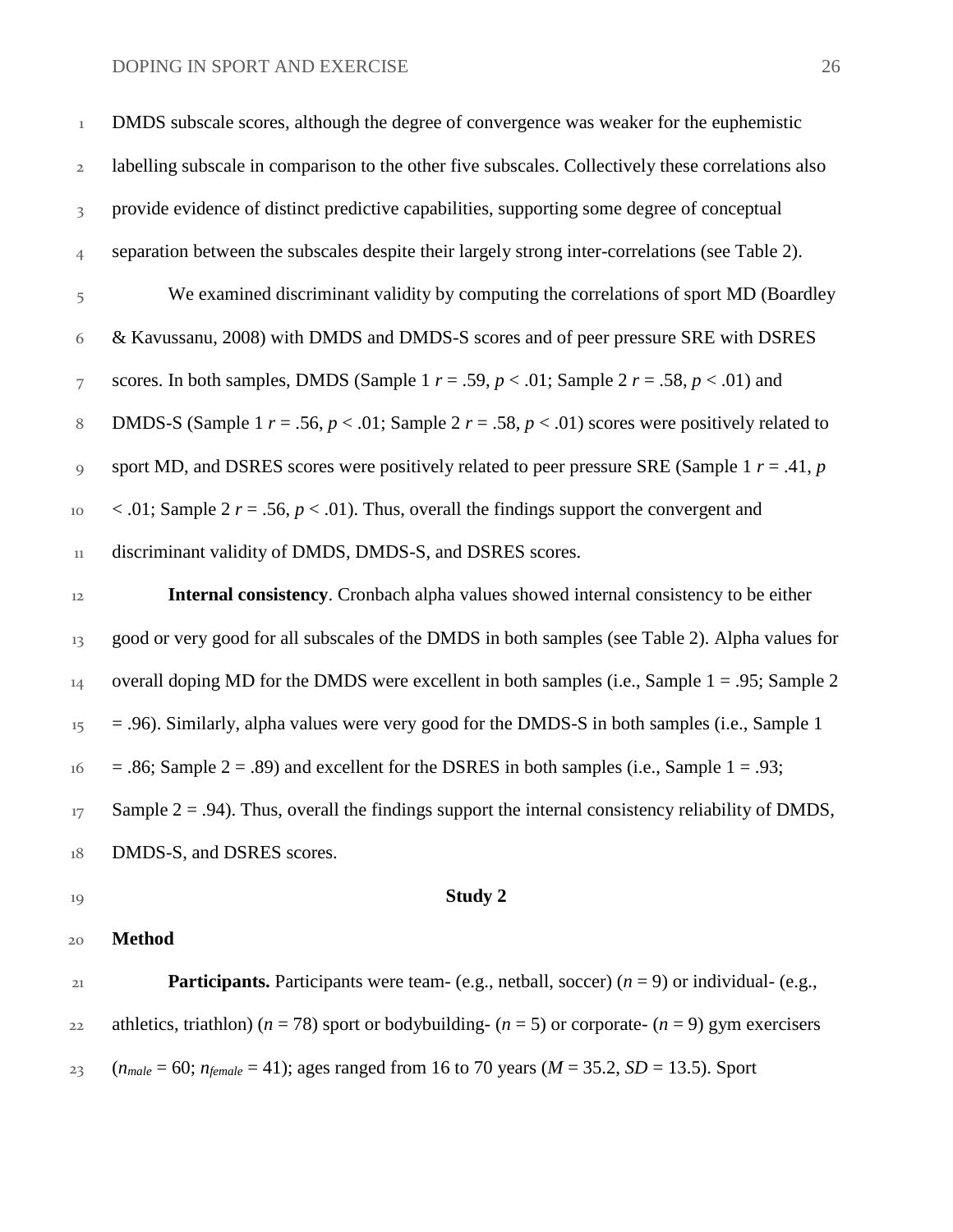$\overline{a}$ 

| $\mathbf 1$             | participants competed at a recreational ( $n = 25$ ), local ( $n = 21$ ), university ( $n = 7$ ), regional ( $n =$ |
|-------------------------|--------------------------------------------------------------------------------------------------------------------|
| $\mathbf{2}$            | 14), national ( $n = 9$ ), or international ( $n = 10$ ) level (15 didn't report). Participants had been           |
| $\overline{\mathbf{3}}$ | training/competing for an average of 9.4 years ( $SD = 7.4$ ), spent an average of 7.9 hours ( $SD =$              |
| $\overline{4}$          | 4.8) per week training, and had trained in/with their current gym/team for an average of 4.4 years                 |
| 5                       | $(SD = 5.0)^{10}$ .                                                                                                |
| 6                       | <b>Measures.</b>                                                                                                   |
| 7                       | <b>Doping Moral Disengagement.</b> Doping moral disengagement was measured using the                               |
| 8                       | 18-item DMDS developed in Study 1.                                                                                 |
| $\overline{9}$          | Doping Self-Regulatory Efficacy. Doping self-regulatory efficacy was measured using                                |
| 10                      | the 6-item DMDS developed in Study 1.                                                                              |
| 11                      | Procedures. Test-retest reliability represents consistency of scores across time in a                              |
| 12                      | population with stable scores on the construct being assessed (Lohr, 2002). It can be examined                     |
| 13                      | by administering a measure to the same sample twice and examining the relation between the                         |
| 14                      | two scores (Pedhazur & Schmelkin, 1991). Given both doping MD and doping SRE should be                             |
| $15 \,$                 | stable over the short term, evidence of score reliability and stability would support the temporal                 |
| 16                      | reproducibility of scores obtained using the DMDS, DMDS-S, and DSRES. To determine this,                           |
| 17                      | doping MD and doping SRE data were collected on two occasions using paper and online                               |
| $18\,$                  | versions of the new instruments. Recruitment procedures for face-to-face data collections at                       |
| 19                      | Time 1 matched procedures used in Study 1. Recruitment of online participants involved                             |
| 20                      | advertising the study through sport-club and gymnasia websites, and discussion groups, social                      |
| 21                      | media, and personal contacts. Adverts included the basic information on the study, as well as a                    |
|                         |                                                                                                                    |

<sup>&</sup>lt;sup>10</sup> Prevalence of doping was not assessed in Sample 3. This was because some respondents who acknowledged doping at Time 1 may subsequently have been reluctant to participate again at Time 2. Further, prevalence of doping was not central to the aims of this phase, as Study 3 data were only used to determine temporal stability of instrument scores and not for instrument development.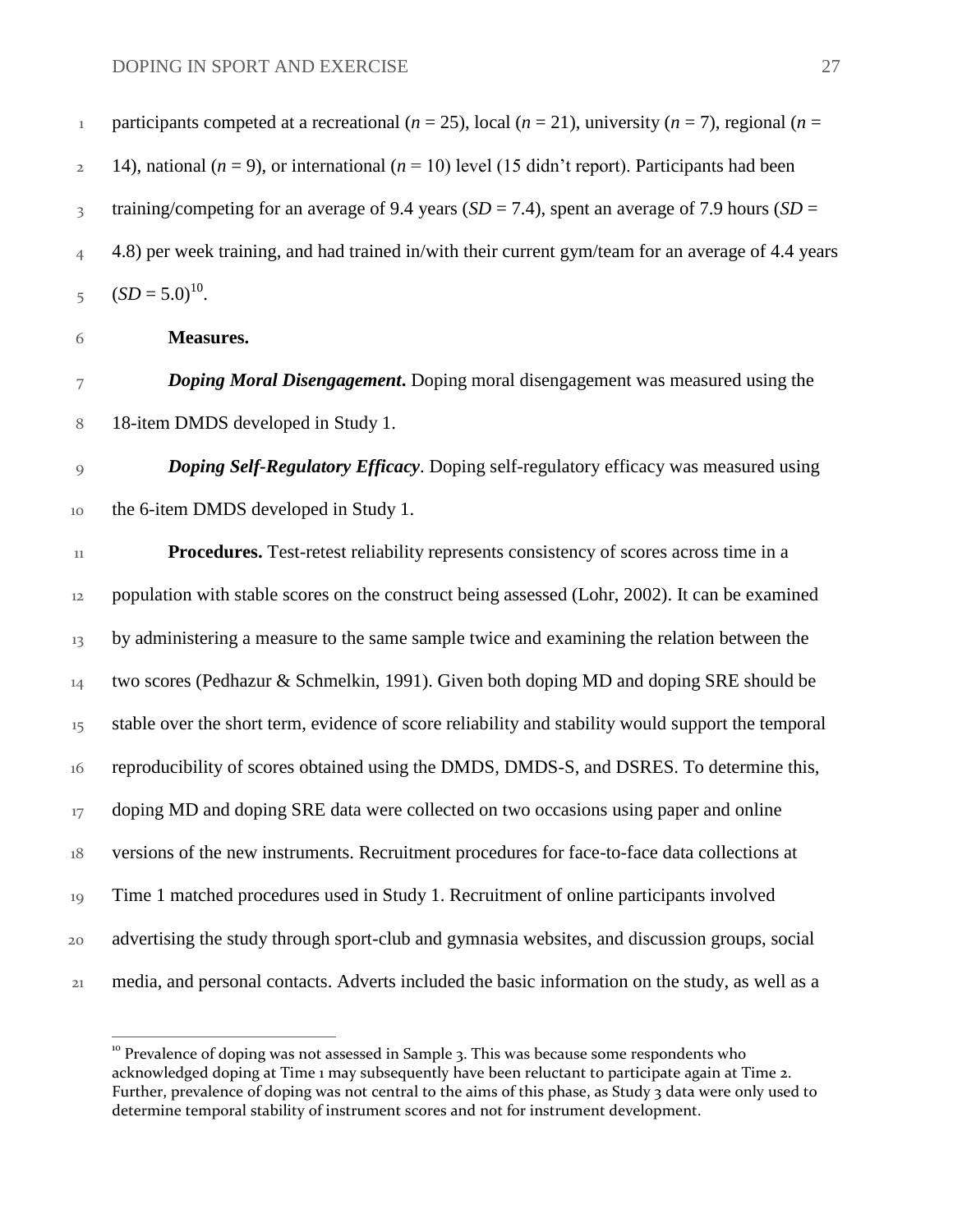link to the survey webpage; the webpage provided full details of the study. Prior to starting the online questionnaire, participants were informed that by clicking on the link to start the 3 questionnaire they were providing informed consent to participate. For both face-to-face and online collections, participants were informed that participation involved providing data on two occasions, and that data provided on the two occasions would be linked.

 Relatively short between-administration intervals are recommended for examining test- retest reliability (Pedhazur & Schmelkin, 1991). Such intervals ensure any differences in scores are largely due to random measurement error rather than changes in participants' scores on the assessed constructs. As such, we used an inter-administration interval of nine to 16 days. For face-to-face participants, arrangements were made to collect data again within this window. For online participants, reminder emails were sent nine days following initial completion, and continued each day until day 16. At which point the online questionnaire closed for participants <sup>13</sup> who had not completed their second administration. Of the 101 participants who completed the <sup>14</sup> instruments on two occasions, 87 were online participants. Overall, 50% of those who 15 participated on one occasion completed the instruments again on a second occasion within the allotted timeframe (online =  $63\%$ ; face-to-face =  $22\%$ <sup>11</sup>).

#### **Results**

 $\overline{a}$ 

 Intraclass correlation coefficients for overall scores obtained using the DMDS, DMDS-S and DSRES were .94, .93 and .87, respectively, and ranged from .87 to .93 (*M* = .91) for the individual DMDS subscales. Overall, the findings demonstrate very good to excellent levels of score reliability for all three instruments. We also investigated individual-item stability in accordance with the recommendations of Nevill, Lane, Kilgour, Bowes, and Whyte (2001; see

 The low retention rate for face-to-face collections was largely due to non-attendance at the training session where the second collection took place, as opposed to athletes choosing not to participate.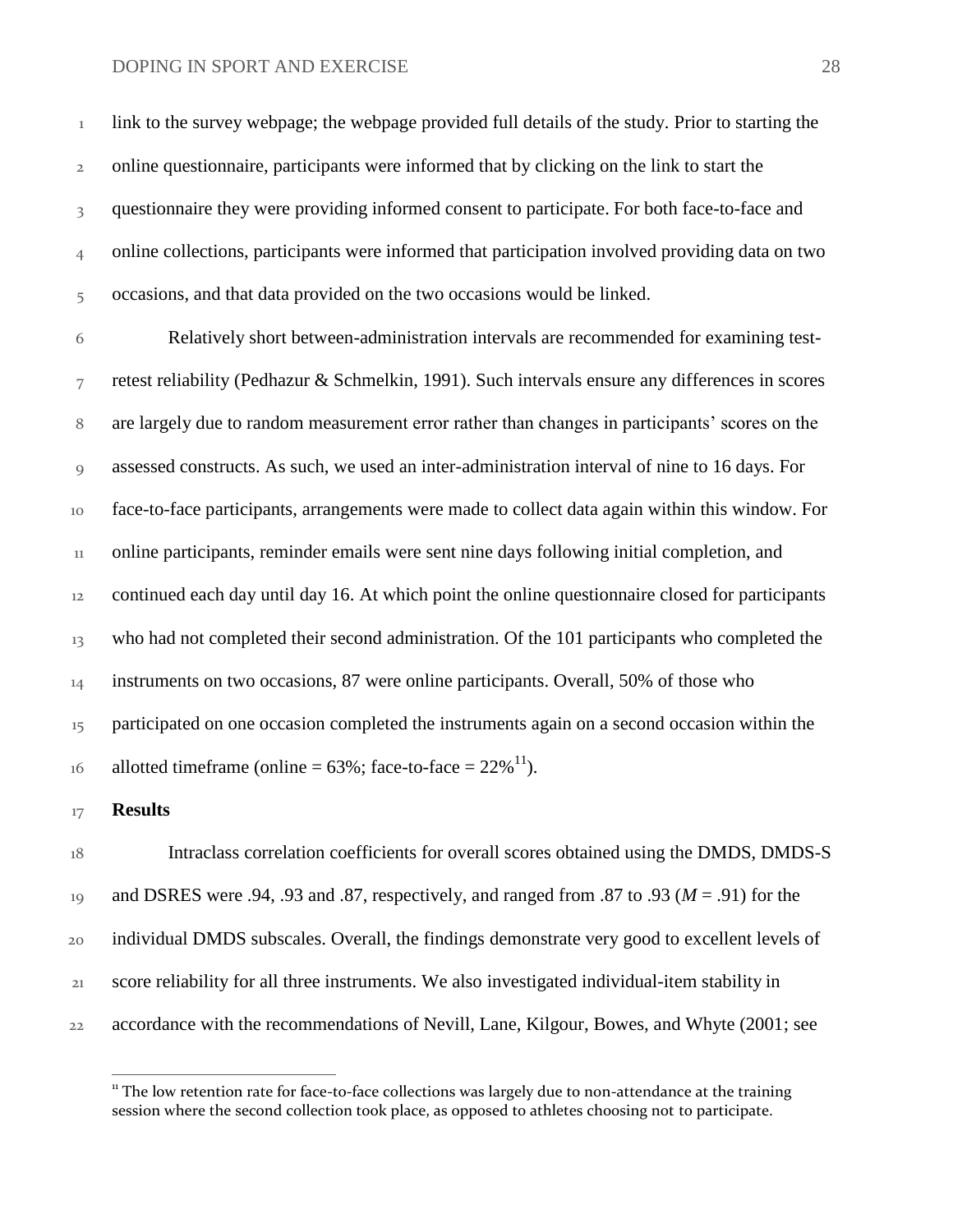Table 7). For each item, we calculated test-retest differences and reported the minimum and maximum difference scores. In addition, we calculated the percentage of participants whose test- retest difference scores were within  $\pm 1$ , termed proportion of agreement. For 5-point scales (i.e., DSRES items) acceptable levels of score stability are evidenced by proportion of agreement scores of ≥ 90% (Nevill et al., 2001). Although such criterion values are not available for 7-point scales (i.e., DMDS and DMDS-S items), past research applying this method with such scales has shown proportion of agreement scores significantly below 90% (e.g., Uphill, Lane, & Jones, 2012). This is logical given the greater potential for scores to fluctuate between administrations with 7-point scales compared to 5-point scales. For DMDS items, for 11 items at least 90% of 10 participants had test-retest difference scores within  $\pm 1$ , for six items 80-90% of participants had 11 test-retest difference scores within  $\pm 1$ , whereas for one item the percentage in this range was just below 80%. For DMDS-S items, for four items at least 90% of participants had test-retest 13 difference scores within  $\pm 1$ , whereas for two items 80-90% of participants had test-retest 14 difference scores in this range. For DSRES items, for all 6 items at least 90% of participants had 15 test-retest difference scores within  $\pm 1$ . Finally, we computed the median-sign test (i.e., the number of participants with test-retest differences above and below zero) to ascertain the amount <sup>17</sup> of possible bias in scores increasing or decreasing from test to retest. The median-sign test indicated the scores of five DMDS items, two DMDS-S items, and one DSRES item decreased 19 significantly between test and retest.

#### **Discussion**

 Research has highlighted the potential importance of doping MD and doping SRE to doping in sport and exercise (e.g., Boardley & Grix, 2014; Boardley et al., 2014, 2015; Lucidi et al., 2004, 2008). However, valid instruments are needed to measure these constructs and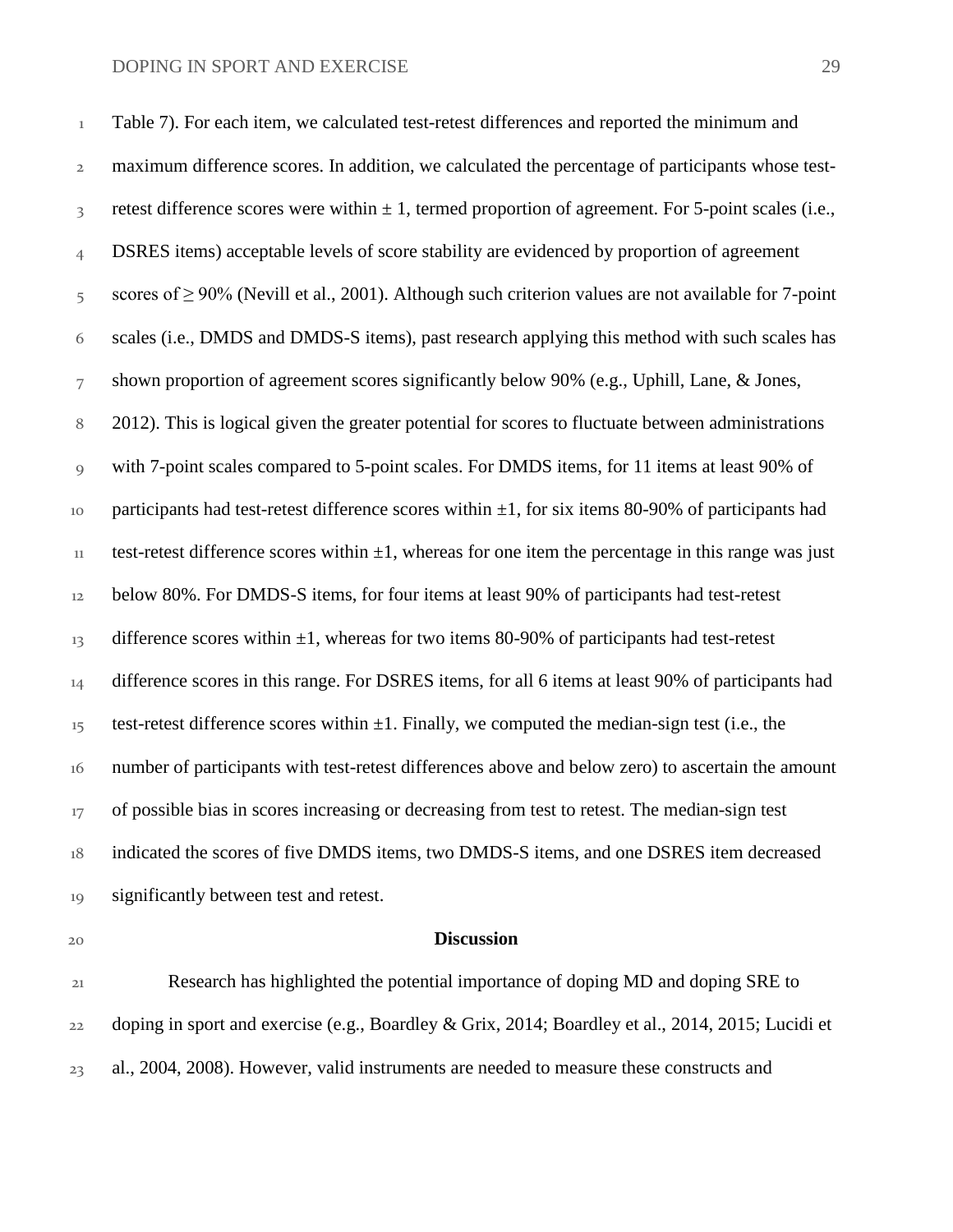substantively advance the knowledge base. The relevant extant psychological assessments tied to 2 doping have shortcomings, and there is currently no multidimensional measure of doping MD available nor any instrument to assess doping MD in exercise populations. Therefore, we sought to develop psychometrically sound instruments assessing doping MD and doping SRE, pursuing item development and assessment of score validity and reliability using an expert panel, two pilot samples, and three primary samples.

 Bandura (1991) described eight mechanisms of MD and research in sport and exercise contexts has shown six of these mechanisms to be utilized to rationalize and justify doping (Boardley & Grix, 2014; Boardley et al., 2014, 2015). Consequently, we developed items for these six mechanisms and expected scores from the final instrument to evidence six lower-order factors. Consistent with this expectation, results from both samples suggested doping MD – as assessed by the DMDS – incorporates six lower-order dimensions. This is consistent with the 13 only other multidimensional measure of MD developed for use in a sport context – the MDSS 14 (Boardley & Kavussanu, 2007) – which also has six lower-order factors. However, it is <sup>15</sup> important to acknowledge the six dimensions in the DMDS represent six MD mechanisms, whereas the six dimensions in the MDSS represent eight mechanisms.

 Convergent validity of overall DMDS scores was evidenced by the strong negative 18 correlation between doping MD and anticipated guilt, and the moderate negative correlation between doping MD and empathy. These associations are consistent with theory and research (Bandura, 1991; Bandura et al., 1996). Evidence for the convergent validity of scores for most DMDS subscales was also provided, with relationships of the subscales with anticipated guilt and empathy generally consistent with those obtained using all 18 instrument items. However, evidence for the convergent validity of scores obtained for euphemistic labelling was weaker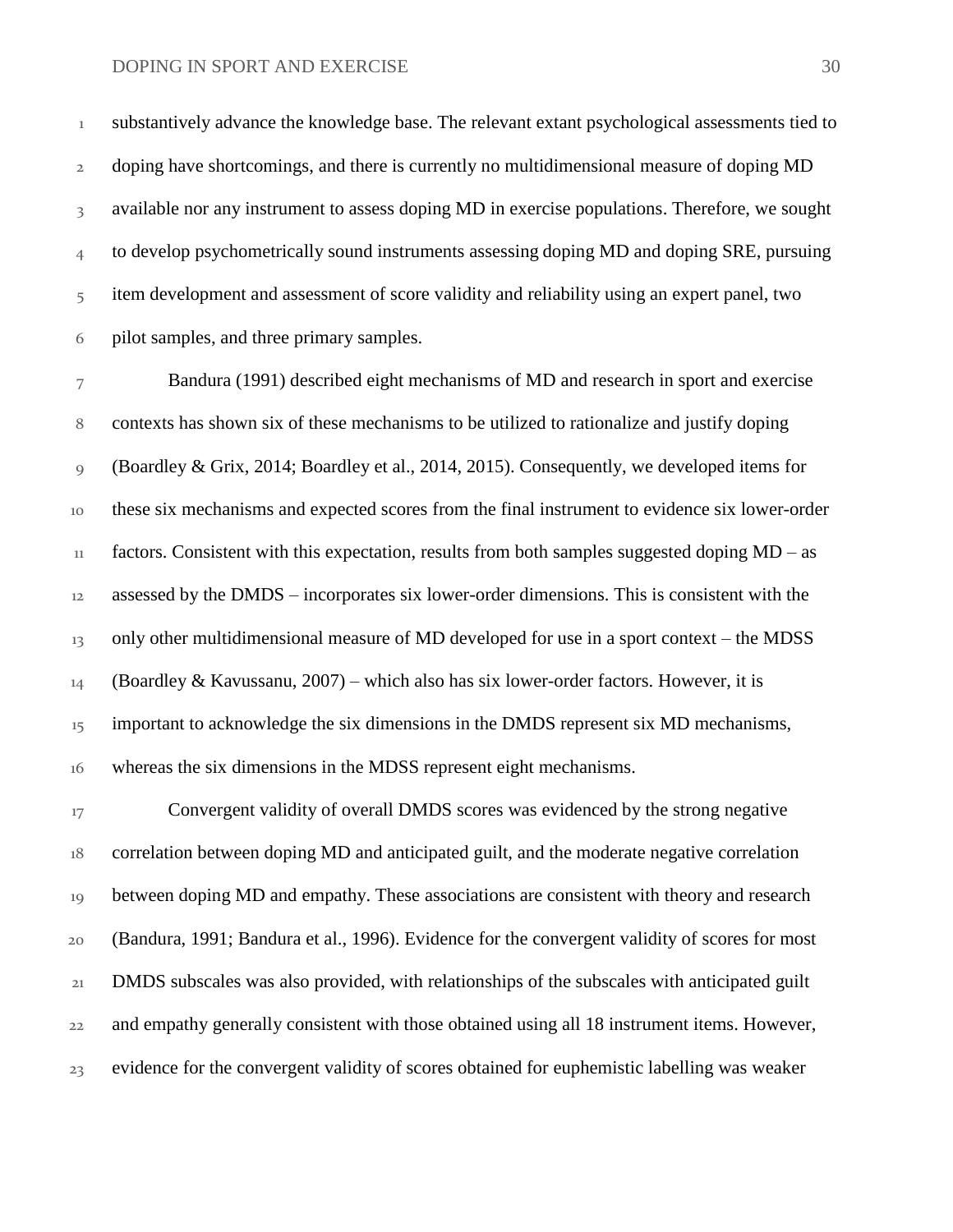than for scores obtained with the other five subscales. Because use of euphemistic terms regarding doping (e.g., gear, juice, etc.) is a key aspect of doping culture (see Andrews, Sudwell, 8 & Sparkes, 2005), people may at times use such terminology to fit in with this culture and not exclusively for making doping appear less harmful. Discriminant validity of the DMDS was evidenced through the associations of DMDS and MDSS-S scores, which showed the DMDS scores to be related to – but distinct from – 7 MDSS-S scores. This supports the context-specific nature of MD proposed by Bandura (1991). Evidence for discriminant validity was also provided internally by the strength of the associations amongst the DMDS subscale scores. Euphemistic labelling had weaker relationships with the other five mechanisms than those mechanisms did amongst themselves, suggesting discriminant validity was highest for this mechanism. In contrast, the very strong correlations between the remaining mechanisms demonstrated substantial redundancy. The highest redundancy was observed between displacement and diffusion of responsibility and between 14 advantageous comparison and distortion of consequences. These findings are not out of line with past research showing similar levels of convergence between these mechanisms (Boardley  $\&$  Kavussanu, 2007), and the six-factor DMDS model was superior to alternative models. <sup>17</sup> We also developed a short version of the DMDS termed the DMDS-S, enabling a concise measure of overall doping MD. Following procedures used successfully to develop previous short versions of MD instruments (e.g., Boardley & Kavussanu, 2008), we found evidence for

the factorial validity of DMDS-S scores, as well as discriminant and convergent validity.

 Specifically, CFA supported the unidimensionality of scale scores, negative correlations with empathy and guilt evidenced convergent validity, and strong – but not overly strong – positive relations with MDSS-S scores evinced discriminant validity. Importantly, the instrument has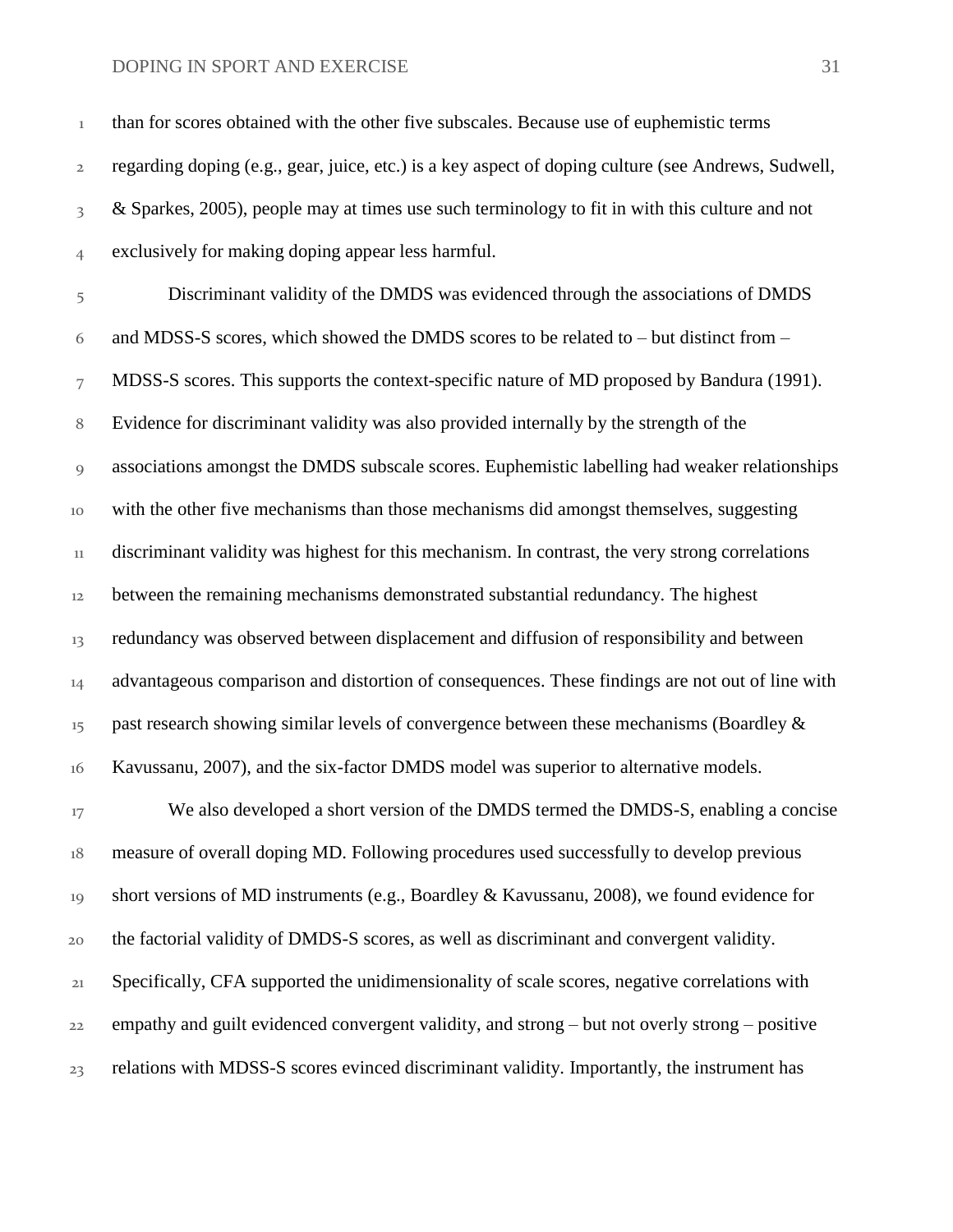<sup>1</sup> items representing all six of the relevant mechanisms of MD (see Boardley & Grix, 2014;

 Boardley et al., 2014, 2015), ensuring that the DMDS-S generates doping MD scores that are <sup>3</sup> equally representative of each of the six mechanisms. Although for us the DMDS is the preferred option for most research given it is representative of underlying theory (i.e., Bandura, 1991), the development of the DMDS-S provides a generalized and brief assessment suitable for use when the DMDS is not practical to administer.

 Another important context-specific variable from Bandura's (1991) theory is doping SRE. Although past research had identified the potential importance of this variable to doping (e.g., Lucidi et al., 2008), prior to the current research scores of doping SRE measures had not been appropriately validated. Based on theory (Bandura, 1991) and the factorial structure of existing instruments assessing SRE (e.g., Bandura et al., 1996), the DSRES was constructed and scores demonstrated the expected unidimensional structure. Moreover, positive associations with 13 empathy and guilt supported the convergent validity of DSRES scores, while positive moderate- to-strong (i.e., Sample 1) and strong (i.e., Sample 2), yet empirically distinguishable, associations <sup>15</sup> with peer-pressure SRE supported the discriminant validity of DSRES scores.

 We additionally assessed internal consistency and test-retest reliability of scores obtained <sup>17</sup> using the three new instruments. The internal consistency of all higher- and lower-order scales surpassed the minimum criterion level recommended when developing new instruments (i.e., 0.80; Clark & Watson, 1995). Also, test-retest reliability levels across a nine- to 16-day period, using a separate sample, were good to excellent. Thus, scores obtained using the DMDS, DMDS-21 S and DSRES are reliable over the short term. On the whole, item stability analyses suggest the majority of items in the three scales are stable across this period too. These findings suggest that scores obtained using the three instruments are relatively stable over the short term, and that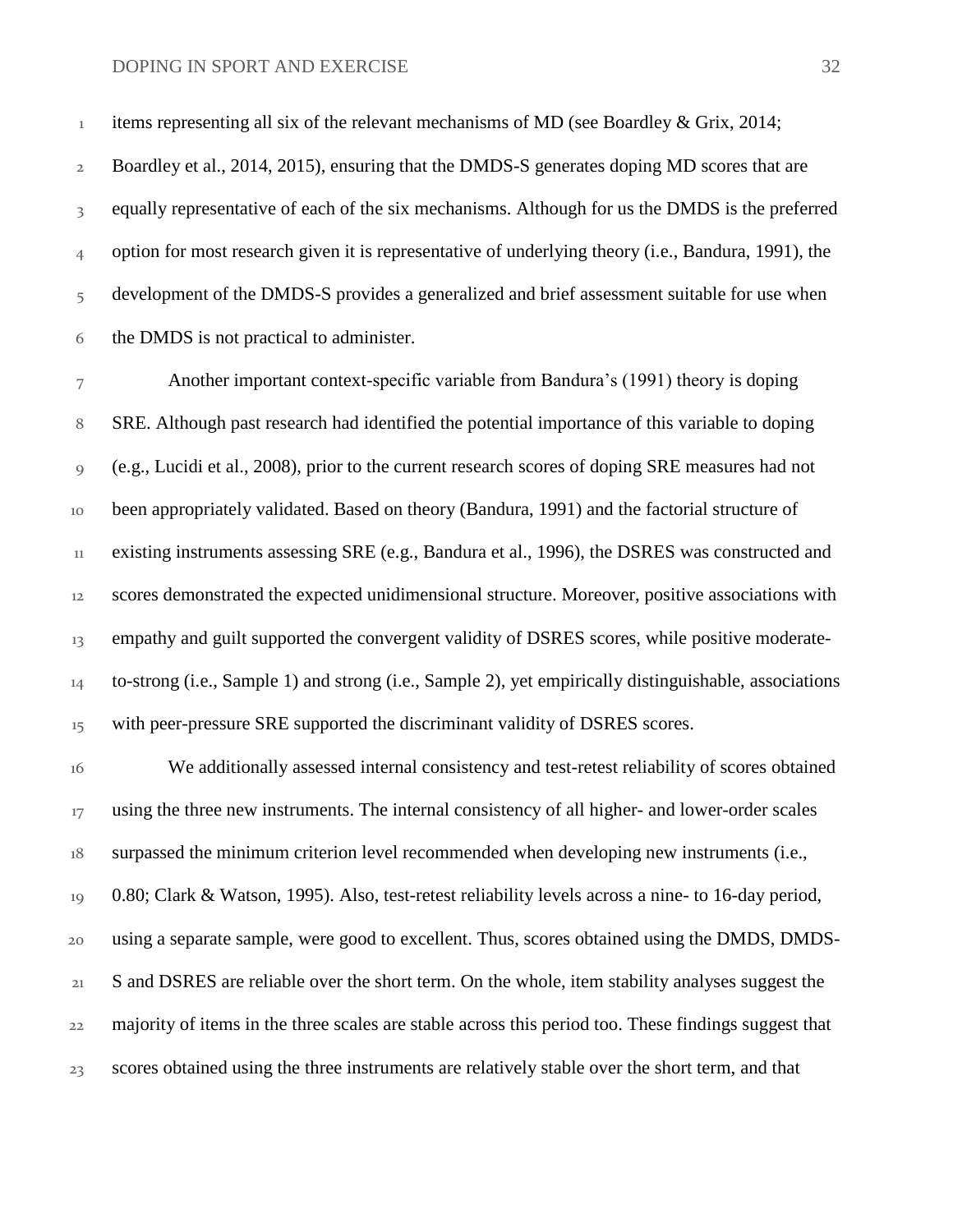situational factors may not impart much error into scale responses. Overall, across all samples and analyses, the instruments performed well in measuring their target constructs.

 Beyond the main validity and reliability analyses, we also utilized multisample analyses to examine the measurement invariance of scores from all three instruments. In each case, we 5 performed two sets of multisample analyses. The first examined measurement invariance by sex whereas the second examined measurement invariance across four sport/exercise groups. All three instruments showed configural invariance, meaning across all groups the same subsets of items are associated with the same constructs (Cheung & Rensvold, 2002). In all but one case, complete metric invariance was established. This demonstrates the strength of the relationship between all items and their underlying constructs was the same (Cheung & Rensvold, 2002). The one exception was across the four sport/exercise groups with the DMDS-S, where partial metric invariance was evidenced (Byrne et al., 1989). This is present when most items for a given latent 13 variable have loadings that are invariant across groups. If this is the case, cross-group 14 comparisons can still safely be made (Reise, Widaman, & Pugh, 1993). Thus, the DMDS, <sup>15</sup> DMDS-S and DSRES are suitable for research testing substantive hypotheses regarding group 16 differences by sex and among the four sport/exercise types tested.

<sup>17</sup> Equivalence of construct variance exists when the range of responses given to each item is the same across groups, whereas equivalence of construct covariance is apparent when 19 structural relationships are equivalent across groups (Cheung & Rensvold, 2002). As with our analyses, these two forms of invariance are often tested simultaneously (see Byrne, 2006). In contrast to the other forms of equivalence tested, our analyses showed ECVC was not evident for any of the instruments by sex or across the four sport/exercise groups. This suggests the range of <sub>23</sub> item responses and/or the strength of the relations between MDMS subscales varied among these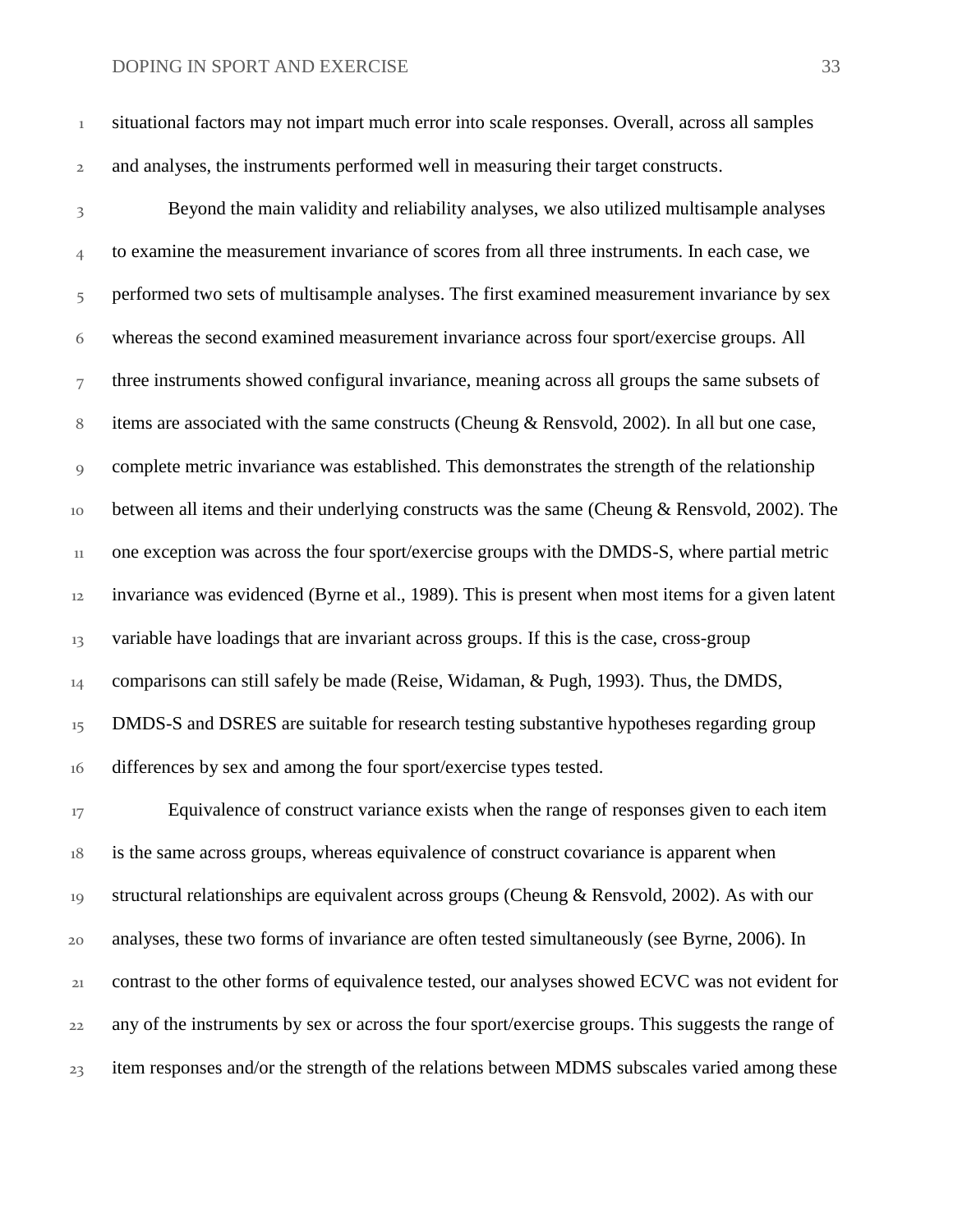groups. Importantly, prevalence of doping differed markedly between genders and across sport/exercise context. Given that levels of doping MD and doping SRE are likely to be more extreme in athletes with experience of doping, these differences in prevalence may have led to greater construct variance in samples with higher prevalence rates. In addition, the degree of association between MD subscales may be influenced by doping prevalence. Future research should address what may lead to differences in construct variance and covariance across groups.

#### **Limitations and Future Directions**

 The current project developed three psychological assessments relevant to doping in sport and exercise that each provide scores with good psychometric properties. Nevertheless, limitations relating to certain aspects of the research should be acknowledged. First, whilst we achieved our aim of sampling from populations showing doping prevalence rates in line with existing estimates (see Momaya et al., 2015), the use of self-report to assess doping prevalence 13 has known limitations when applied to socially sensitive behaviors such as PIED use. Specifically, assessing doping through self-report is thought to underestimate the true prevalence <sup>15</sup> of doping. Accordingly, the prevalence of doping in our samples may be higher than reported. Next, although the test-retest analyses presented evidence for fairly good levels of short-term <sup>17</sup> reliability and stability of DMDS, DMDS-S, and DSRES scores, the sample for these analyses 18 largely consisted of individual-sport athletes. Future research should assess test-retest reliability with samples more representative of the other three sub-populations. Also, difficulties in accessing the same participants on two occasions across the stipulated period resulted in a low percentage of athletes completing the measure twice, especially for face-to-face collections. These difficulties also required us to allow some flexibility on the period between test and retest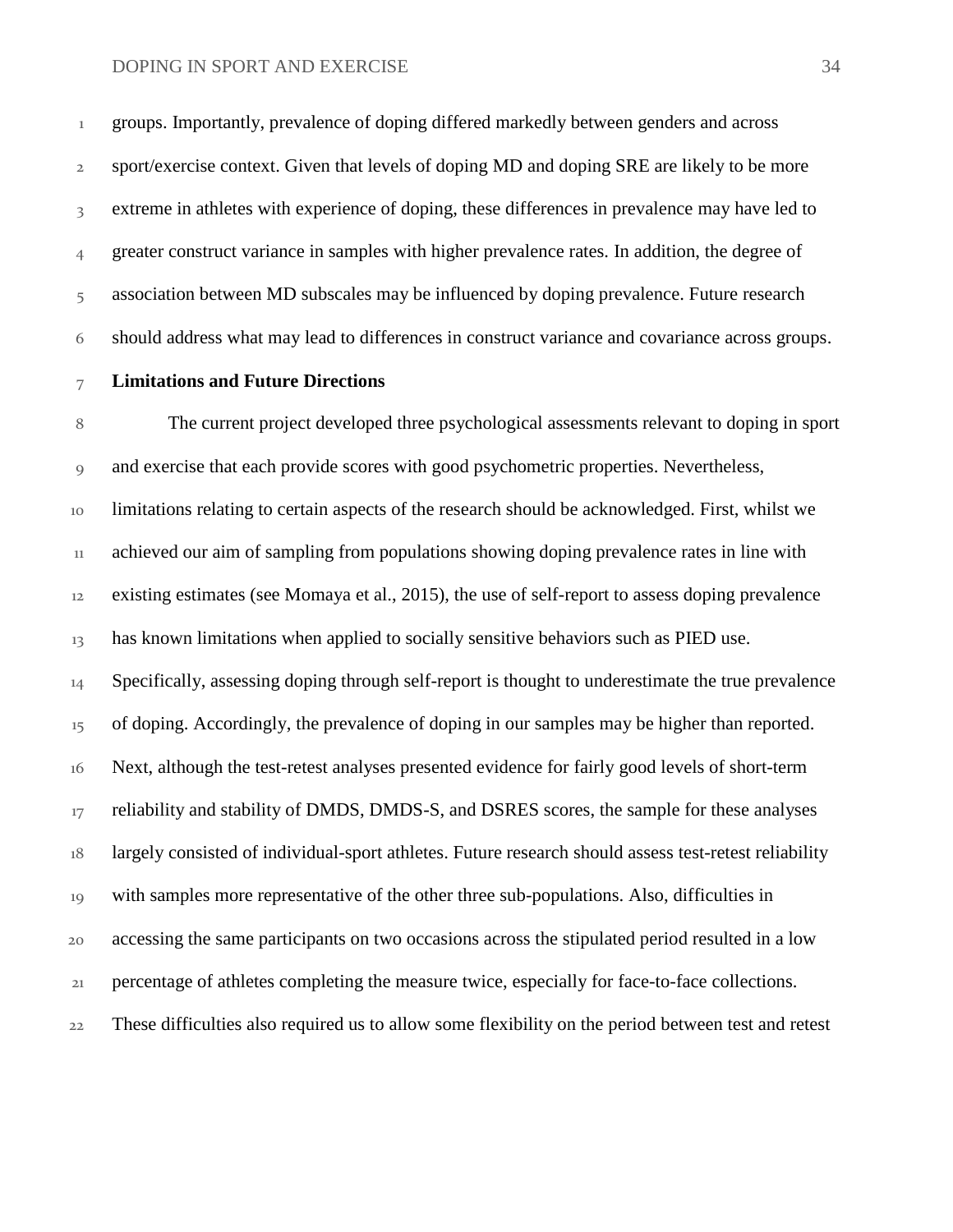completions, when ideally this would have been standardized across participants. In future work attempts should be made to increase retention rates and standardize the test-retest period.

 Validation is a continuous process (Clark & Watson, 1995) and further aspects of validity remain to be examined, such as predictive validity over time and associations with key variables 5 not assessed here. For example, associations of test scores with socially situated emotions such as shame could be examined. Further, validity and reliability of test scores in other doping populations and cultures require investigation. For instance, researchers could examine their measurement invariance across different categories of bodybuilders (see Christiansen, Vinther, & Liokaftos, 2017). Finally, the multidimensional nature of the DMDS – and the divergent associations of its subscales with anticipated guilt – present the opportunity for research determining which MD mechanisms have the greatest potential to facilitate doping.

#### **Conclusion**

 Through a rigorous set of processes, we developed three psychometric instruments <sup>14</sup> relevant to the psychology of doping, and supported the validity of scores obtained with them. <sup>15</sup> The final versions of the DMDS, DMDS-S, and DSRES are found in the Appendix. Evidence for the construct validity, internal consistency and test-retest reliability of scores for all three <sup>17</sup> instruments was provided. Items for the instruments have high levels of face and content validity, making them particularly suitable for use with athletes and exercisers who have experience in environments where doping is a salient aspect of the culture. The DMDS makes a particular contribution to the literature, being the first measure capable of capturing the individual doping MD mechanisms, and for use with exercise populations. The DSRES is also the first doping- contextualized instrument developed for use with exercise populations. We look forward to seeing these instruments employed and further evaluated in future research.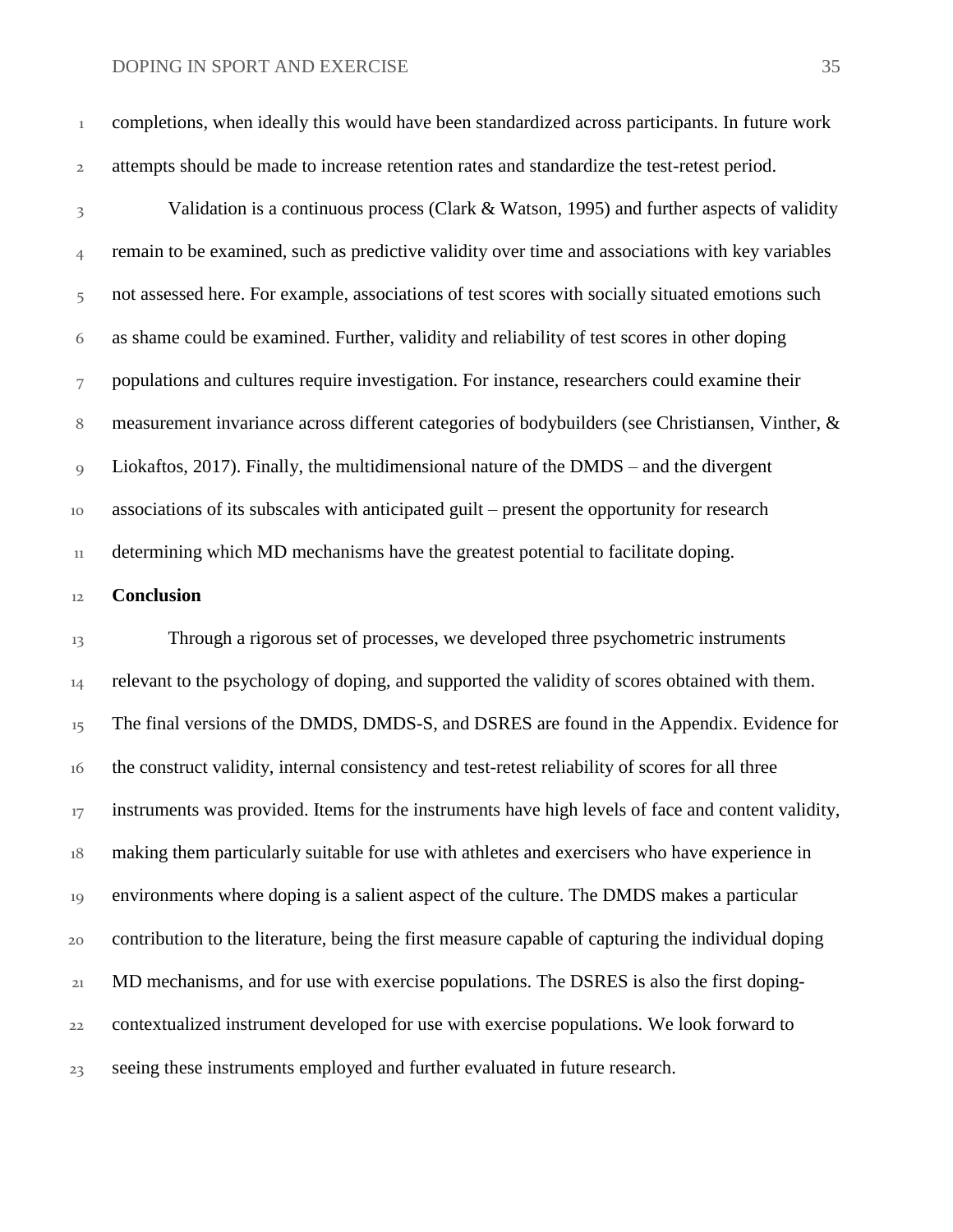| $\!1$          | References                                                                                     |
|----------------|------------------------------------------------------------------------------------------------|
| $\mathbf{2}$   | Andrews, G. J., Sudwell, M. I., & Sparkes, A. C. (2005). Towards a geography of fitness: An    |
| 3              | ethnographic case study of the gym in British bodybuilding culture. Social Science &           |
| $\overline{4}$ | Medicine, 60(4), 877-891. DOI: 10.1016/j.socscimed.2004.06.029                                 |
| 5              | Anderson, J. C., & Gerbing, D. W. (1988). Structural equation modelling in practice: A review  |
| 6              | and recommended two-step approach. Psychological Bulletin, 103, 411-423. DOI:                  |
| 7              | 10.1037/0033-2909.103.3.411                                                                    |
| $\, 8$         | Bandura, A. (1991). Social cognitive theory of moral thought and action. In W.M. Kurtines & J. |
| $\overline{9}$ | L. Gewirtz (Eds.), Handbook of moral behavior and development: Theory, research, and           |
| 10             | applications (Vol. 1, pp. 71-129). Hillsdale, NJ: Erlbaum.                                     |
| $11\,$         | Bandura, A., Barbaranelli, C., Caprara, G. V., & Pastorelli, C. (1996). Mechanisms of moral    |
| 12             | disengagement in the exercise of moral agency. Journal of Personality and Social               |
| 13             | Psychology, 71, 364-374. DOI: 10.1037/0022-3514.71.2.364                                       |
| 14             | Bandura, A., Caprara, G. V., Barbaranelli, C., Pastorelli, C., & Regalia, C. (2001).           |
| 15             | Sociocognitive self-regulatory mechanisms governing transgressive behavior. Journal of         |
| 16             | Personality and Social Psychology, 80, 125-135. DOI: 10.1037/0022-3514.80.1.125                |
| 17             | Bentler, P. M., & Wu, E. J. C. (2002). EQS 6 for Windows user's guide. Multivariate Software.  |
| 18             | Boardley, I. D., & Grix, J. (2014). Doping in bodybuilders: A qualitative investigation of     |
| 19             | facilitative psychosocial processes. Qualitative Research in Sport, Exercise and Health, 6,    |
| 20             | 422-439. DOI: 10.1080/2159676X.2013.766809                                                     |
| 21             | Boardley, I. D., Grix, J., & Dewar, A. J. (2014). Moral disengagement and associated processes |
| 22             | in performance-enhancing drug use: a national qualitative investigation. Journal of Sports     |
| 23             | Sciences, 32, 836-844. DOI: 10.1080/02640414.2013.862842                                       |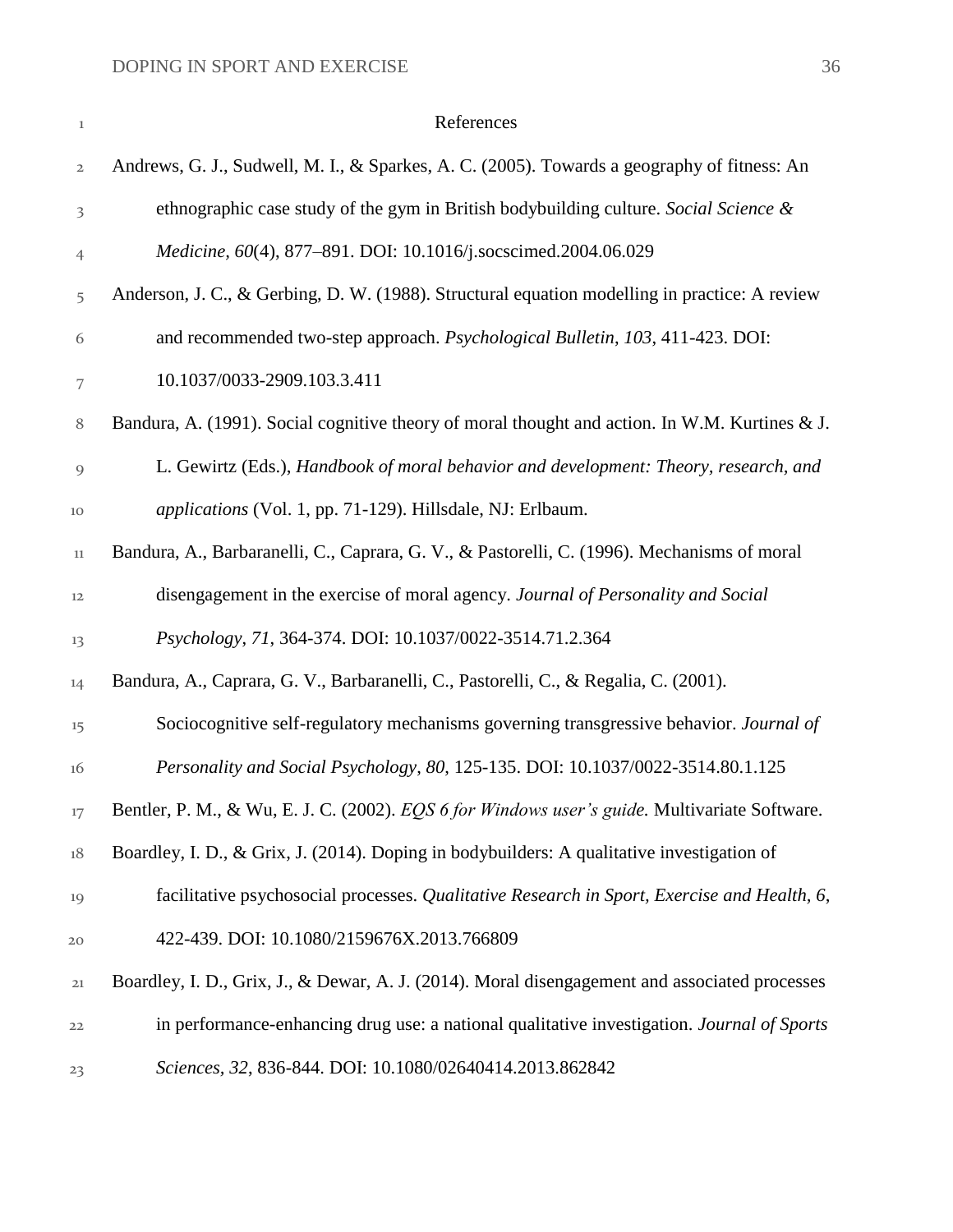| $\,1$          | Boardley, I. D., Grix, J., & Harkin, J. (2015). Doping in team and individual sports: A qualitative |
|----------------|-----------------------------------------------------------------------------------------------------|
| $\overline{2}$ | investigation of moral disengagement and associated processes. Qualitative Research in              |
| 3              | Sport, Exercise and Health, 7, 698-717. DOI: 10.1080/2159676X.2014.992039                           |
| $\overline{4}$ | Boardley, I. D., & Kavussanu, M. (2007). Development and validation of the Moral                    |
| 5              | Disengagement in Sport Scale. Journal of Sport & Exercise Psychology, 29, 608-628. DOI:             |
| 6              | 10.1123/jsep.29.5.608                                                                               |
| 7              | Boardley, I. D., & Kavussanu, M. (2008). The Moral Disengagement in Sport Scale-Short.              |
| $\, 8$         | Journal of Sports Sciences, 26, 1507-1517. DOI: 10.1080/02640410802315054                           |
| 9              | Byrne, B. M. (2006). Structural equation modeling with EQS: Basic concepts, applications, and       |
| 10             | programming (2nd ed.). Mahwah, NJ: Lawrence Erlbaum.                                                |
| $11\,$         | Byrne, B. M., Shavelson, R. J., & Muthén, B. (1989). Testing for the equivalence of factor          |
| 12             | covariance and mean structures: The issue of partial measurement invariance.                        |
| 13             | Psychological Bulletin, 105, 456-466. DOI: 10.1037/0033-2909.105.3.456                              |
| 14             | Carlo, G., Raffaelli, M., Laible, D. J., & Meyer, K. A. (1999). Why are girls less physically       |
| 15             | aggressive than boys? Personality and parenting mediators of physical aggression. Sex               |
| 16             | Roles, 40, 711-729. DOI: 10.1023/A:1018856601513                                                    |
| 17             | Cheung, G. W., & Rensvold, R. B. (2002). Evaluating goodness-of-fit indexes for testing             |
| 18             | measurement invariance. Structural Equation Modeling, 9, 233-255. DOI:                              |
| 19             | 10.1207/S15328007SEM0902_5                                                                          |
| 20             | Christiansen, A. V., Vinther, A. S., & Liokaftos, D. (2017). Outline of a typology of men's use     |
| 21             | of anabolic androgenic steroids in fitness and strength training environments. Drugs:               |
| 22             | Education, Prevention and Policy, 24, 295-305. DOI: 10.1080/09687637.2016.1231173                   |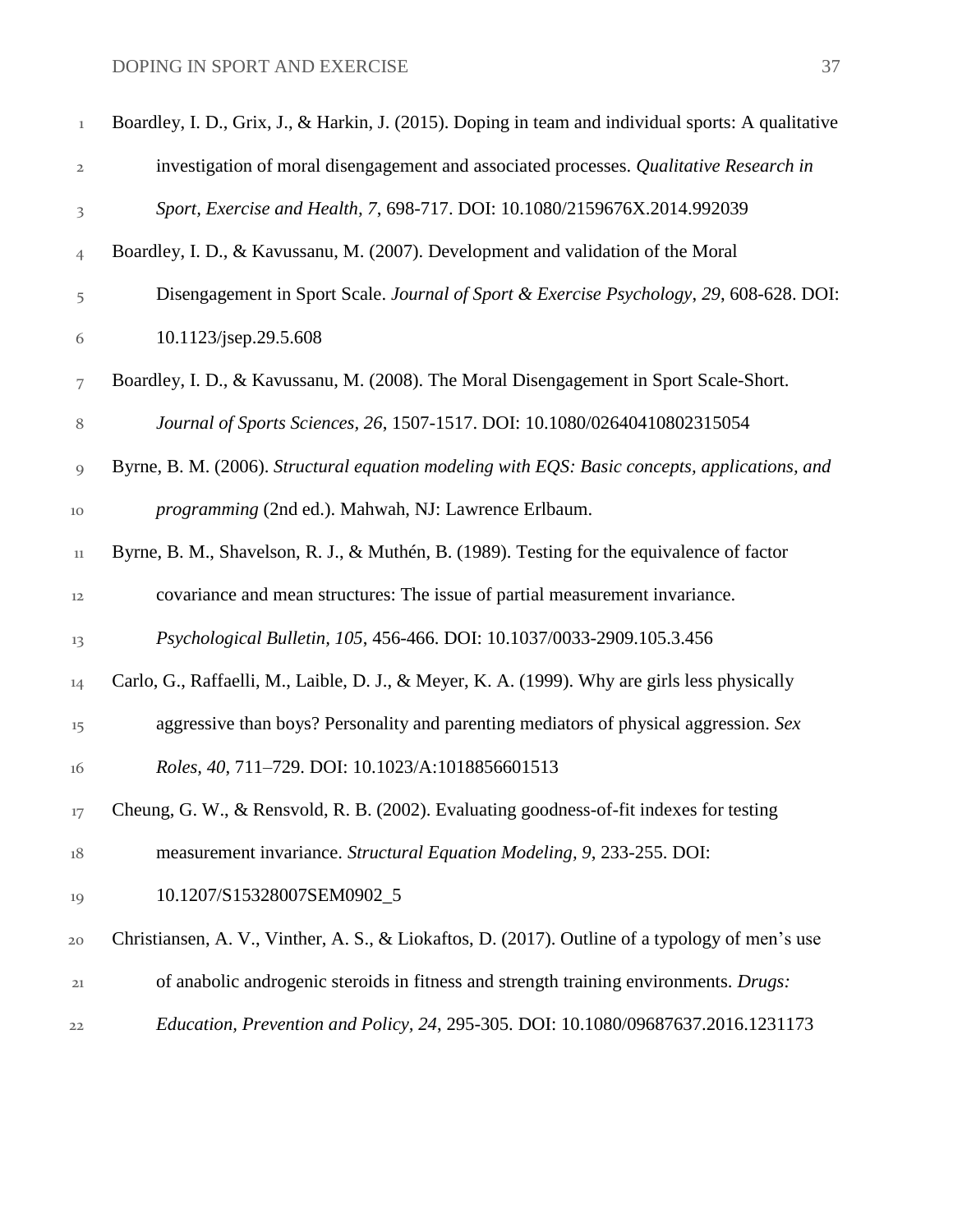| $1\,$                   | Clark, L. A., & Watson, D. (1995). Constructing validity: Basic issues in objective scale        |
|-------------------------|--------------------------------------------------------------------------------------------------|
| 2                       | development. Psychological Assessment, 7(3), 309-319. DOI: 10.1037/1040-3590.7.3.309             |
| $\overline{\mathbf{3}}$ | Cohen, J. (1992). A power primer. Psychological Bulletin, 112, 155-159.                          |
| $\overline{4}$          | Davis, M. H. (1983). Measuring individual differences in empathy: Evidence for a                 |
| 5                       | multidimensional approach. Journal of Personality and Social Psychology, 44, 113-126.            |
| 6                       | DOI: 10.1037/0022-3514.44.1.113                                                                  |
| 7                       | Donovan, R. J., Egger, G., Kapernick, V., & Mendoza, J. (2002). A conceptual framework for       |
| 8                       | achieving performance enhancing drug compliance in sport. Sports Medicine, 32, 269-284.          |
| $\overline{9}$          | DOI: 10.2165/00007256-200232040-00005                                                            |
| 10                      | Dunn, J. G., Bouffard, M., & Rogers, W. T. (1999). Assessing item content-relevance in sport     |
| $_{11}$                 | psychology scale-construction research: Issues and recommendations. Measurement in               |
| 12                      | Physical Education and Exercise Science, 3, 15-36.                                               |
| 13                      | Dziuban, C. D., & Shirkey, E. C. (1974). When is a correlation matrix appropriate for factor     |
| 14                      | analysis? Some decision rules. Psychological Bulletin, 81, 358-361.                              |
| 15                      | Enders, C.K. (2006). A primer on the use of modern missing-data methods in psychosomatic         |
| 16                      | medicine research. Psychosomatic Medicine, 68, 427-436. DOI:                                     |
| 17                      | 10.1097/01.psy.0000221275.75056.d8                                                               |
| $18\,$                  | Fabrigar, L. R., Wegener, D. T., MacCallum, R. C., & Strahan, E. J. (1999). Evaluating the use   |
| 19                      | of exploratory factor analysis in psychological research. Psychological Methods, 4, 272-         |
| 20                      | 299. DOI: 10.1037/1082-989X.4.3.272                                                              |
| 21                      | Hambleton, R. K. (1980). Test score validity and standard setting methods. In R. A. Berk, (Ed.), |
| 22                      | Criterion-referenced measurement: The state of the art (pp. 80-123). Baltimore, MD: The          |
| 23                      | Johns Hopkins Press.                                                                             |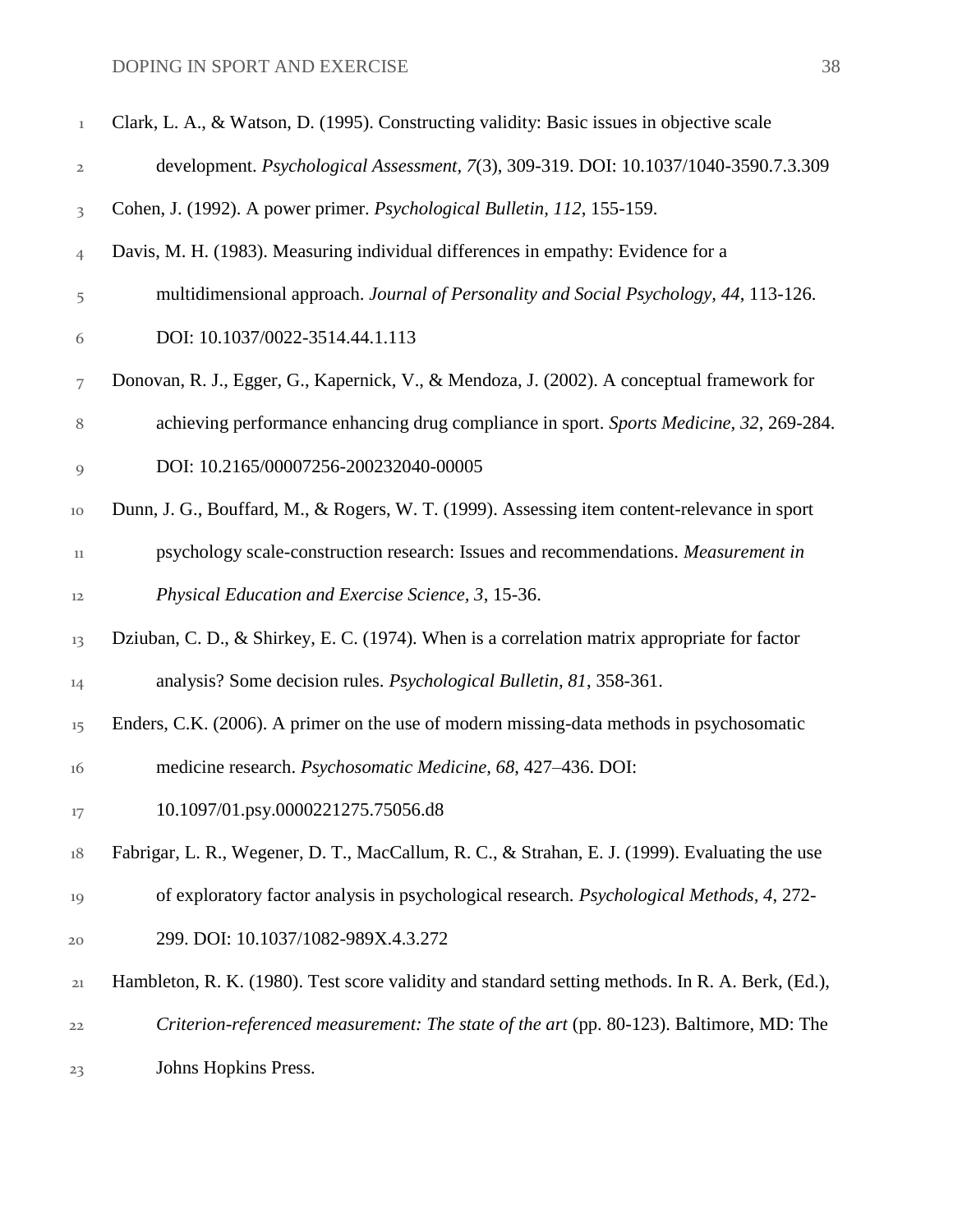| $\mathbf 1$  | Haynes, S. N., Richard, D. C. S., & Kubany, E. S. (1995). Content validity in psychological        |
|--------------|----------------------------------------------------------------------------------------------------|
| $\mathbf{2}$ | assessment: A functional approach to concepts and methods. Psychological Assessment, 7,            |
| 3            | 238-247. DOI: 10.1037/1040-3590.7.3.238                                                            |
| 4            | Hodge, K., Hargreaves, E. A., Gerrard, D., & Lonsdale, C. (2013). Psychological mechanisms         |
| 5            | underlying doping attitudes in sport: Motivation and moral disengagement. Journal of               |
| 6            | Sport and Exercise Psychology, 35, 419-432. DOI: 10.1123/jsep.35.4.419                             |
| 7            | Hoffman, M. L. (2000). Empathy and Moral Development: Implications for Caring and Justice.         |
| 8            | New York, NY: Cambridge University Press. DOI: 10.1017/CBO9780511805851                            |
| 9            | Hu, L., & Bentler, P. M. (1999). Cutoff criteria for fit indexes in covariance structure analysis: |
| 10           | Conventional criteria versus new alternatives. Structural Equation Modeling, 6, 1-55. DOI:         |
| 11           | 10.1080/10705519909540118                                                                          |
| 12           | Kaiser, H. F., & Rice, J. (1974). Little jiffy, mark IV. Educational and Psychological             |
| 13           | Measurement, 34, 111-117.                                                                          |
| 14           | Kavussanu, M., Hatzigeorgiadis, A., Elbe, A. M., & Ring, C. (2016). The moral disengagement        |
| 15           | in doping scale. Psychology of Sport and Exercise, 24, 188-198. DOI:                               |
| 16           | 10.1016/j.psychsport.2016.02.003                                                                   |
| 17           | Kavussanu, M., Stamp, R., Slade, G., & Ring, C. (2009). Observed prosocial and antisocial          |
| $18\,$       | behaviors in male and female soccer players. Journal of Applied Sport Psychology, 21,              |
| 19           | S62-S76. DOI: 10.1080/10413200802624292                                                            |
| 20           | Kavussanu, M., Stanger, N., & Boardley, I. D. (2013). The Prosocial and Antisocial Behaviour in    |
| 21           | Sport Scale: Further evidence for construct validity and reliability, Journal of Sports            |
| 22           | Sciences, 31, 11, 1208-1221, DOI: 10.1080/02640414.2013.775473                                     |
|              |                                                                                                    |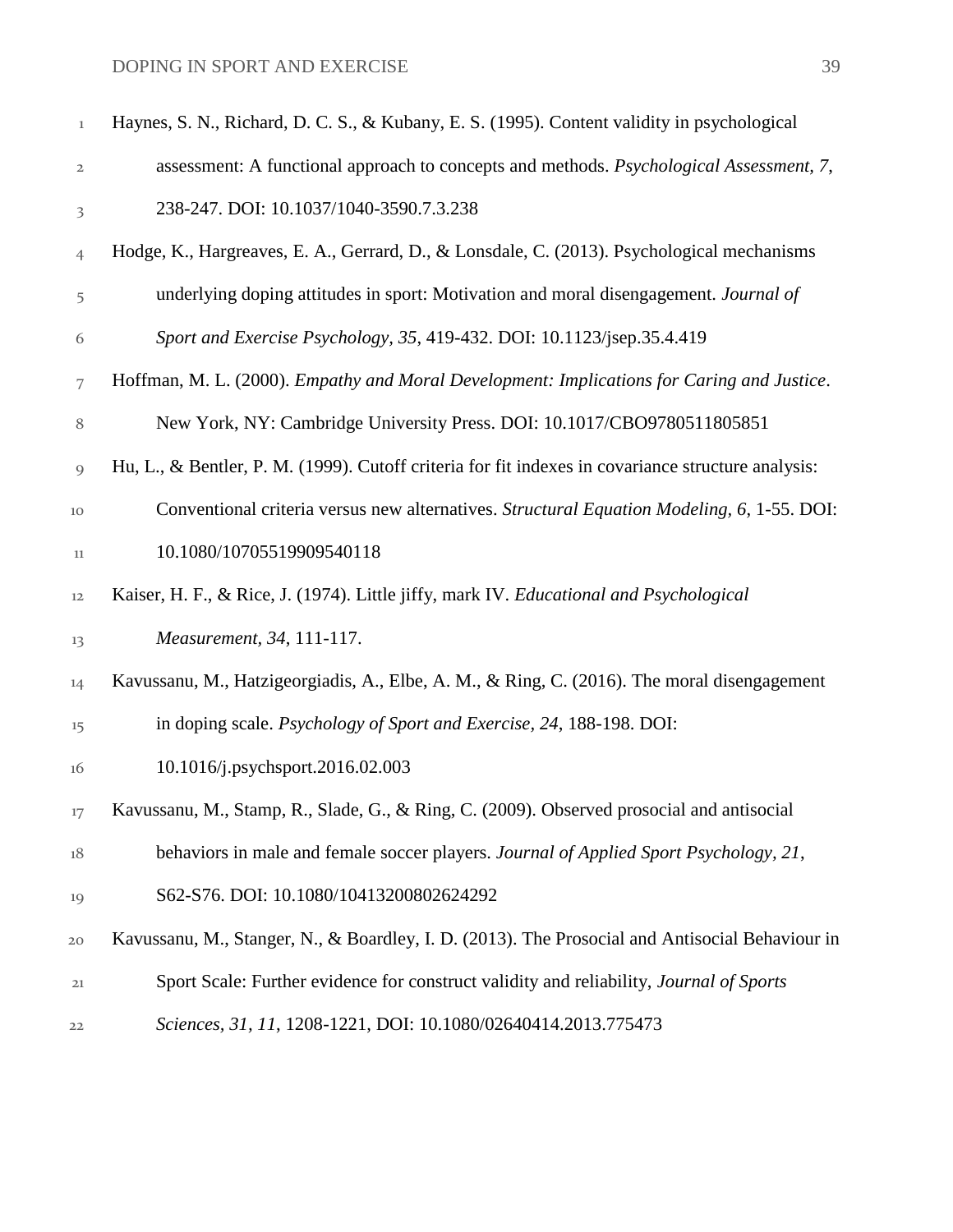| $\mathbf 1$             | Kline, R. (2015). Principles and practice of structural equation modeling (4 <sup>th</sup> ed.). New York: |
|-------------------------|------------------------------------------------------------------------------------------------------------|
| 2                       | The Guilford Press.                                                                                        |
| $\overline{\mathbf{3}}$ | Lohr, K. N. (2002). Assessing health status and quality-of-life instruments: Attributes and review         |
| 4                       | criteria. Quality of Life Research, 11, 193-205. DOI: 10.1023/A:1015291021312                              |
| 5                       | Lucidi, F., Grano, C., Leone, L., Lombardo, C., & Pesce, C. (2004). Determinants of the                    |
| 6                       | intention to use doping substances. International Journal of Sport Psychology, 35, 133-                    |
| 7                       | 148.                                                                                                       |
| $\,8\,$                 | Lucidi, F., Zelli, A., Mallia, L., Grano, C., Russo, P. M., & Violani, C. (2008). The social-              |
| 9                       | cognitive mechanisms regulating adolescents' use of doping substances. Journal of Sports                   |
| 10                      | Sciences, 26, 447-456. DOI: 10.1080/02640410701579370                                                      |
| 11                      | Lucidi, F., Zelli, A., & Mallia, L. (2013). The contribution of moral disengagement to                     |
| 12                      | adolescents' use of doping substances. International Journal of Sport Psychology, 44, 493-                 |
| 13                      | 514.                                                                                                       |
| 14                      | Mallia, L., Lazuras, L., Barkoukis, et al. (2016). Doping use in sport teams: The development              |
| 15                      | and validation of measures of team-based efficacy beliefs and moral disengagement from a                   |
| 16                      | cross-national perspective. Psychology of Sport and Exercise, 25, 78-88. DOI:                              |
| 17                      | 10.1016/j.psychsport.2016.04.005                                                                           |
| 18                      | Marschall, D. E., Saftner, J., & Tangney, J. P. (1994). The State Shame and Guilt Scale. Fairfax,          |
| 19                      | VA: George Mason University.                                                                               |
| 20                      | Marsh, H.W. (1987). The hierarchical structure of self-concept and the application of                      |
| 21                      | hierarchical confirmatory factor analysis. Journal of Educational Measurement, 24, 17-39.                  |
| 22                      | DOI: 10.1111/j.1745-3984.1987.tb00259.x                                                                    |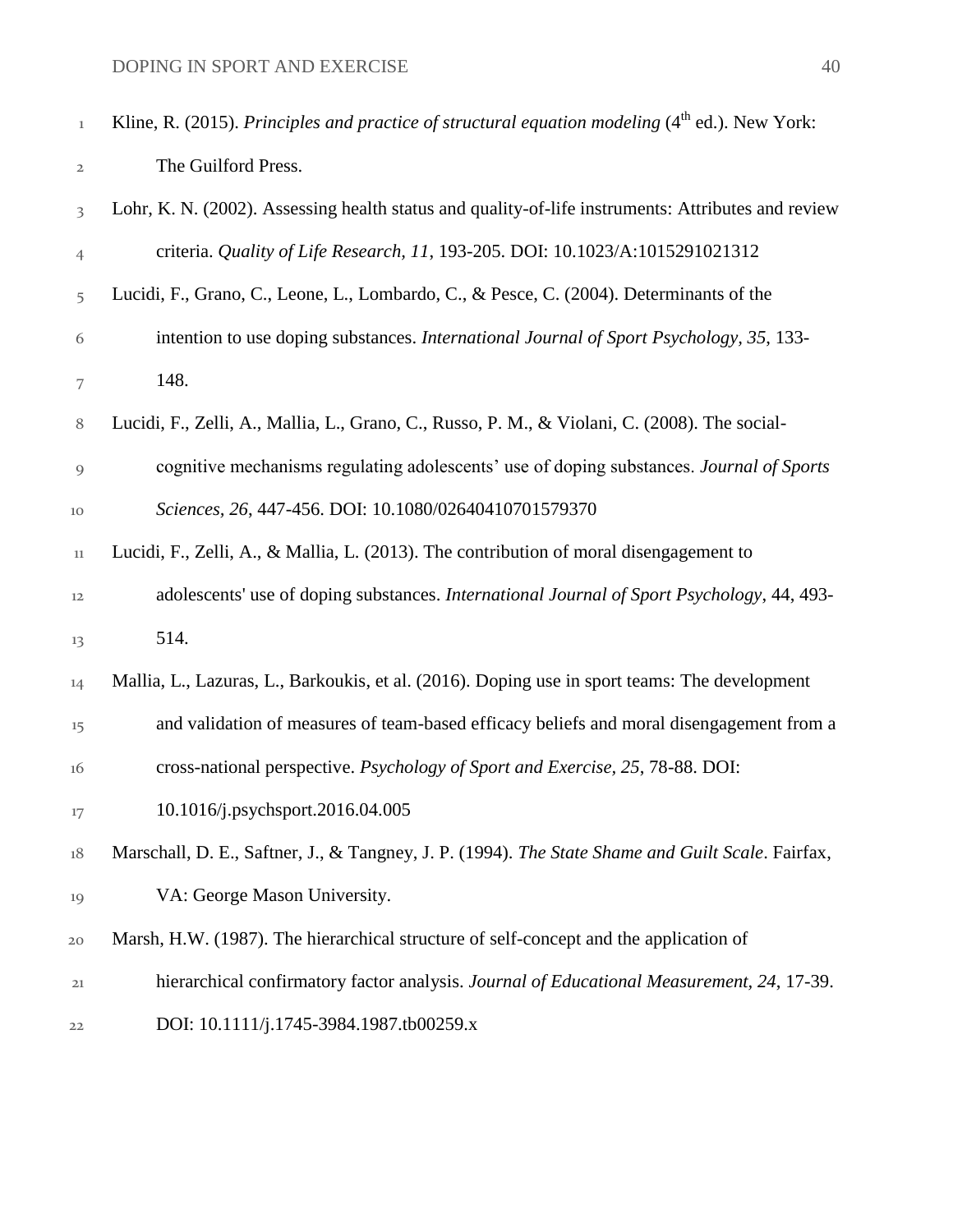| $\mathbf 1$  | McVeigh, J. & Begley, E. (in press). Anabolic steroids in the UK: An increasing issue for public |
|--------------|--------------------------------------------------------------------------------------------------|
| $\mathbf{2}$ | health. Drugs: Education, Prevention and Policy. DOI: 10.1080/09687637.2016.1245713.             |
| 3            | Messick, S. (1995). Validity of psychological assessment: Validation of inferences from persons' |
| 4            | responses and performances as scientific inquiry into score meaning. American                    |
| 5            | Psychologist, 50, 741.                                                                           |
| 6            | Momaya, A., Fawal, M., & Estes, R. (2015). Performance-enhancing substances in sports: A         |
| 7            | review of the literature. Sports Medicine, 45, 517-531. DOI: 10.1007/s40279-015-0308-9           |
| 8            | Nevill, A. M., Lane, A. M., Kilgour, L. J., Bowes, N., & Whyte, G. P. (2001). Stability of       |
| 9            | psychometric questionnaires. Journal of Sports Sciences, 19, 273-278. DOI:                       |
| 10           | 10.1080/026404101750158358                                                                       |
| 11           | Olrich, T. W., & Ewing, M. E. (1999). Life on steroids: bodybuilders describe their perceptions  |
| 12           | of the anabolic-androgenic steroid use period. The Sport Psychologist, 13, 299-312. DOI:         |
| 13           | 10.1123/tsp.13.3.299                                                                             |
| 14           | Osofsky, M. J., Bandura, A., & Zimbardo, P. G. (2005). The role of moral disengagement in the    |
| 15           | execution process. Law and Human Behavior, 29, 371-393. DOI: 10.1007/s10979-005-                 |
| 16           | 4930-1                                                                                           |
| $17 \,$      | Pedhazur, E. J., & Schmelkin, L. (1991). Measurement, design, and analysis: An integrated        |
| $18\,$       | approach. Hillsdale, NJ: Lawrence Erlbaum Associates.                                            |
| 19           | Petróczi, A., & Aidman, E. (2008). Psychological drivers in doping: the life-cycle model of      |
| 20           | performance enhancement. Substance Abuse Treatment, Prevention, and Policy, 3, 7. DOI:           |
| 21           | 10.1186/1747-597X-3-7                                                                            |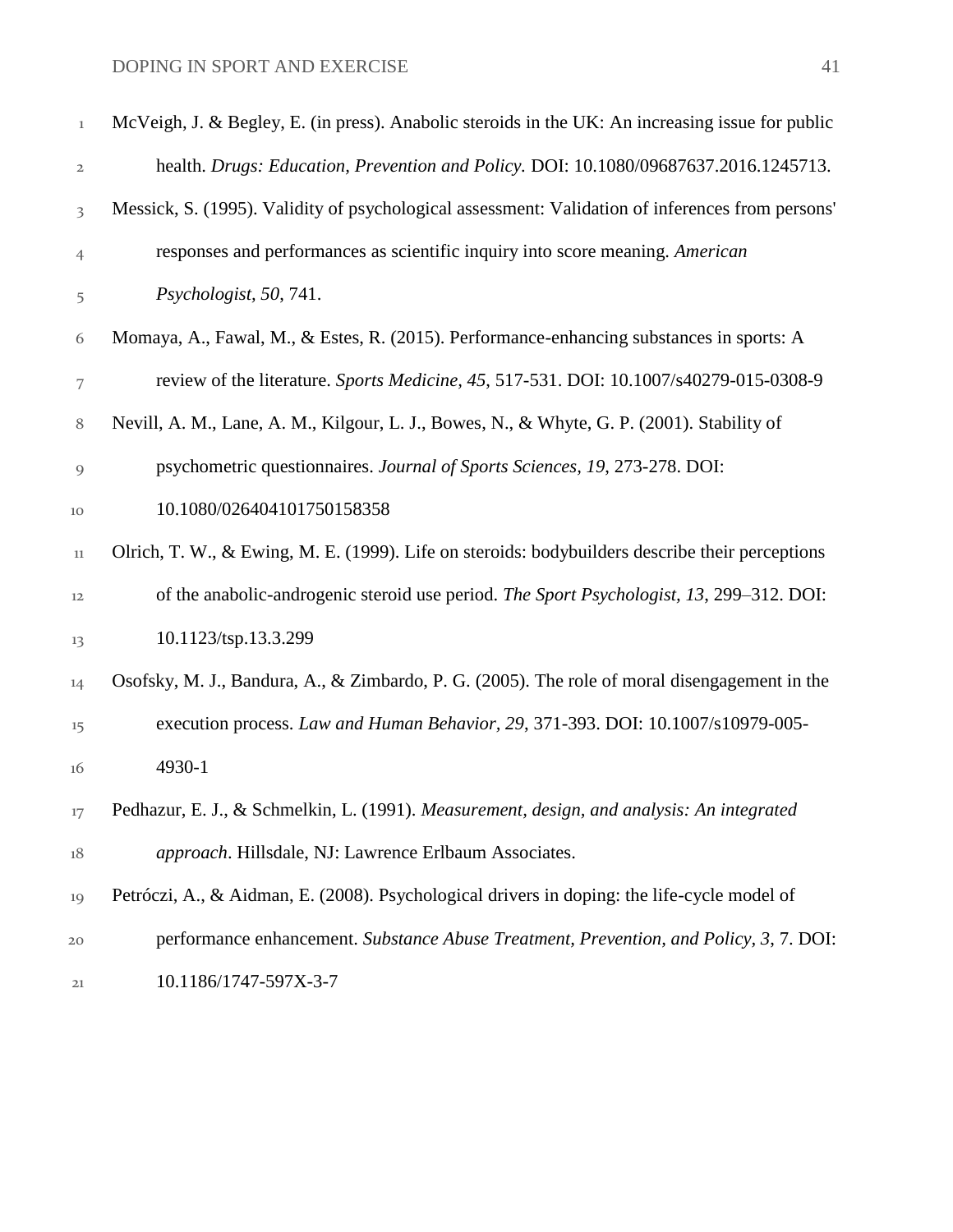| $\,1$          | Pope, H. G., Wood, R. I., Rogol, A., Nyberg, F., Bowers, L., & Bhasin, S. (2013). Adverse           |
|----------------|-----------------------------------------------------------------------------------------------------|
| 2              | health consequences of performance-enhancing drugs: An Endocrine Society scientific                 |
| 3              | statement. Endocrine Reviews, 35, 341-375. DOI: 10.1210/er.2013-1058.                               |
| $\overline{4}$ | Preston, C. C., & Colman, A. M. (2000). Optimal number of response categories in rating scales:     |
| 5              | reliability, validity, discriminating power, and respondent preferences. Acta Psychologica,         |
| 6              | $104, 1-15.$                                                                                        |
| 7              | Probert, A., Palmer, F., & Leberman, S. (2007). The fine line: an insight into 'risky' practices of |
| 8              | male and female competitive bodybuilders. Annals of Leisure Research, 10, 272-290. DOI:             |
| $\overline{9}$ | 10.1080/11745398.2007.9686767                                                                       |
| 10             | Reise, S. P., Widaman, K. F., & Pugh, R. H. (1993). Confirmatory factor analysis and item           |
| 11             | response theory: Two approaches for exploring measurement invariance. <i>Psychological</i>          |
| 12             | Bulletin, 114, 552-566. DOI: 10.1037/0033-2909.114.3.552                                            |
| 13             | Ring, C., & Kavussanu, M. (in press). The role of self-regulatory efficacy, moral disengagement     |
| 14             | and guilt on doping likelihood: A social cognitive theory perspective. Journal of Sports            |
| 15             | Sciences. DOI: 10.1080/02640414.2017.1324206                                                        |
| 16             | Sjöqvist, F., Garle, M., & Rane, A. (2008). Use of doping agents, particularly anabolic steroids,   |
| 17             | in sports and society. The Lancet, 371, 1872-1882. DOI: 10.1016/S0140-6736(08)60801-6               |
| 18             | Stanger, N., Kavussanu, M., Boardley, I. D., & Ring, C. (2013). The influence of moral              |
| 19             | disengagement and negative emotion on antisocial sport behavior. Sport, Exercise, and               |
| 20             | Performance Psychology, 2, 117-129. DOI: 10.1037/a0030585                                           |
| 21             | Uphill, M. A., Lane, A. M., & Jones, M. V. (2012). Emotion Regulation Questionnaire for use         |
| 22             | with athletes. Psychology of Sport and Exercise, 13, 761-770. DOI:                                  |
| 23             | 10.1016/j.psychsport.2012.05.001                                                                    |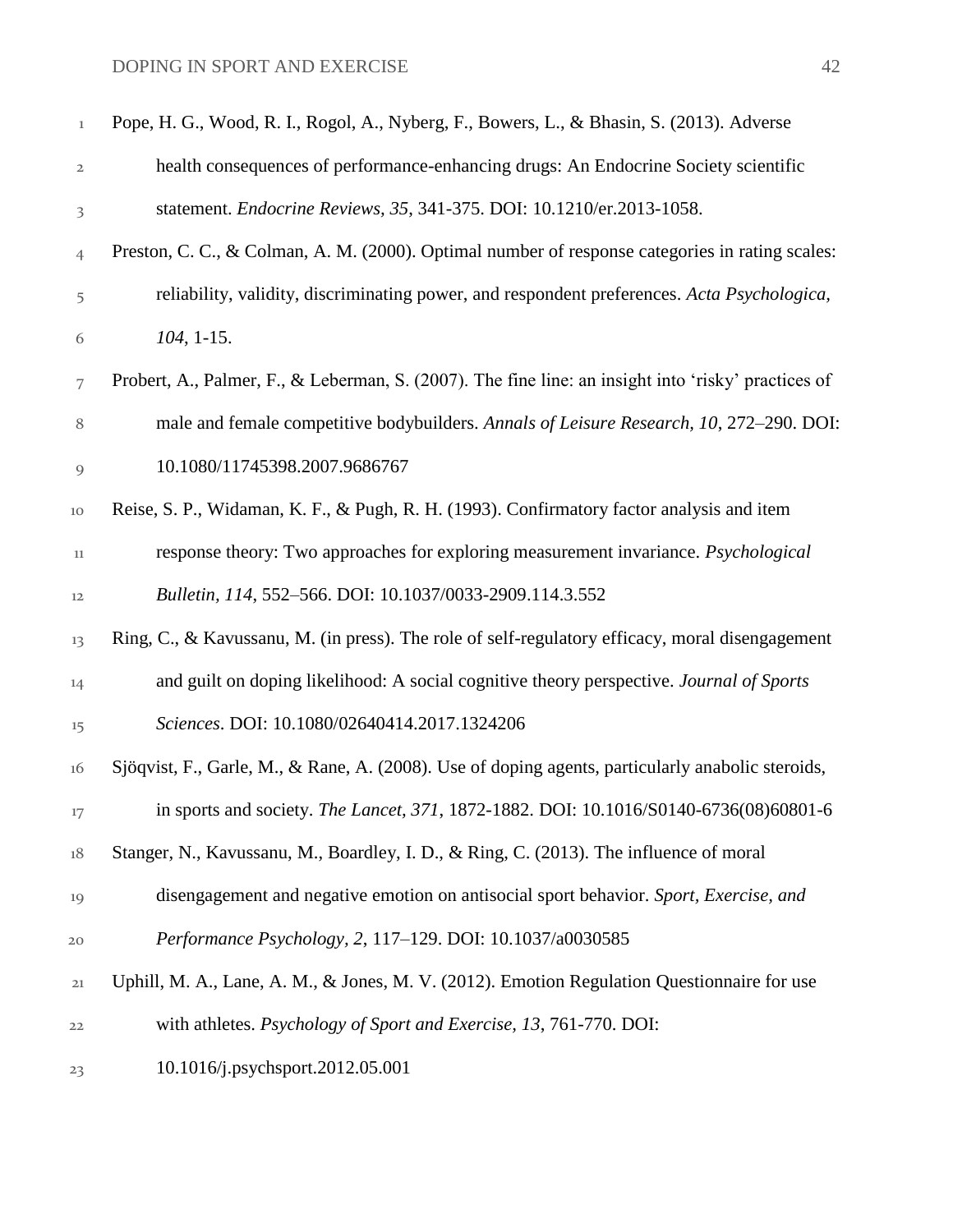| 1              | Vaughn, B. K., & Daniel, S. R. (2012). Conceptualizing validity. In G. Tenenbaum, R. C.         |
|----------------|-------------------------------------------------------------------------------------------------|
| $\overline{2}$ | Eklund, & A. Kamata (Eds.), Measurement in sport and exercise psychology (pp. 33-40).           |
| 3              | Champaign, IL: Human Kinetics.                                                                  |
| $\overline{4}$ | Widaman, K. F., Little, T. D., Preacher, K. J., & Sawalani, G. M. (2011). On creating and using |
| 5              | short forms of scales in secondary research. In K. H. Trzesniewski, M. B. Donnellan, & R.       |
| 6              | E. Lucas (Eds), Secondary data analysis: An introduction for psychologists, (pp. 39-61).        |
| 7              | Washington, DC: American Psychological Association. DOI: 10.1037/12350-003                      |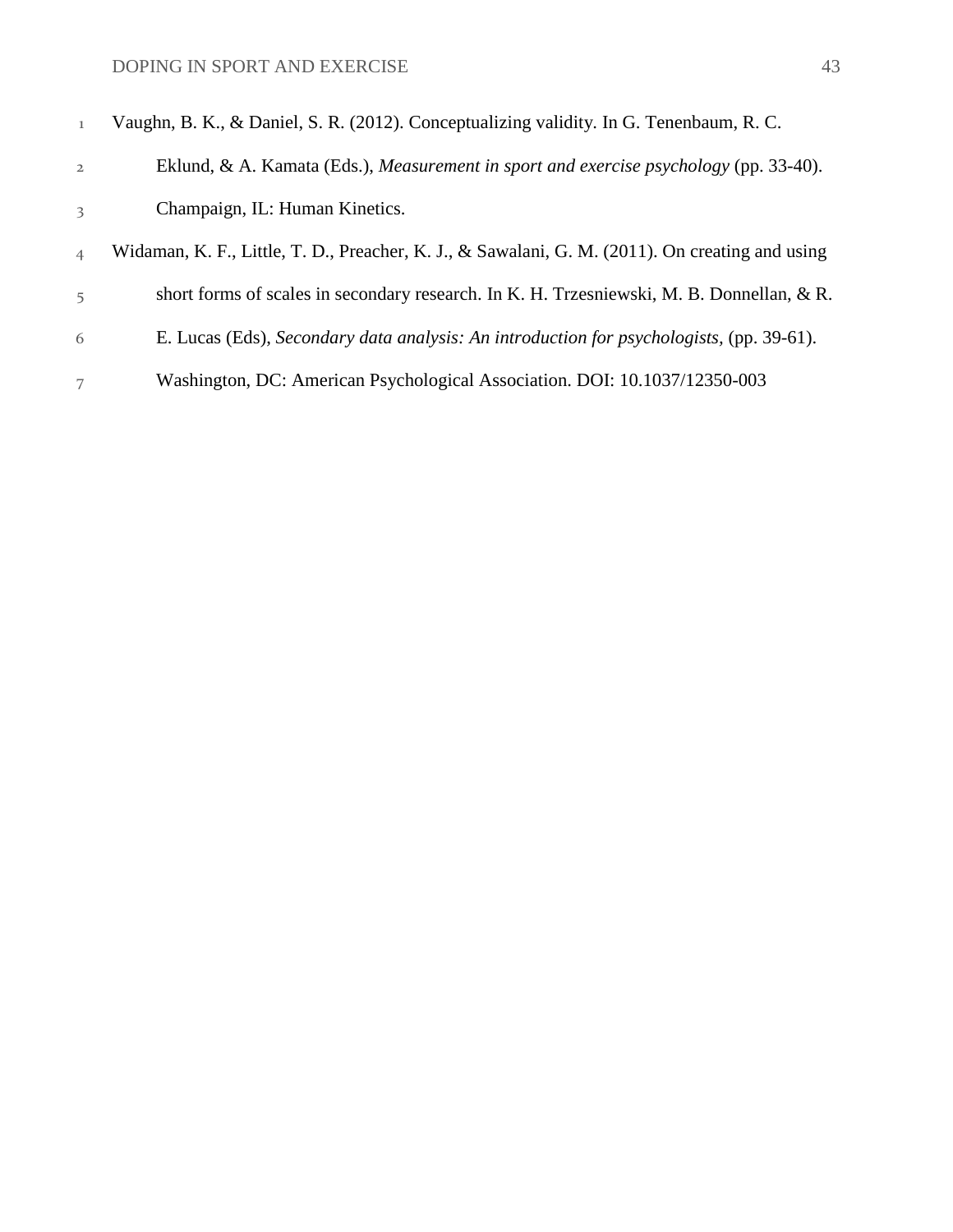## *Table 1*

Summary of Fit Indices for All CFA Models Tested During Development of the Doping Moral Disengagement Scale (DMDS), the

| Model                          | df  | $R\chi^2$              | <b>RCFI</b> | <b>SRMR</b> | <b>RMSEA</b> |
|--------------------------------|-----|------------------------|-------------|-------------|--------------|
|                                |     | Sample 1 ( $N = 318$ ) |             |             |              |
| <b>DMDS</b> Models             |     |                        |             |             |              |
| 1. M1a, 35 items               | 545 | 1183.39                | .873        | .050        | .061         |
| 2. M1b, 18 items               | 120 | 222.54                 | .955        | .034        | .052         |
| 3. $2nd order, M1b$            | 129 | 333.48                 | .910        | .052        | .071         |
| <b>Alternative DMDS Models</b> |     |                        |             |             |              |
| 4. M2, 18 items                | 132 | 667.24                 | .765        | .079        | .113         |
| 5. M3, 18 items                | 135 | 779.76                 | .717        | .088        | .123         |
| M4, 18 items<br>6.             | 129 | 303.92                 | .923        | .043        | .065         |
| <b>DMDS-S Models</b>           |     |                        |             |             |              |
| 7. M5a, 6 items                | 9   | 21.35                  | .968        | .031        | .066         |

Doping Moral Disengagement Scale – Short (DMDS-S) and the Doping Self-Regulatory Efficacy Scale (DSRES)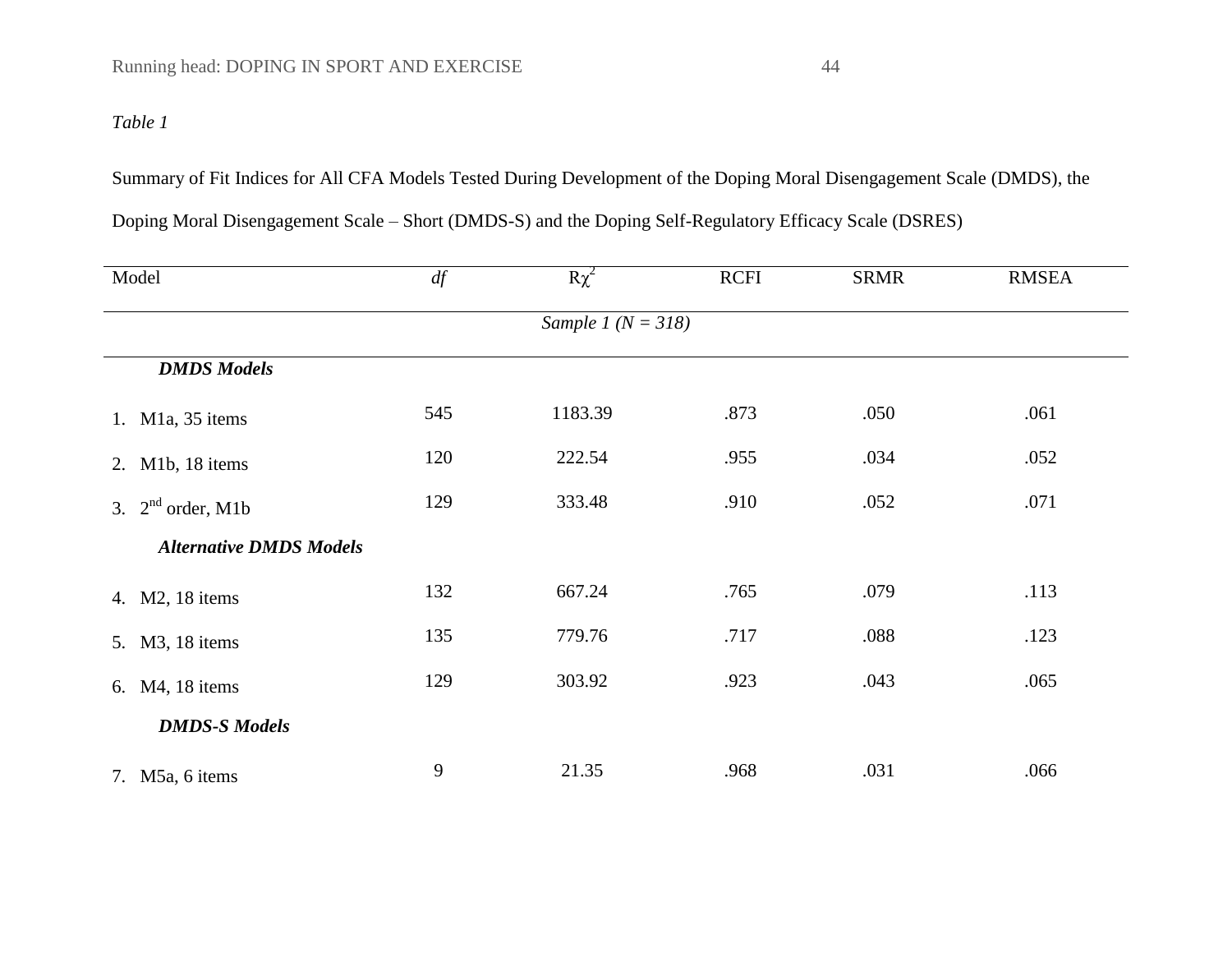| 8. M5b, 6 items               | $8\,$            | $7.38$ (ns)            | 1.000 | .020 | .000 |
|-------------------------------|------------------|------------------------|-------|------|------|
| <b>DSRES Models</b>           |                  |                        |       |      |      |
| 9. M <sub>6a</sub> , 13 items | 65               | 210.48                 | .871  | .060 | .084 |
| 10. M6b, 6 items              | $\boldsymbol{9}$ | $12.17$ (ns)           | .991  | .028 | .033 |
|                               |                  | Sample 2 ( $N = 300$ ) |       |      |      |
| <b>DMDS</b> Models            |                  |                        |       |      |      |
| 11. M1b, 18 items             | 120              | 248.14                 | .974  | .032 | .061 |
| 12. $2nd$ order, M1b          | 129              | 272.04                 | .953  | .046 | .061 |
| <b>DMDS-S Model</b>           |                  |                        |       |      |      |
| 13. M5b, 6 items              | $8\,$            | 15.83                  | .987  | .023 | .058 |
| <b>DSRES Model</b>            |                  |                        |       |      |      |
| 14. M6b, 6 items              | 9                | $12.44$ (ns)           | .991  | .020 | .036 |

*Note*.  $df =$  degrees of freedom;  $R\chi^2 =$  Satorra–Bentler scaled chi-square; RCFI = robust comparative fit index; SRMR = standardized root mean square residual; RMSEA = root mean square error of approximation;  $ns = p > .05$ . M1 = 6-factor DMDS model; M2 = 3factor DMDS model; M3 = 1-factor DMDS model, M4 = 4-factor DMDS model; M5 = 1-factor DMDS-S model; M6 = 1-factor DSRES model.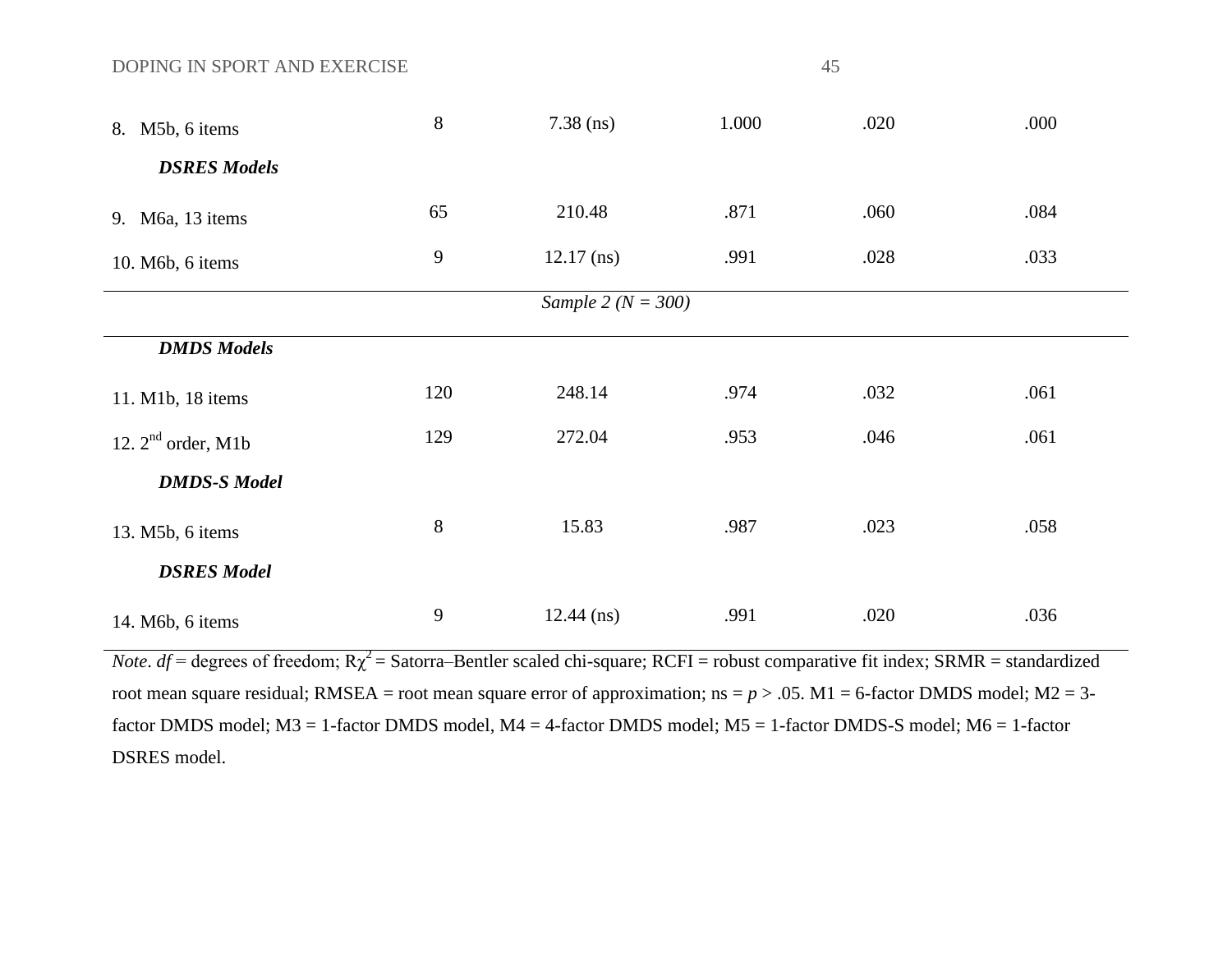## *Table 2*

CFA Factor Correlations for the Doping Moral Disengagement Scale (DMDS) Subscales in Sample 1 (*N* = 318) and Sample 2 (*N* =

300)

| Factor                            |          |          | 3       | 4       |         | 6        |
|-----------------------------------|----------|----------|---------|---------|---------|----------|
| 1. Moral Justification            | .86/0.93 | .55      | .76     | .88     | .86     | .83      |
| 2. Euphemistic Labelling          | .51      | .86/0.90 | .55     | .57     | .51     | .49      |
| 3. Advantageous Comparison        | .80      | .54      | .82/.87 | .74     | .81     | .92      |
| 4. Displacement of Responsibility | .88      | .48      | .72     | .91/.95 | .90     | .76      |
| 5. Diffusion of Responsibility    | .84      | .46      | .79     | .91     | .88/.90 | .84      |
| 6. Distortion of Consequences     | .84      | .44      | .93     | .72     | .78     | .83/0.86 |

*Note*. Sample 1 correlations are below the diagonal and those from Sample 2 are above. Alpha coefficients in Sample 1 / Sample 2 are

presented on the diagonal. For all correlations, *p* <.01.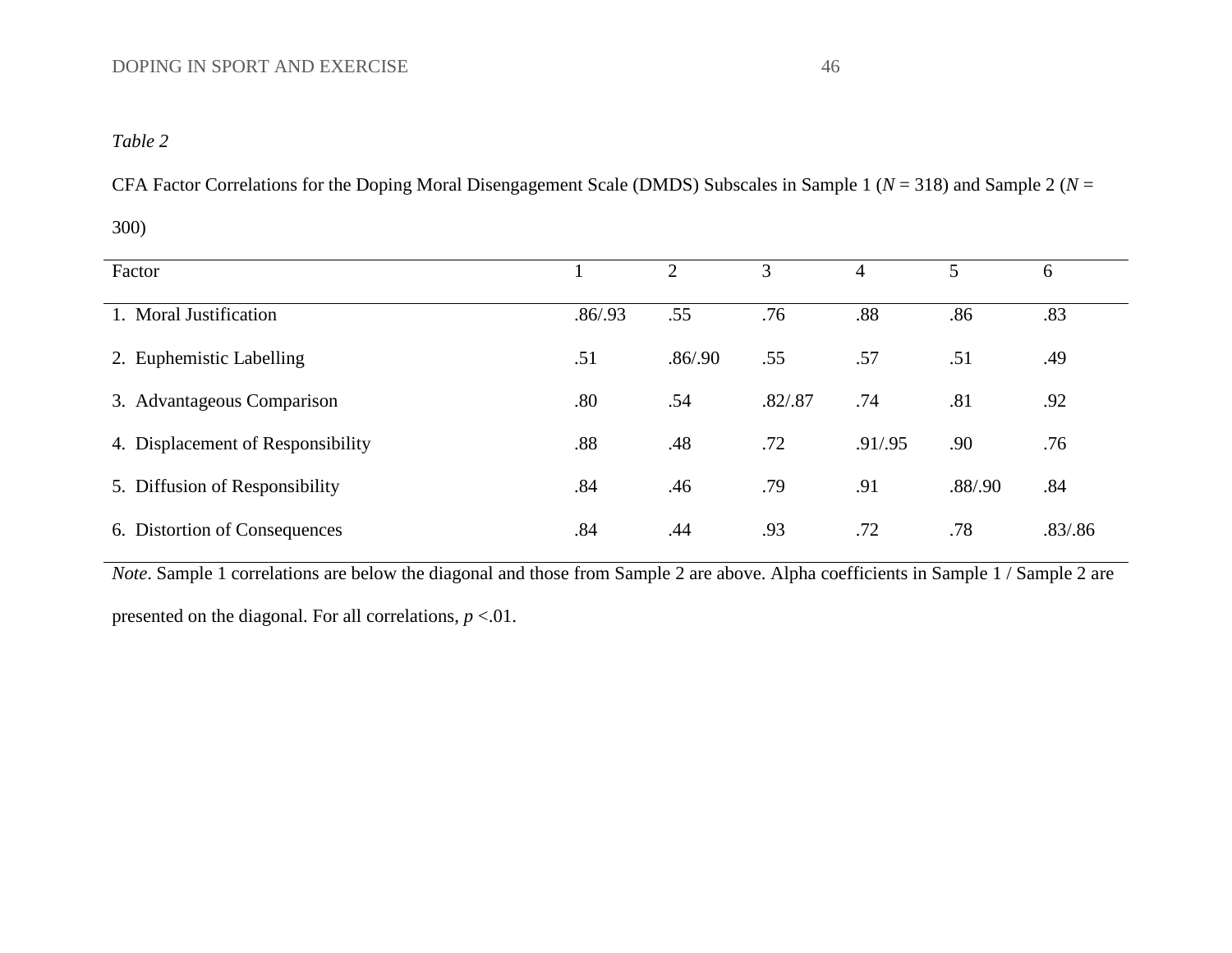## *Table 3*

Items, Standardized Factor Loadings and Error Variances for the Doping Moral Disengagement Scale (DMDS)

| Item<br>Loading<br>Variance<br><b>Moral Justification</b><br>.76 / .82<br>1. It is okay to dope if it helps an athlete to provide for his/her family.<br>.65/.57<br>2. Doping is okay if it helps an athlete advise others on how to do it right.<br>.87/0.95<br>.49/0.32<br>3. It is acceptable to dope if knowledge gained helps an athlete advise others on safe doping.<br>.87/0.96<br>.49/0.30<br><b>Euphemistic Labelling</b><br>4. Saying you "take steroids" feels worse than saying you "use some gear".<br>.67/0.75<br>.75/0.66<br>5. Using words like "roids", "gear" and "pinning" makes doping feel more acceptable.<br>.93/.93<br>.37/0.36<br>6. Using terms such as "gear" or "juice" makes doping sound less harmful.<br>.91/.93<br>.41/.37<br><b>Advantageous Comparison</b><br>7. Compared to most lifestyles in the general public, doping isn't that bad.<br>.82/.86<br>.57/0.51<br>Compared to smoking, doping is pretty safe.<br>.79/.87<br>.62/.49<br>8.<br>Compared to physical violence, doping isn't that serious.<br>.75/0.76<br>.66/.65<br>9. | Factor | Factor | Error |
|---------------------------------------------------------------------------------------------------------------------------------------------------------------------------------------------------------------------------------------------------------------------------------------------------------------------------------------------------------------------------------------------------------------------------------------------------------------------------------------------------------------------------------------------------------------------------------------------------------------------------------------------------------------------------------------------------------------------------------------------------------------------------------------------------------------------------------------------------------------------------------------------------------------------------------------------------------------------------------------------------------------------------------------------------------------------------|--------|--------|-------|
|                                                                                                                                                                                                                                                                                                                                                                                                                                                                                                                                                                                                                                                                                                                                                                                                                                                                                                                                                                                                                                                                           |        |        |       |
|                                                                                                                                                                                                                                                                                                                                                                                                                                                                                                                                                                                                                                                                                                                                                                                                                                                                                                                                                                                                                                                                           |        |        |       |
|                                                                                                                                                                                                                                                                                                                                                                                                                                                                                                                                                                                                                                                                                                                                                                                                                                                                                                                                                                                                                                                                           |        |        |       |
|                                                                                                                                                                                                                                                                                                                                                                                                                                                                                                                                                                                                                                                                                                                                                                                                                                                                                                                                                                                                                                                                           |        |        |       |
|                                                                                                                                                                                                                                                                                                                                                                                                                                                                                                                                                                                                                                                                                                                                                                                                                                                                                                                                                                                                                                                                           |        |        |       |
|                                                                                                                                                                                                                                                                                                                                                                                                                                                                                                                                                                                                                                                                                                                                                                                                                                                                                                                                                                                                                                                                           |        |        |       |
|                                                                                                                                                                                                                                                                                                                                                                                                                                                                                                                                                                                                                                                                                                                                                                                                                                                                                                                                                                                                                                                                           |        |        |       |
|                                                                                                                                                                                                                                                                                                                                                                                                                                                                                                                                                                                                                                                                                                                                                                                                                                                                                                                                                                                                                                                                           |        |        |       |
|                                                                                                                                                                                                                                                                                                                                                                                                                                                                                                                                                                                                                                                                                                                                                                                                                                                                                                                                                                                                                                                                           |        |        |       |
|                                                                                                                                                                                                                                                                                                                                                                                                                                                                                                                                                                                                                                                                                                                                                                                                                                                                                                                                                                                                                                                                           |        |        |       |
|                                                                                                                                                                                                                                                                                                                                                                                                                                                                                                                                                                                                                                                                                                                                                                                                                                                                                                                                                                                                                                                                           |        |        |       |
|                                                                                                                                                                                                                                                                                                                                                                                                                                                                                                                                                                                                                                                                                                                                                                                                                                                                                                                                                                                                                                                                           |        |        |       |
|                                                                                                                                                                                                                                                                                                                                                                                                                                                                                                                                                                                                                                                                                                                                                                                                                                                                                                                                                                                                                                                                           |        |        |       |
|                                                                                                                                                                                                                                                                                                                                                                                                                                                                                                                                                                                                                                                                                                                                                                                                                                                                                                                                                                                                                                                                           |        |        |       |
|                                                                                                                                                                                                                                                                                                                                                                                                                                                                                                                                                                                                                                                                                                                                                                                                                                                                                                                                                                                                                                                                           |        |        |       |
| Displacement of Responsibility                                                                                                                                                                                                                                                                                                                                                                                                                                                                                                                                                                                                                                                                                                                                                                                                                                                                                                                                                                                                                                            |        |        |       |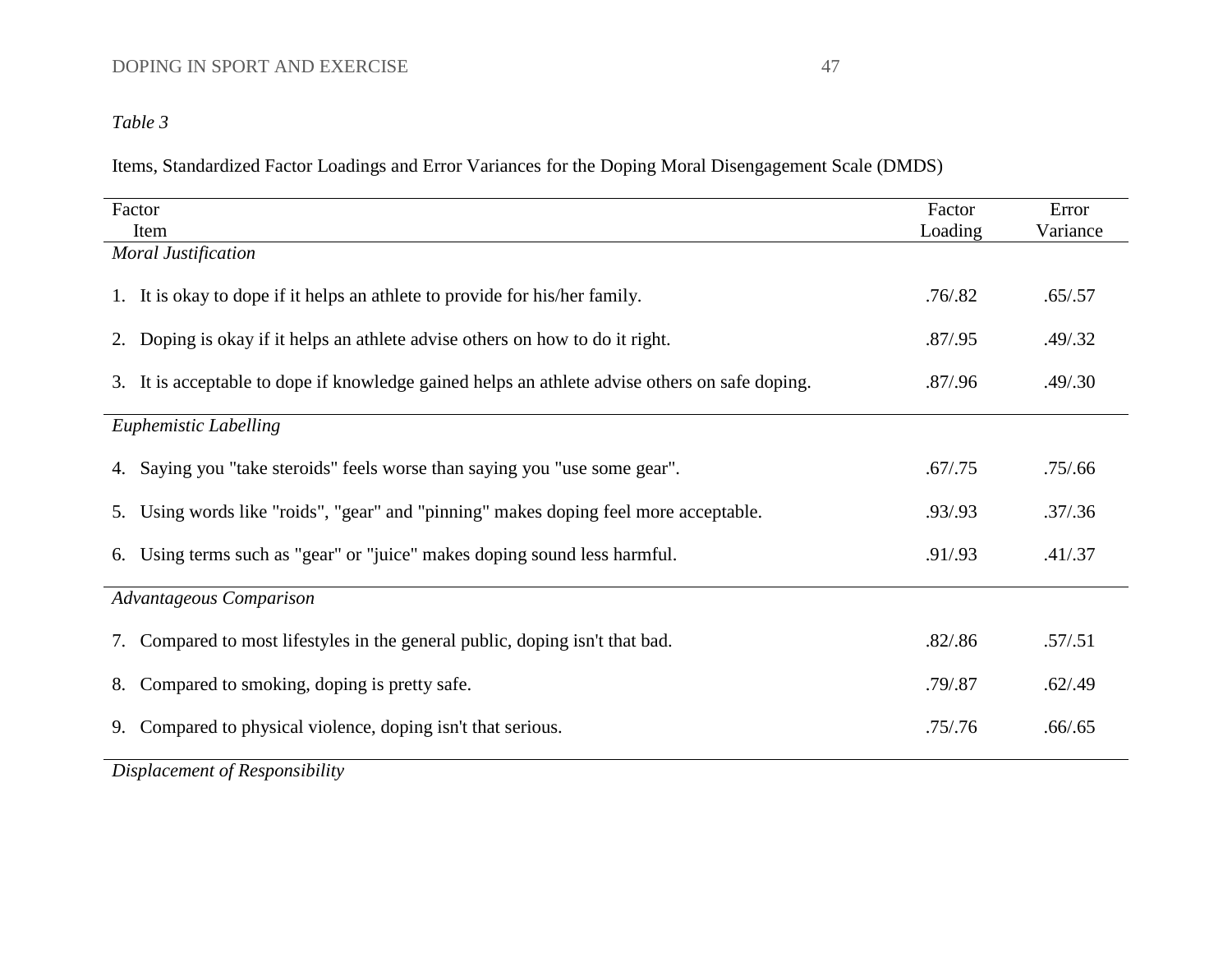| 10. Athletes shouldn't be blamed for doping if training partners/teammates pressure them to do it.     | .87/0.92 | .50/0.39 |
|--------------------------------------------------------------------------------------------------------|----------|----------|
| 11. An athlete shouldn't be blamed for doping if a member of his/her training group has encouraged it. | .92/0.94 | .39/0.33 |
| 12. An athlete shouldn't be held responsible for doping if his/her coach encouraged him/her to do it.  | .88/.92  | .47/0.39 |
| Diffusion of Responsibility                                                                            |          |          |
| 13. If most athletes in a sport dope, no one athlete should be held responsible for doing it.          | .77/0.81 | .64/.59  |
| 14. It's not right to condemn individuals who dope when many in their sport are doing the same.        | .87/0.92 | .50/.38  |
| 15. If an athlete trains/competes in an environment in which doping is the norm, he/she shouldn't be   | .90/.87  | .43/.50  |
| held accountable for doing it.                                                                         |          |          |
| <b>Distortion of Consequences</b>                                                                      |          |          |
| 16. Risks associated with doping are exaggerated.                                                      | .85/.86  | .53/.52  |
| 17. Doping doesn't really harm anyone else.                                                            | .70/0.77 | .72/0.64 |
| 18. The negative aspects of doping are exaggerated by the media.                                       | .82/.85  | .58/.53  |

*Note*. Factor Loadings and Error Variances are presented as follows: Sample 1 / Sample 2.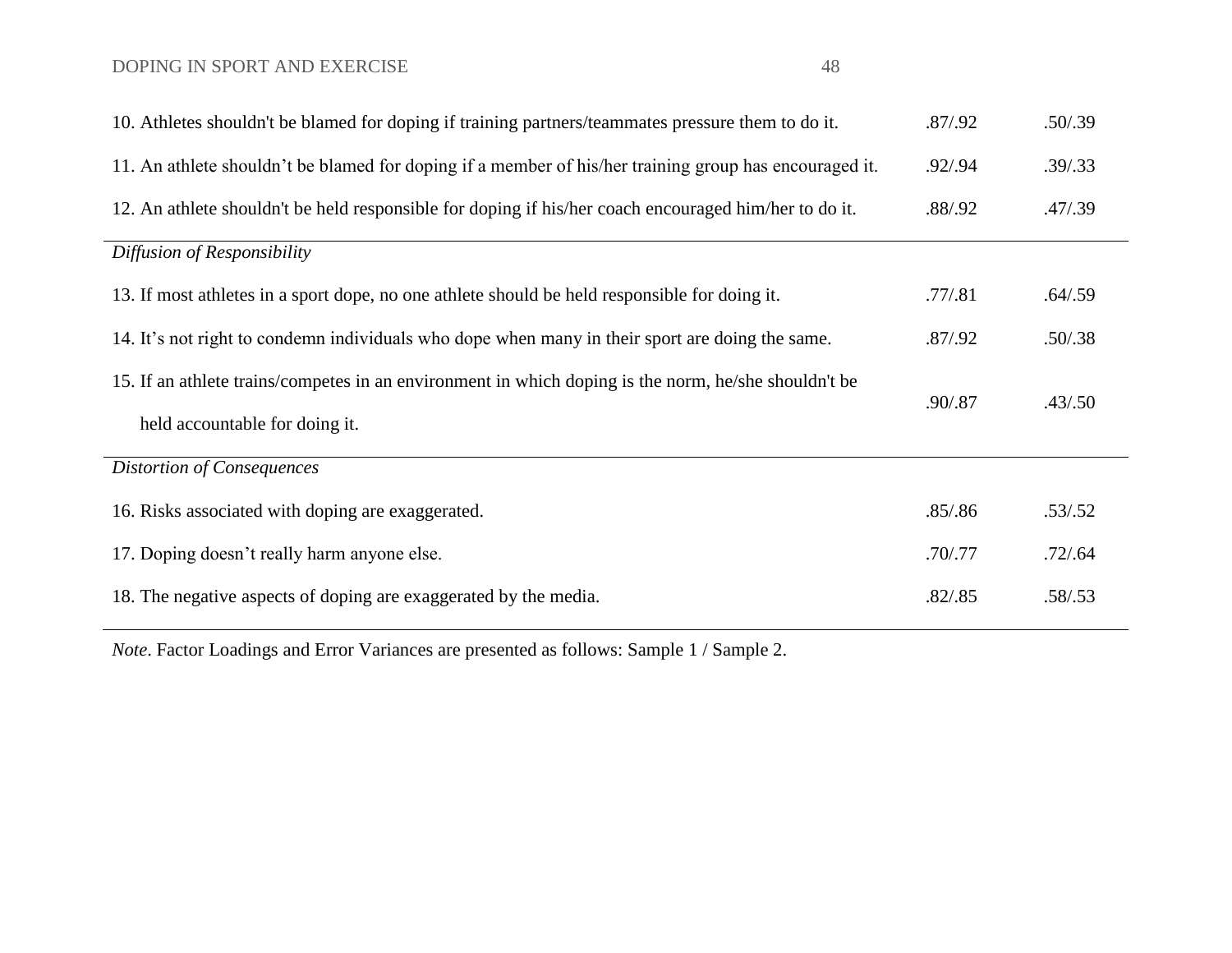## *Table 4*

Items, Standardized Factor Loadings and Error Variances for the Doping Moral Disengagement Scale – Short (DMDS-S) and Doping Self-Regulatory Efficacy Scale (DSRES)

| Factor    | Error    |
|-----------|----------|
| Loading   | Variance |
|           |          |
| .61/.86   | .79/0.52 |
| .44/.52   | .90/.86  |
| .70/0.76  | .72/.65  |
| .76 / .88 | .65/.48  |
| .83/.88   | .56/0.48 |
| .67/0.74  | .74/0.68 |
|           |          |
| .84 / .83 | .55/.56  |
| .82/.83   | .57/.55  |
| .86/.88   | .51/.48  |
| .80/0.87  | .60/.50  |
| .84 / .87 | .54/.50  |
| .81/.77   | .59/.63  |
|           |          |

*Note*. Factor Loadings and Error Variances are presented as follows: Sample 1 / Sample 2.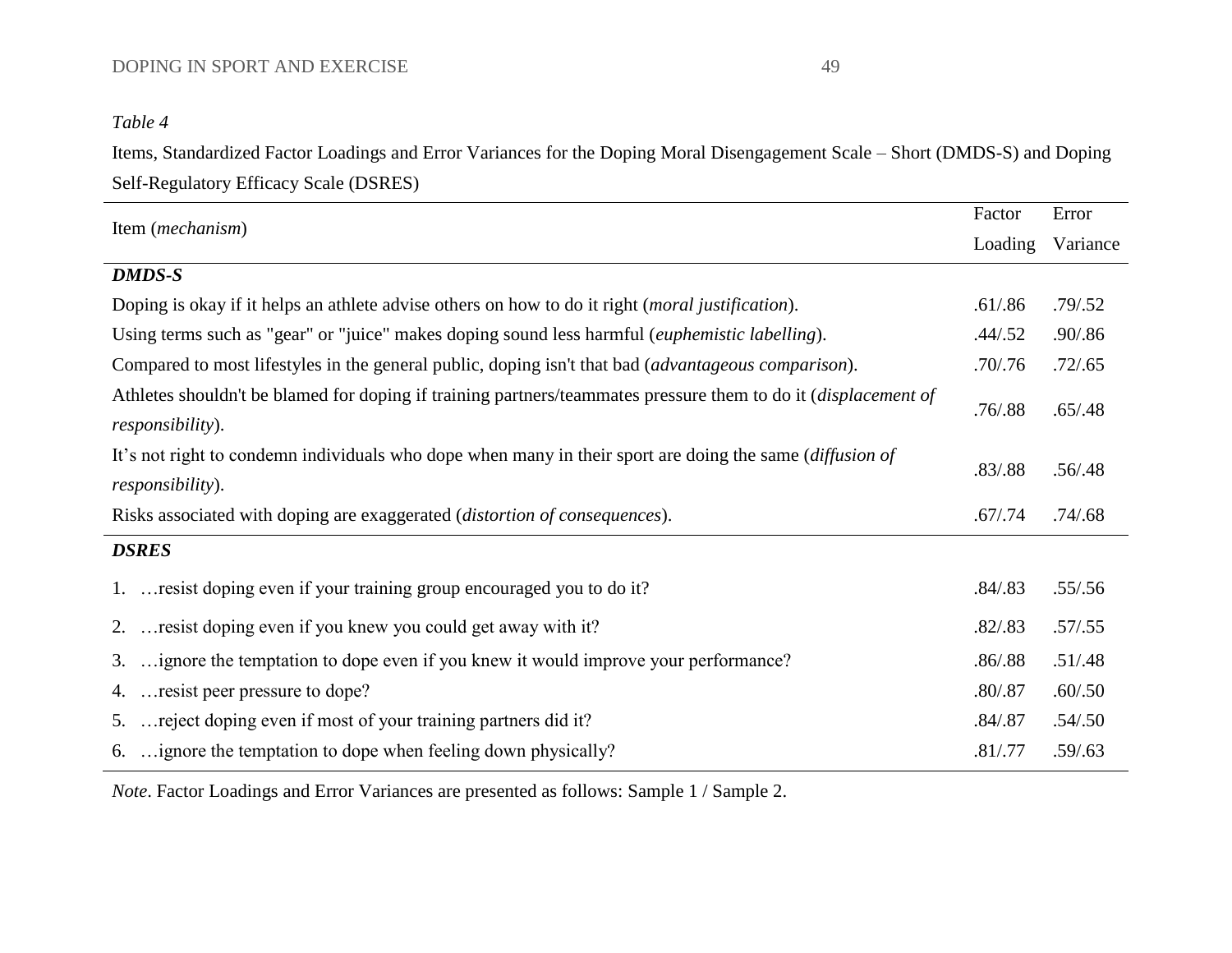## *Table 5*

Fit Indices for multisample analyses on the Doping Moral Disengagement Scale (DMDS), Doping Moral Disengagement Scale-Short (DMDS-S) and Doping Self-Regulatory Efficacy Scale (DSRES)

| Model                     | df    | $R\chi^2$        | <b>RCFI</b> | <b>SRMR</b> | <b>RMSEA</b> |  |  |  |  |
|---------------------------|-------|------------------|-------------|-------------|--------------|--|--|--|--|
|                           |       | <b>Sex DMDS</b>  |             |             |              |  |  |  |  |
| <b>Baseline Male</b>      | 120   | 245.22           | .968        | .040        | .053         |  |  |  |  |
| <b>Baseline Female</b>    | 120   | 214.90           | .922        | .040        | .057         |  |  |  |  |
| Configural                |       |                  |             |             |              |  |  |  |  |
| Invariance                | 240   | 461.00           | .950        | .040        | .055         |  |  |  |  |
| Metric Invariance         | 252   | 470.88           | .950        | .044        | .053         |  |  |  |  |
| <b>ECVC</b>               | 273   | 567.21           | .933        | .223        | .059         |  |  |  |  |
|                           |       | Sex DMDS-S       |             |             |              |  |  |  |  |
| <b>Baseline Male</b>      | 8     | 21.48            | .981        | .028        | .067         |  |  |  |  |
| <b>Baseline Female</b>    | $8\,$ | 12.96(ns)        | .978        | .023        | .051         |  |  |  |  |
| Configural                |       |                  |             |             |              |  |  |  |  |
| Invariance                | 16    | 34.69            | .977        | .025        | .062         |  |  |  |  |
| Metric Invariance         | 21    | 41.43            | .975        | .049        | .056         |  |  |  |  |
| <b>ECVC</b>               | 22    | 62.26            | .951        | .225        | .077         |  |  |  |  |
|                           |       | <b>Sex DSRES</b> |             |             |              |  |  |  |  |
| <b>Baseline Male</b>      | 9     | 13.43(ns)        | .992        | .021        | .036         |  |  |  |  |
| <b>Baseline Female</b>    | 9     | $13.60$ (ns)     | .981        | .036        | .046         |  |  |  |  |
| Configural                | 18    |                  |             |             | .040         |  |  |  |  |
| Invariance                |       | $27.04$ (ns)     | .989        | .029        |              |  |  |  |  |
| Metric Invariance         | 23    | $34.04$ (ns)     | .986        | .054        | .039         |  |  |  |  |
| <b>ECVC</b>               | 24    | 48.74            | .969        | 398         | .058         |  |  |  |  |
| Sport/Exercise Group DMDS |       |                  |             |             |              |  |  |  |  |
| <b>Baseline Corporate</b> | 120   | 166.66           | .925        | .047        | .057         |  |  |  |  |
| <b>Baseline</b>           | 120   | 209.66           |             |             | .075         |  |  |  |  |
| Bodybuilding              |       |                  | .970        | .050        |              |  |  |  |  |
| <b>Baseline Team</b>      | 120   | 172.91           | .948        | .038        | .048         |  |  |  |  |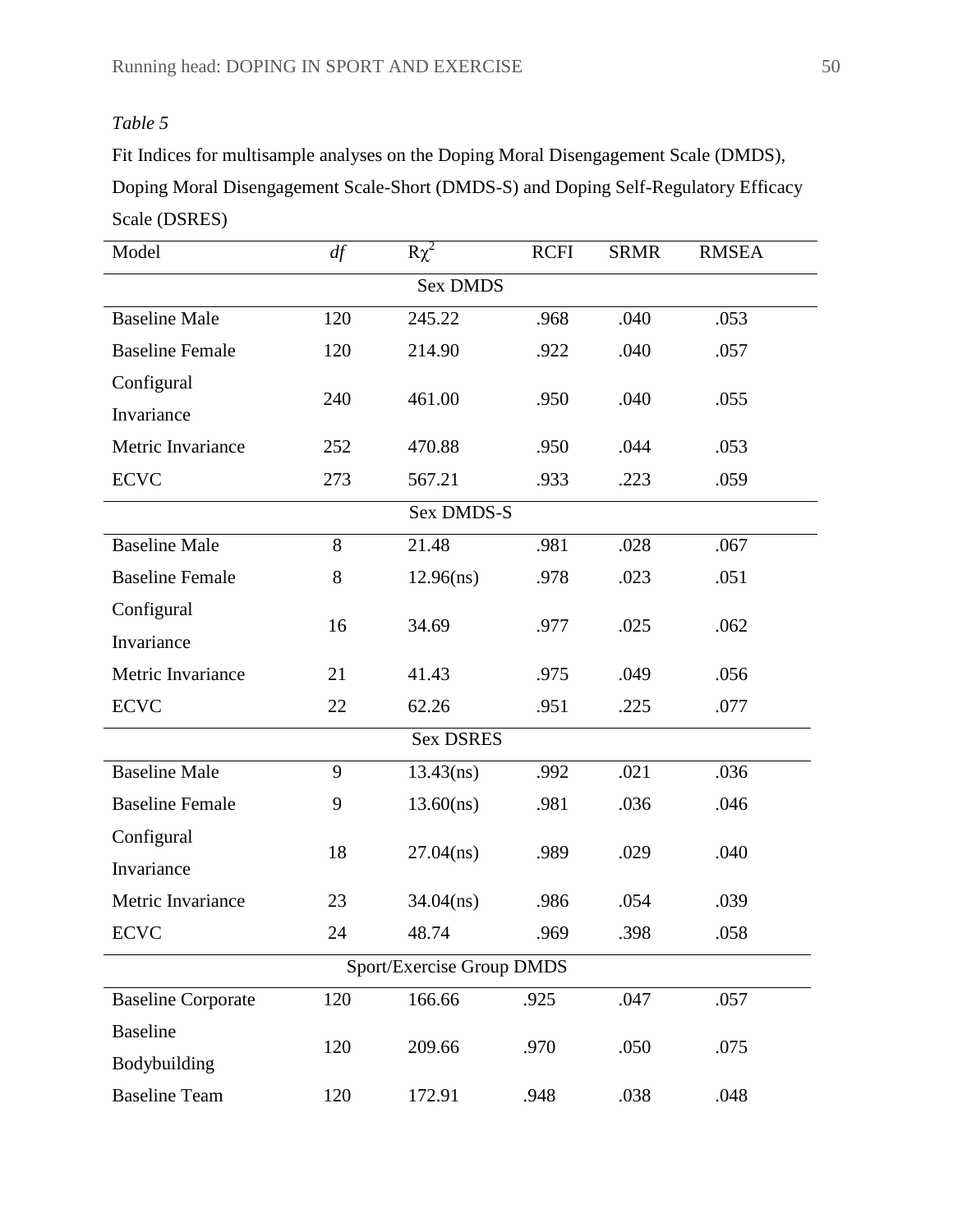| <b>Baseline Individual</b>  | 120 | 157.59                     | .966  | .060 | .043 |  |  |  |  |  |
|-----------------------------|-----|----------------------------|-------|------|------|--|--|--|--|--|
| Configural                  |     |                            |       |      |      |  |  |  |  |  |
| Invariance                  | 480 | 703.75                     | .951  | .050 | .055 |  |  |  |  |  |
| Metric Invariance           | 516 | 760.55                     | .946  | .071 | .056 |  |  |  |  |  |
| <b>ECVC</b>                 | 579 | 911.77                     | .926  | .282 | .061 |  |  |  |  |  |
| Sport/Exercise Group DMDS-S |     |                            |       |      |      |  |  |  |  |  |
| <b>Baseline Corporate</b>   | 8   | $11.00$ (ns)               | .978  | .028 | .056 |  |  |  |  |  |
| <b>Baseline</b>             | 8   |                            | 1.000 | .023 | .016 |  |  |  |  |  |
| Bodybuilding                |     | $8.27$ (ns)                |       |      |      |  |  |  |  |  |
| <b>Baseline Team</b>        | 8   | $10.68$ (ns)               | .985  | .035 | .042 |  |  |  |  |  |
| <b>Baseline Individual</b>  | 8   | $9.25$ (ns)                | .992  | .035 | .030 |  |  |  |  |  |
| Configural                  |     |                            |       |      |      |  |  |  |  |  |
| Invariance                  | 32  | $39.67$ (ns)               | .991  | .030 | .040 |  |  |  |  |  |
| Metric Invariance           | 47  | 78.85                      | .961  | .093 | .066 |  |  |  |  |  |
| Metric Invariance           | 45  |                            |       | .076 | .041 |  |  |  |  |  |
| Revised                     |     | $56.66$ (ns)               | .986  |      |      |  |  |  |  |  |
| <b>ECVC</b>                 | 48  | 121.78                     | .910  | .342 | .100 |  |  |  |  |  |
|                             |     | Sport/Exercise Group DSRES |       |      |      |  |  |  |  |  |
| <b>Baseline Corporate</b>   | 9   | $12.38$ (ns)               | .970  | .050 | .056 |  |  |  |  |  |
| <b>Baseline</b>             |     |                            |       |      |      |  |  |  |  |  |
| Bodybuilding                | 9   | $14.53$ (ns)               | .985  | .023 | .068 |  |  |  |  |  |
| <b>Baseline Team</b>        | 9   | $11.75$ (ns)               | .989  | .042 | .040 |  |  |  |  |  |
| <b>Baseline Individual</b>  | 9   | $9.16$ (ns)                | .998  | .028 | .010 |  |  |  |  |  |
| Configural                  |     |                            |       |      |      |  |  |  |  |  |
| Invariance                  | 36  | $47.06$ (ns)               | .983  | .037 | .045 |  |  |  |  |  |
| Metric Invariance           | 51  | $66.53$ (ns)               | .976  | .088 | .045 |  |  |  |  |  |
| <b>ECVC</b>                 | 54  | 77.07                      | .964  | .242 | .053 |  |  |  |  |  |

*Note. df* = degrees of freedom;  $R\chi^2$  = Satorra–Bentler scaled chi-square; RCFI = robust comparative fit index; SRMR = standardized root mean square residual; RMSEA = root mean square error of approximation;  $ns = p > .05$ .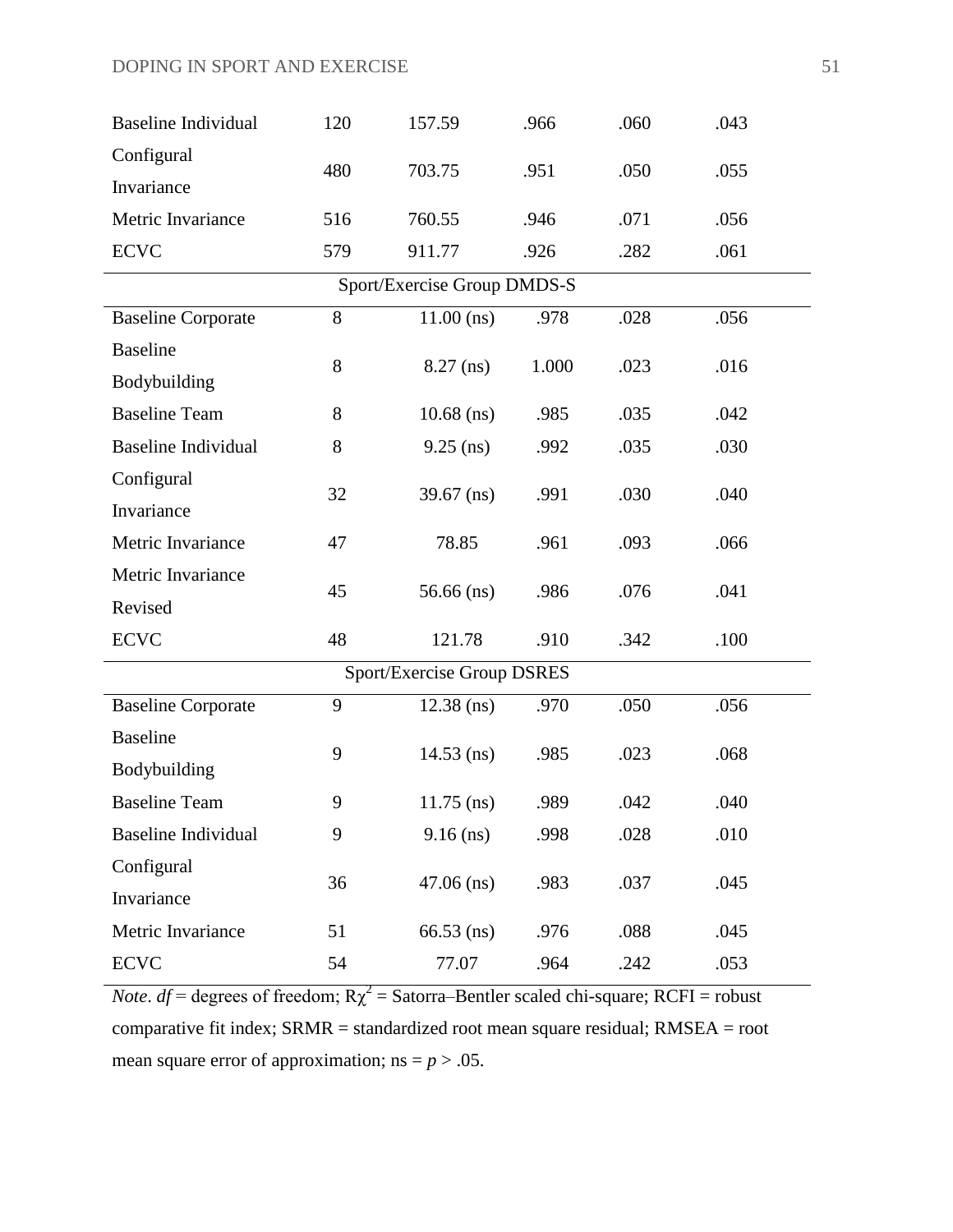## *Table 6*

Correlations of the Doping Moral Disengagement Scale (DMDS), Doping Moral Disengagement Scale-Short (DMDS-S), and Doping Self-Regulatory Efficacy Scale (DSRES) Scores and DMDS Subscale Scores with Empathy and Anticipated Guilt

|                                   | Sample 1                   |        | Sample 2    |        |
|-----------------------------------|----------------------------|--------|-------------|--------|
|                                   | $(N = 318)$<br>$(N = 300)$ |        |             |        |
|                                   | Empathy                    | Guilt  | Empathy     | Guilt  |
| <b>DMDS</b>                       | $-28$                      | $-.68$ | $-.32$      | $-.60$ |
| DMDS-S                            | $-.26$                     | $-.66$ | $-.33$      | $-.59$ |
| <b>DSRES</b>                      | .15                        | .38    | .36         | .48    |
| <b>DMDS</b> Subscales             |                            |        |             |        |
| <b>Moral Justification</b>        | $-.24$                     | $-.67$ | $-.34$      | $-.58$ |
| <b>Euphemistic Labeling</b>       | $-.18$                     | $-.30$ | $-.10$ (ns) | $-.24$ |
| <b>Advantageous Comparison</b>    | $-.25$                     | $-.56$ | $-.25$      | $-.54$ |
| Displacement of Responsibility    | $-.21$                     | $-.60$ | $-.33$      | $-.54$ |
| Diffusion of Responsibility       | $-.20$                     | $-.61$ | $-.31$      | $-.57$ |
| <b>Distortion of Consequences</b> | $-.32$                     | $-.65$ | $-.32$      | $-.61$ |

*Note*. Correlations significant at  $p < .01$  unless indicated by ns, where  $p > .05$ .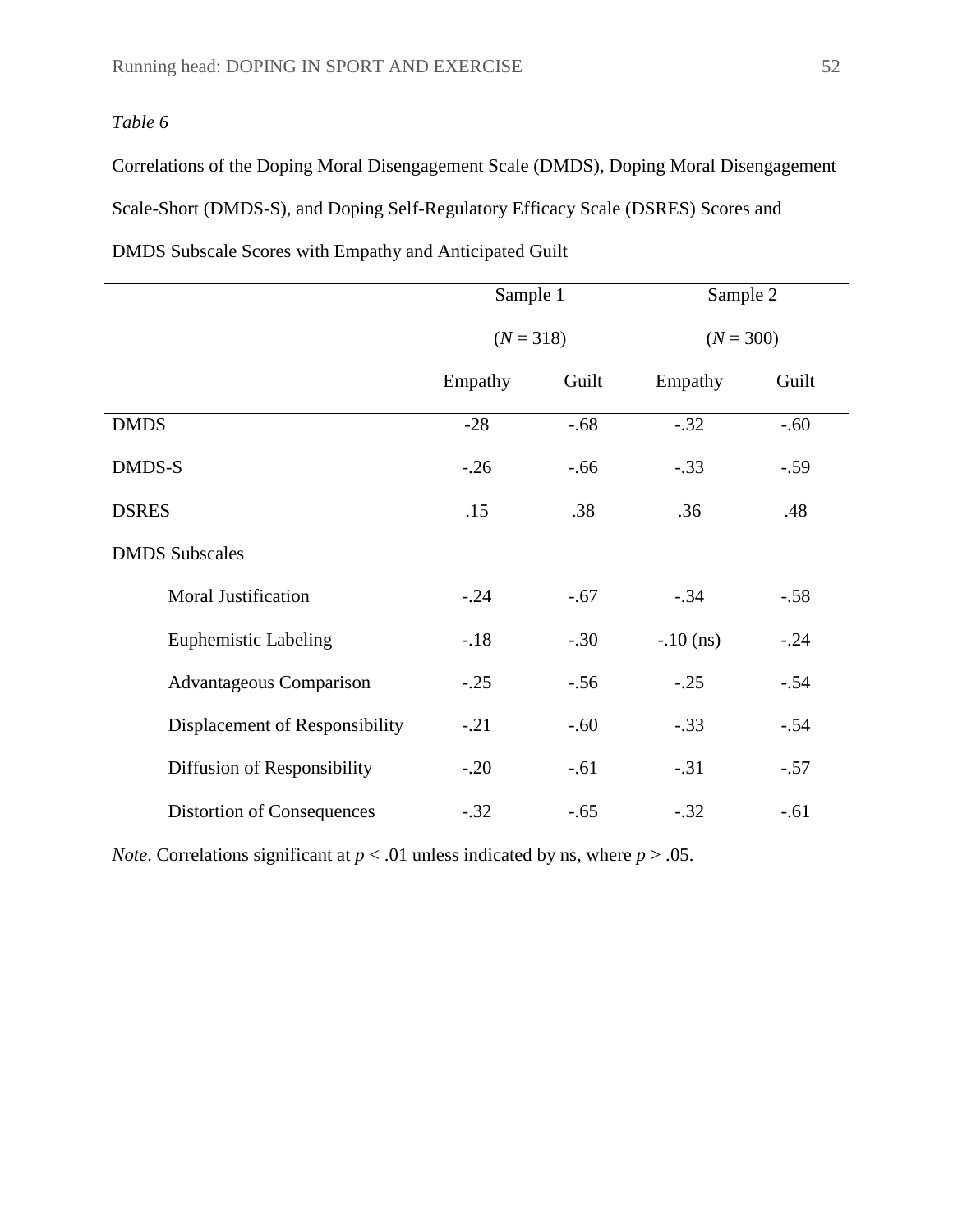| $x$ couns of noin suibling analyses in buildy $2(y)$<br>Item | Time 1                                                                      |      | Time 2   |                                       | - 1017          | Test-Retest<br>Difference |                                       | PA<br>Median Sign Test |                  |                  |  |
|--------------------------------------------------------------|-----------------------------------------------------------------------------|------|----------|---------------------------------------|-----------------|---------------------------|---------------------------------------|------------------------|------------------|------------------|--|
| No.                                                          | $\cal M$                                                                    | SD   | $\cal M$ | SD                                    | Min.            | Max.                      | $\overline{\frac{0}{6}}$<br>$(\pm 1)$ | $\geq 1$               | $0$ diff         | $\leq -1$        |  |
|                                                              | Doping Moral Disengagement Scale / Doping Moral Disengagement Scale - Short |      |          |                                       |                 |                           |                                       |                        |                  |                  |  |
| $\mathbf{1}$                                                 | 1.57                                                                        | 1.03 | 1.61     | 0.95                                  | $-2$            | 3                         | 98.0                                  | 15                     | 77               | 9                |  |
| $\underline{2}$                                              | 1.52                                                                        | 0.86 | 1.43     | 0.74                                  | $\overline{-1}$ | $\underline{3}$           | 97.0                                  | $\overline{9}$         | $\overline{29}$  | 13               |  |
| $\overline{3}$                                               | 1.56                                                                        | 0.89 | 1.48     | 0.83                                  | $-2$            | $\overline{3}$            | 95.0                                  | 12                     | 74               | 15               |  |
| $\overline{4}$                                               | 2.70                                                                        | 1.73 | 2.35     | 1.58                                  | $-4$            | 6                         | 81.2                                  | $11\,$                 | 61               | $29*$            |  |
| 5                                                            | 2.19                                                                        | 1.44 | 2.16     | 1.48                                  | $-3$            | 3                         | 88.1                                  | 11                     | 73               | 17               |  |
| $\underline{6}$                                              | 2.27                                                                        | 1.52 | 2.30     | 1.60                                  | $-3$            | $\underline{3}$           | 92.1                                  | 12                     | 73               | 16               |  |
| $\overline{1}$                                               | 2.34                                                                        | 1.34 | 2.12     | 1.35                                  | $-4$            | $\overline{4}$            | 89.1                                  | 13                     | 61               | $27*$            |  |
| $8\,$                                                        | 2.52                                                                        | 1.48 | 2.31     | 1.42                                  | $-3$            | 3                         | 90.1                                  | 16                     | 56               | 29               |  |
| 9                                                            | 3.25                                                                        | 1.75 | 2.76     | 1.63                                  | $-3$            | $\overline{4}$            | 78.2                                  | 15                     | 42               | 44*              |  |
| 10                                                           | 1.74                                                                        | 1.02 | 1.70     | 1.02                                  | $-3$            | $\overline{3}$            | 94.1                                  | <u>13</u>              | 71               | 17               |  |
| 11                                                           | 1.64                                                                        | 0.94 | 1.65     | 1.06                                  | $-2$            | 3                         | 95.0                                  | 12                     | 78               | 11               |  |
| 12                                                           | 1.72                                                                        | 0.96 | 1.69     | 1.07                                  | $-3$            | $\mathbf{2}$              | 93.1                                  | 15                     | 65               | 21               |  |
| 13                                                           | 1.87                                                                        | 1.31 | 1.74     | 1.02                                  | $-4$            | $\boldsymbol{6}$          | 89.1                                  | 19                     | 59               | 23               |  |
| 14                                                           | 1.82                                                                        | 1.13 | 1.73     | 1.00                                  | $\frac{-3}{2}$  | $\frac{3}{2}$             | 93.1                                  | 17                     | $\underline{60}$ | $\underline{24}$ |  |
| 15                                                           | 1.62                                                                        | 0.90 | 1.67     | 0.99                                  | $-2$            |                           | 97.0                                  | 16                     | 73               | 12               |  |
| 16                                                           | 2.43                                                                        | 1.39 | 2.07     | 1.27                                  | $-2$            | $\overline{3}$            | 87.1                                  | 10                     | 59               | $32*$            |  |
| 17                                                           | 1.54                                                                        | 0.82 | 1.60     | 0.87                                  | $-3$            | $\overline{2}$            | 97.0                                  | 17                     | 71               | 13               |  |
| 18                                                           | 2.29                                                                        | 1.44 | 1.94     | 1.20                                  | $-2$            | $\overline{4}$            | 87.1                                  | 12                     | 58               | $31*$            |  |
|                                                              |                                                                             |      |          | Doping Self-Regulatory Efficacy Scale |                 |                           |                                       |                        |                  |                  |  |
| $\mathbf{1}$                                                 | 4.77                                                                        | 0.51 | 4.68     | 0.63                                  | $-1$            | $\overline{2}$            | 99.0                                  | $\overline{4}$         | 85               | 12               |  |
| $\mathbf{2}$                                                 | 4.69                                                                        | 0.64 | 4.50     | 0.82                                  | $-1$            | $\overline{2}$            | 93.1                                  | 5                      | 78               | $18*$            |  |
| 3                                                            | 4.66                                                                        | 0.67 | 4.54     | 0.77                                  | $-2$            | $\overline{2}$            | 95.0                                  | $8\,$                  | 76               | 17               |  |
| $\overline{4}$                                               | 4.78                                                                        | 0.52 | 4.71     | 0.61                                  | $-1$            | $\mathbf{1}$              | 100.0                                 | $\mathfrak{S}$         | 84               | 12               |  |
| 5                                                            | 4.67                                                                        | 0.74 | 4.60     | 0.74                                  | $-3$            | $\overline{2}$            | 98.0                                  | $\sqrt{5}$             | 83               | 13               |  |
| $\boldsymbol{6}$                                             | 4.64                                                                        | 0.72 | 4.56     | 0.75                                  | $-2$            | $\mathbf{2}$              | 94.1                                  | 8                      | $77 \,$          | 16               |  |

*Table 7* Results of item stability analyses in Study 2 ( $N = 101$ )

*Note*. Item numbers relate to those presented in Tables 3 and 4. PA = Proportion of Agreement. Underlined items are those used in the Doping Moral Disengagement Scale – Short.  $* p < .05$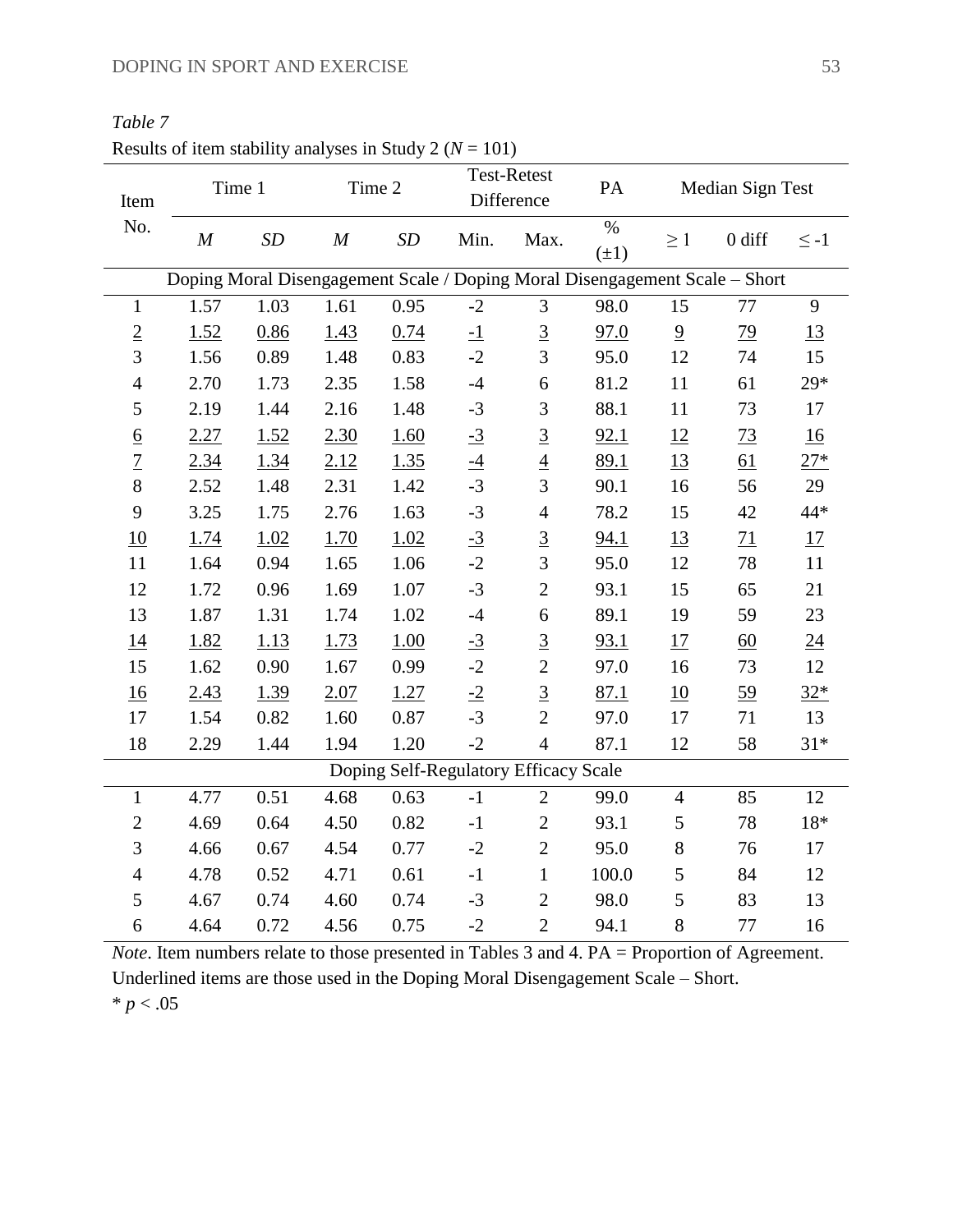## Appendix A The Doping Moral Disengagement Scale

*A number of statements describing thoughts that athletes might have about doping are listed below. Please read these statements carefully and indicate your level of agreement with each one by circling the appropriate number. Please respond honestly.*

| your <b>level</b> of <b>agreement</b> with the following<br>What is<br>statements?                                                        | Strongly<br>Disagree | Disagree       | <b>Slightly</b><br>Disagree | Neutral        | Slightly<br>Agree | Agree | Strongly<br>Agree |
|-------------------------------------------------------------------------------------------------------------------------------------------|----------------------|----------------|-----------------------------|----------------|-------------------|-------|-------------------|
| It is okay to dope if it helps an athlete to provide for<br>1.<br>his/her family.                                                         | 1                    | $\overline{2}$ | 3                           | $\overline{4}$ | 5                 | 6     | $\overline{7}$    |
| Saying you "take steroids" feels worse than saying<br>2.<br>you "use some gear".                                                          | 1                    | $\overline{2}$ | 3                           | 4              | 5                 | 6     | $\overline{7}$    |
| 3. Compared to most lifestyles in the general public,<br>doping isn't that bad.                                                           | 1                    | $\overline{2}$ | 3                           | $\overline{4}$ | 5                 | 6     | $\overline{7}$    |
| 4. Athletes shouldn't be blamed for doping if training<br>partners/teammates pressure them to do it.                                      | 1                    | $\overline{2}$ | 3                           | 4              | 5                 | 6     | $\overline{7}$    |
| 5. If most athletes in a sport dope, no one athlete<br>should be held responsible for doing it.                                           | 1                    | $\overline{2}$ | 3                           | $\overline{4}$ | 5                 | 6     | $\overline{7}$    |
| Risks associated with doping are exaggerated.<br>6.                                                                                       | 1                    | $\overline{2}$ | 3                           | $\overline{4}$ | 5                 | 6     | $\overline{7}$    |
| Doping is okay if it helps an athlete advise others on<br>7.<br>how to do it right.                                                       | 1                    | $\overline{2}$ | 3                           | $\overline{4}$ | 5                 | 6     | $\overline{7}$    |
| Using words like "roids", "gear" and "pinning" makes<br>8.<br>doping feel more acceptable.                                                | 1                    | $\overline{2}$ | 3                           | 4              | 5                 | 6     | $\overline{7}$    |
| 9. Compared to smoking, doping is pretty safe.                                                                                            | $\mathbf{1}$         | $\overline{2}$ | 3                           | 4              | 5                 | 6     | $\overline{7}$    |
| 10. An athlete shouldn't be blamed for doping if a<br>member of his/her training group has encouraged it.                                 | 1                    | $\overline{2}$ | 3                           | $\overline{4}$ | 5                 | 6     | $\overline{7}$    |
| 11. It's not right to condemn individuals who dope when<br>many in their sport are doing the same.                                        | 1                    | $\overline{2}$ | 3                           | $\overline{4}$ | 5                 | 6     | $\overline{7}$    |
| 12. Doping doesn't really harm anyone else.                                                                                               | 1                    | $\overline{2}$ | 3                           | 4              | 5                 | 6     | $\overline{7}$    |
| 13. It is acceptable to dope if knowledge gained helps an<br>athlete advise others on safe doping.                                        | $\mathbf{1}$         | $\overline{2}$ | 3                           | $\overline{4}$ | 5                 | 6     | $\overline{7}$    |
| 14. Using terms such as "gear" or "juice" makes doping<br>sound less harmful.                                                             | 1                    | $\overline{2}$ | 3                           | 4              | 5                 | 6     | $\overline{7}$    |
| 15. Compared to physical violence, doping isn't that<br>serious.                                                                          | 1                    | $\overline{2}$ | 3                           | 4              | 5                 | 6     | $\overline{7}$    |
| 16. An athlete shouldn't be held responsible for doping if<br>his/her coach encouraged him/her to do it.                                  | $\mathbf{1}$         | $\overline{2}$ | 3                           | $\overline{4}$ | 5                 | 6     |                   |
| 17. If an athlete trains/competes in an environment in<br>which doping is the norm, he/she shouldn't be held<br>accountable for doing it. | $\mathbf 1$          | $\overline{2}$ | 3                           | 4              | 5                 | 6     | $\overline{7}$    |
| 18. The negative aspects of doping are exaggerated by<br>the media.                                                                       | 1                    | $\overline{2}$ | 3                           | 4              | 5                 | 6     | $\overline{7}$    |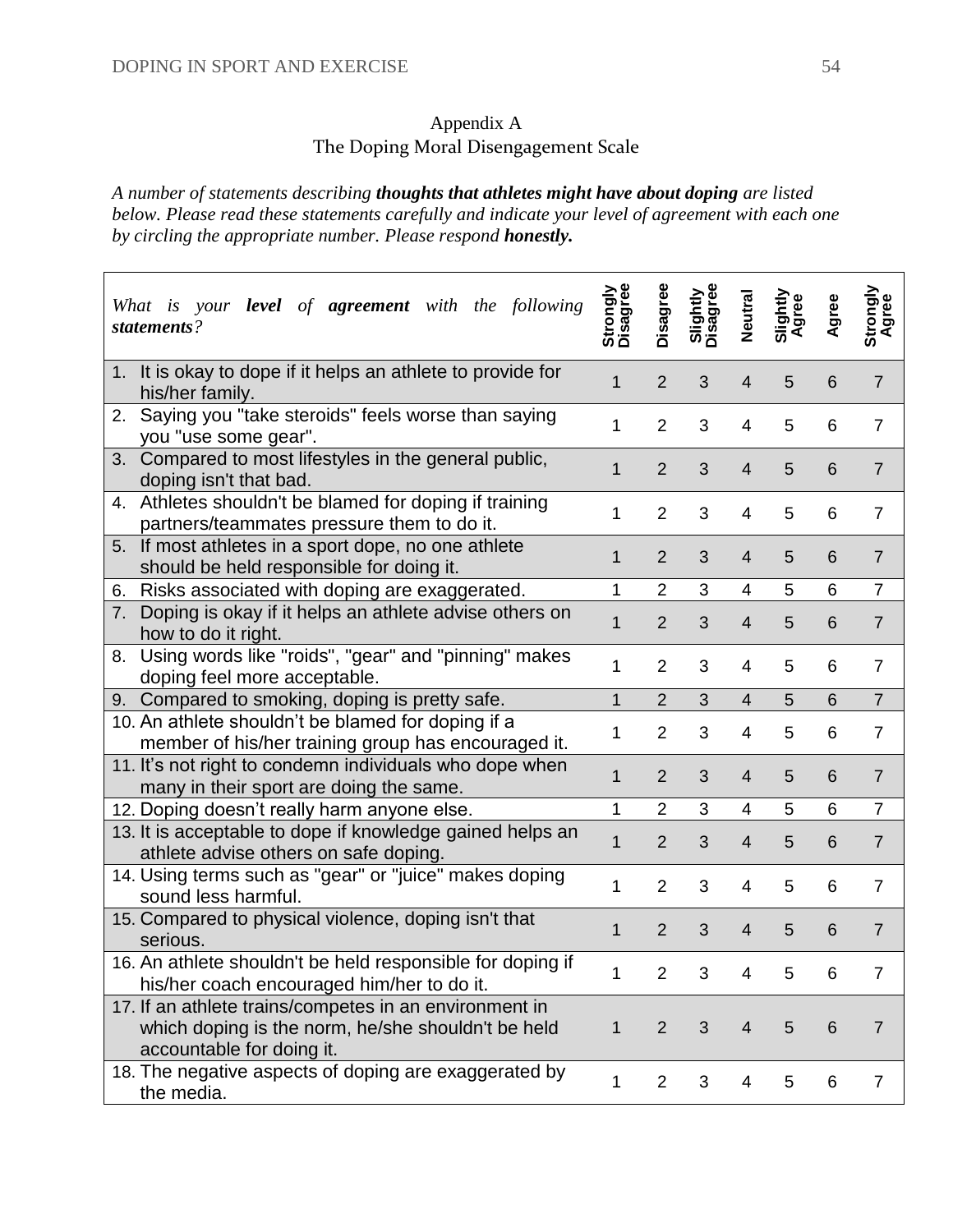## Appendix B

## The Doping Moral Disengagement Scale – Short

*A number of statements describing thoughts that athletes might have about doping are listed below. Please read these statements carefully and indicate your level of agreement with each one by circling the appropriate number. Please respond honestly.*

|    | What is your <b>level</b> of <b>agreement</b> with the following<br>statements?                      | sagree<br>lauor | isagr                       | lightl<br>isagr | Neutra         | light                    |   |   |
|----|------------------------------------------------------------------------------------------------------|-----------------|-----------------------------|-----------------|----------------|--------------------------|---|---|
| 1. | Doping is okay if it helps an athlete advise others<br>on how to do it right.                        |                 | 2                           | $\mathcal{R}$   | 4              | $\overline{\mathcal{L}}$ | 6 |   |
| 2. | Using terms such as "gear" or "juice" makes<br>doping sound less harmful.                            |                 | $\mathcal{D}_{\mathcal{A}}$ | 3               | $\overline{4}$ | 5                        | 6 | 7 |
| 3. | Compared to most lifestyles in the general<br>public, doping isn't that bad.                         |                 | $\mathcal{D}_{\cdot}$       | 3               | 4              | 5                        | 6 |   |
| 4. | Athletes shouldn't be blamed for doping if<br>training partners/teammates pressure them to do<br>it. |                 |                             | $\mathcal{R}$   | $\overline{4}$ | $\overline{5}$           | 6 |   |
| 5. | It's not right to condemn individuals who dope<br>when many in their sport are doing the same.       |                 |                             | 3               | $\overline{4}$ | 5                        | 6 |   |
| 6. | Risks associated with doping are exaggerated.                                                        |                 | $\mathfrak{D}$              | 3               | 4              | $\overline{5}$           | 6 |   |